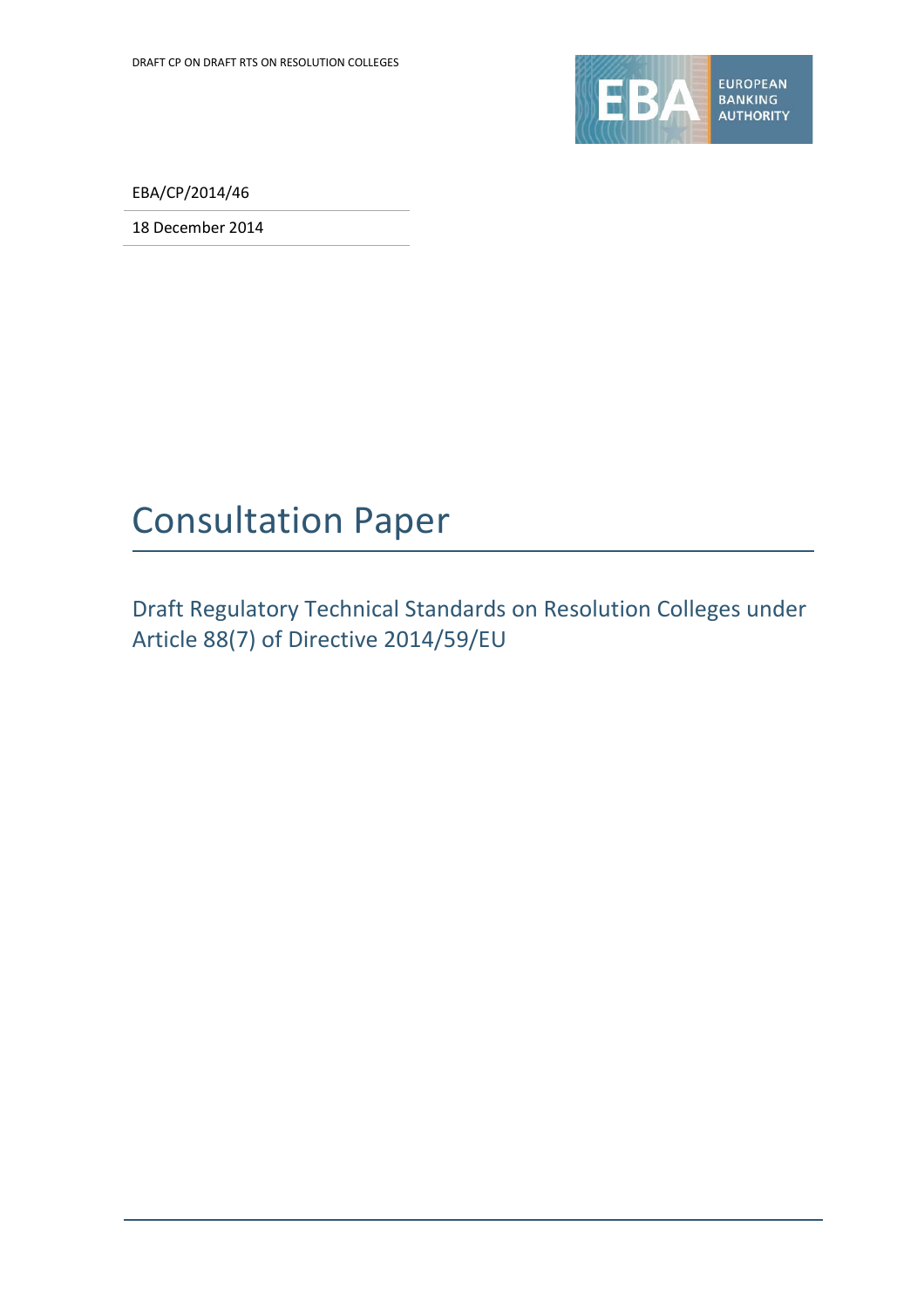

# **Contents**

|     | 1. Responding to this Consultation                                                                            | 3  |
|-----|---------------------------------------------------------------------------------------------------------------|----|
|     | 2. Executive Summary                                                                                          | 3  |
|     | 3. Background and rationale                                                                                   | 6  |
|     | 4. Draft Regulatory Technical Standards on Resolution Colleges under Article 88(7) of Directive<br>2014/59/EU | 8  |
|     | 5. Accompanying documents                                                                                     | 51 |
| 5.1 | <b>Draft Impact Assessment Analysis</b>                                                                       | 51 |
| 5.2 | <b>Overview of questions for Consultation</b>                                                                 | 60 |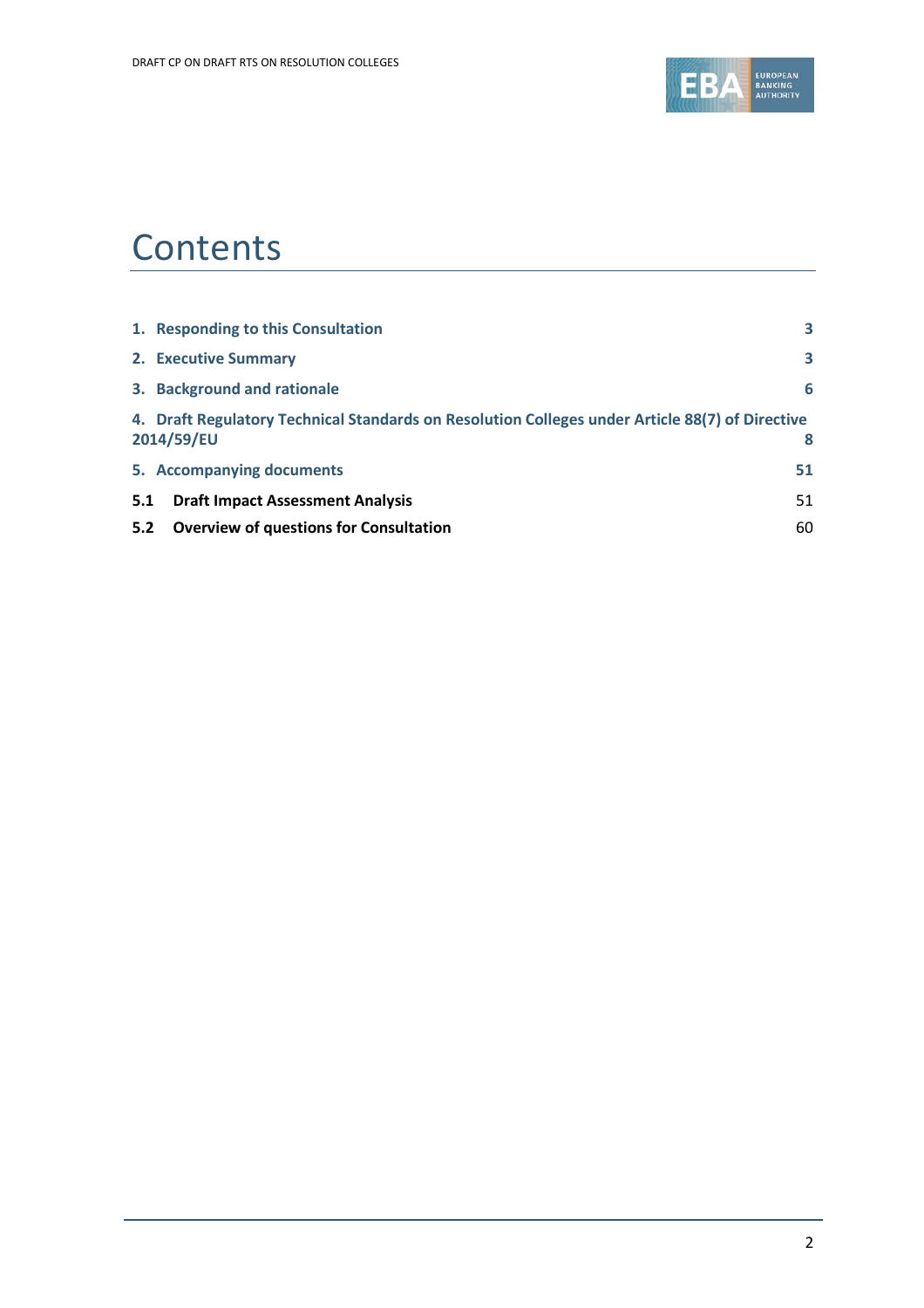

# 1. Responding to this Consultation

The EBA invites comments on all proposals put forward in this paper and in particular on the specific questions summarised in 5.2.

Comments are most helpful if they:

- **Fallengia Exercise 1** respond to the question stated;
- indicate the specific point to which a comment relates;
- contain a clear rationale;
- **F** provide evidence to support the views expressed/ rationale proposed; and
- describe any alternative regulatory choices the EBA should consider.

#### **Submission of responses**

To submit your comments, click on the 'send your comments' button on the consultation page by 18.03.2015. Please note that comments submitted after this deadline, or submitted via other means may not be processed.

#### **Publication of responses**

Please clearly indicate in the consultation form if you wish your comments to be disclosed or to be treated as confidential. A confidential response may be requested from us in accordance with the EBA's rules on public access to documents. We may consult you if we receive such a request. Any decision we make not to disclose the response is reviewable by the EBA's Board of Appeal and the European Ombudsman.

#### **Data protection**

The protection of individuals with regard to the processing of personal data by the EBA is based on Regulation (EC) N° 45/2001 of the European Parliament and of the Council of 18 December 2000 as implemented by the EBA in its implementing rules adopted by its Management Board. Further information on data protection can be found under the [Legal notice section](http://eba.europa.eu/legal-notice) of the EBA website.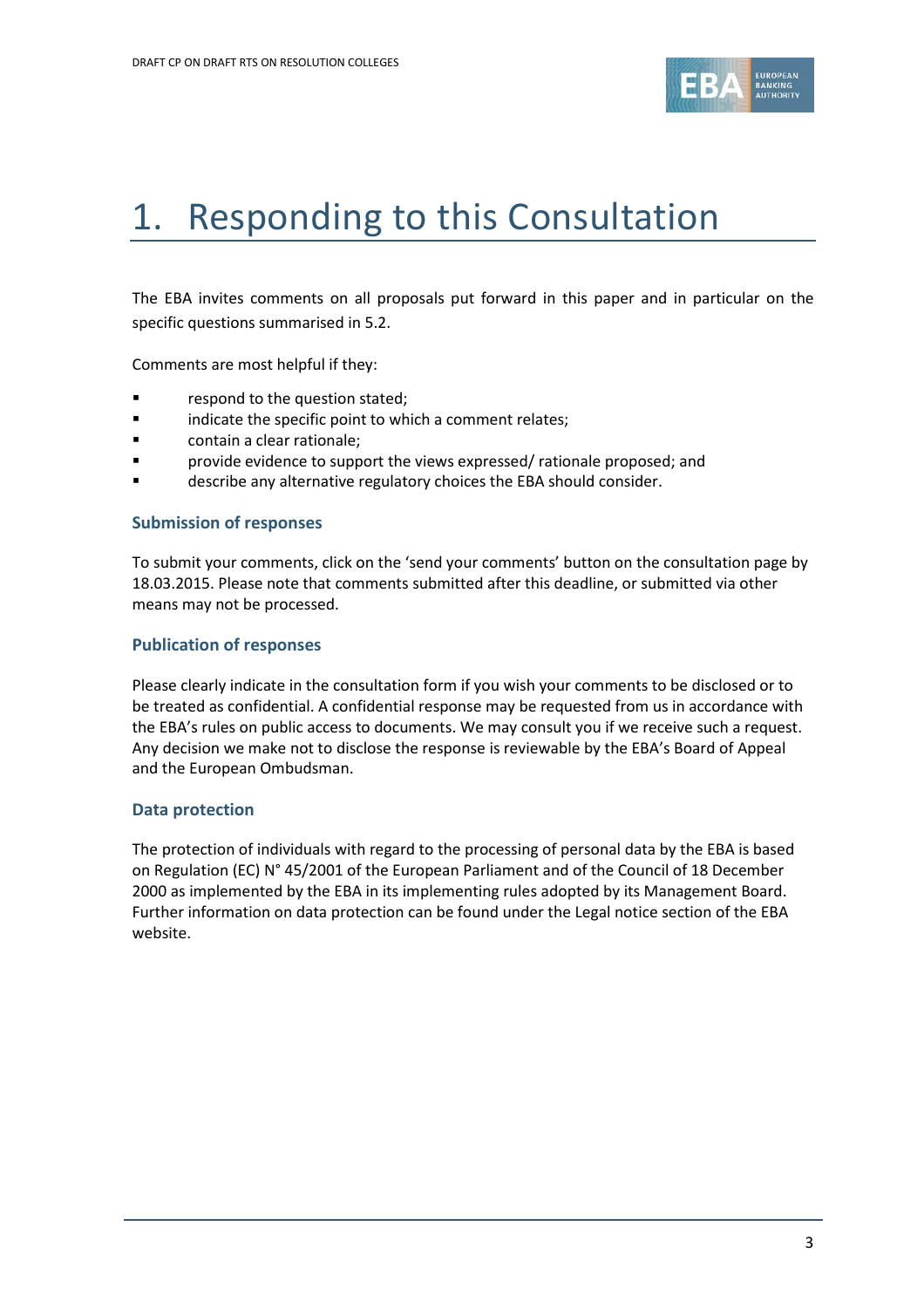

# 2. Executive Summary

Article 88(7) of Directive 2014/59/EU (hereinafter "the BRRD") mandates the EBA with the development of draft regulatory technical standards (RTS) to specify the operational functioning of the resolution colleges that are to be established for EEA cross-border banking groups. The draft RTS builds on the experience gained from the organisation and operation of supervisory colleges while recognising the differences in the membership and tasks performed by resolution colleges.

The draft RTS are structured in three main titles:

- **Title I Operational organisation of resolution colleges;**
- Title II Resolution planning joint decisions; and
- **Title III Cross-border group resolution.**

The operational organisation of resolution colleges includes provisions for the establishment and the ongoing functioning of resolution colleges. The establishment includes an identification of resolution college members and agreement on written arrangements and procedures for the college functioning. The involvement of third-country resolution authorities should be based on the outcome of the equivalence assessment of the confidentiality regime of third-country resolution authorities.

Further operational aspects of the resolution college include the organisation of meetings and other activities as well as general rules for exchanging information, the resolution college communication policy and procedures for an emergency situation.

Resolution planning joint decisions will be the key annual deliverables of the resolution college and cover the joint decision on the group resolution plan and resolvability assessment, the joint decision on measures to address substantive impediments to resolvability, and the joint decision on setting up minimum requirements for own funds and eligible liabilities (MREL). In Title II, the draft RTS elaborate on provisions that cover all relevant steps on planning and reaching these joint decisions.

In a situation when a notification on a failing or likely to fail institution is received by the grouplevel resolution authority, the process of assessing the need for a group resolution scheme and the need for mutualising financing arrangements should be activated. Provisions included in the draft RTS under Title III support this process by elaborating clear procedural steps to be taken by the resolution college. Where conditions for group resolution are met the process for taking a joint decision on the group resolution scheme should be followed. This joint decision is signed by the resolution authorities of the subsidiaries covered by the scheme.

The joint decision processes detailed in these RTS include the situation where some of the resolution authorities of subsidiaries disagree with the draft joint decision and it can be reached by a subset of authorities. Provisions covering the elements of the decisions taken in the absence of any joint decision are also elaborated in these technical standards aiming to ensure transparency and interaction between home-host authorities even in case of disagreement, both on the decisions taken on an individual basis and also on the reasons leading into disagreement.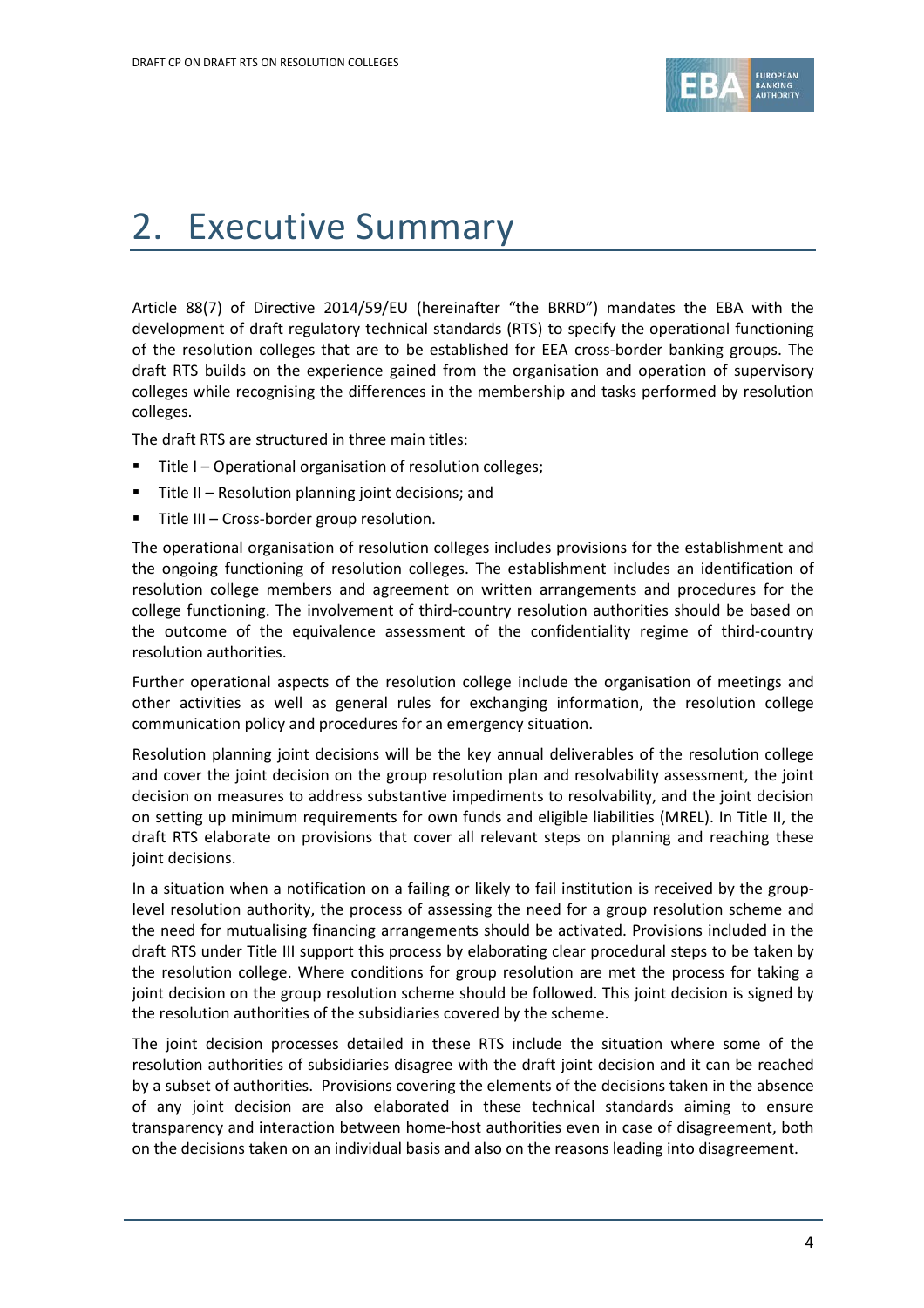

When finalising these draft RTS, the EBA will consider the responses to this consultation paper as well as any opinion of the Banking Stakeholder Group. The EBA will submit the draft RTS on resolution colleges to the European Commission by 3 July 2015.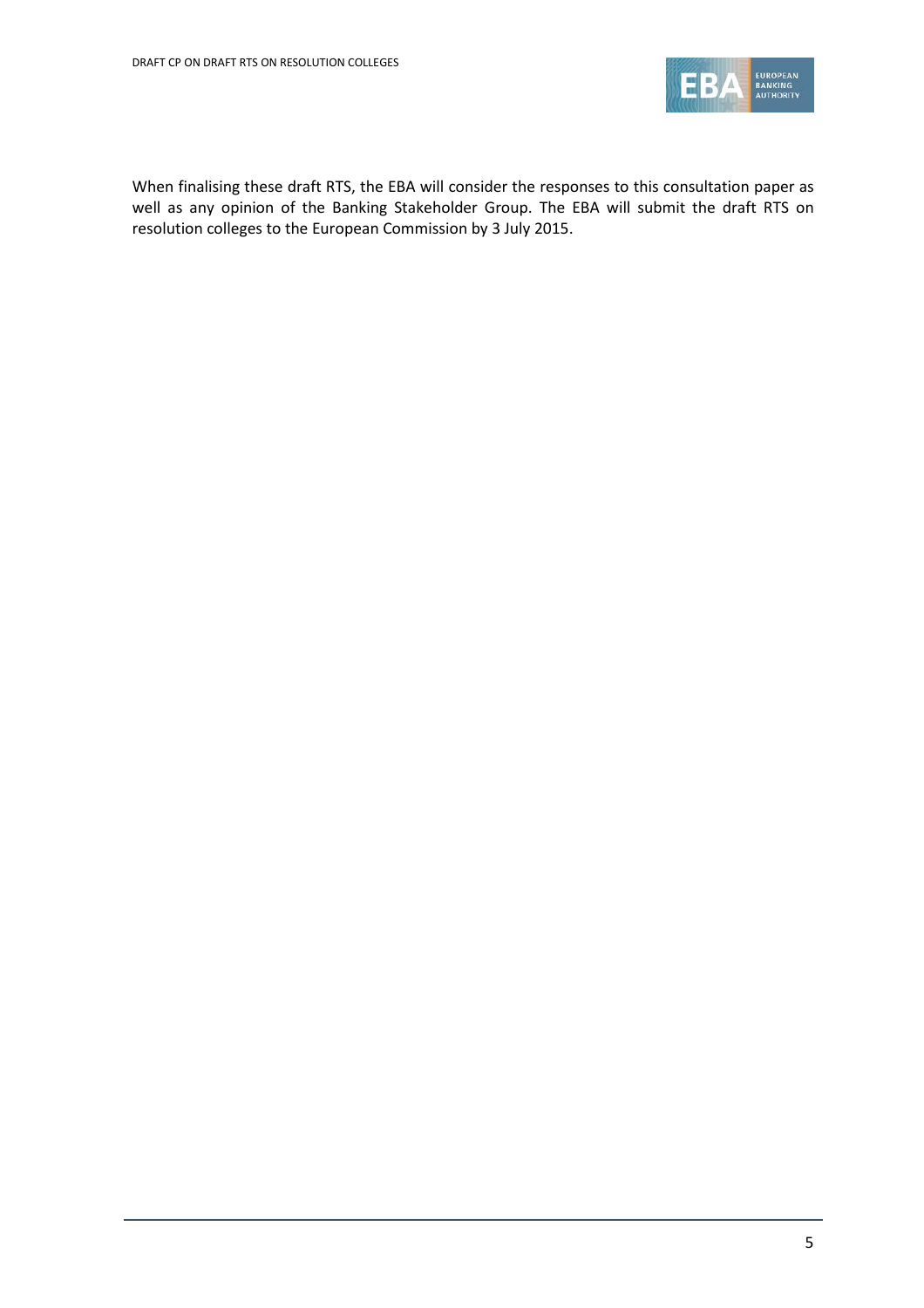

# 3. Background and rationale

The BRRD establishes a framework for the recovery and resolution of credit institutions and investment firms and provides a common resolution regime in the Union that allows authorities to deal with failing institutions as well as ensuring cooperation between home and host authorities in the process of resolution planning.

The crisis has shown that cross border cooperation and coordination is necessary for effective resolution. In this context, the BRRD introduces the requirement for resolution colleges, whose membership extends beyond the core membership of the supervisory colleges and includes also resolution authorities, competent ministries, central banks, authorities responsible for the deposit guarantee schemes and the EBA, for group entities operating across the EU. It also provides for the third country resolution authorities to participate as observers in the resolution college subject to their confidentiality provisions being assessed as equivalent with the ones established by Union law. The aim of these resolution colleges is to ensure cooperation at all stages under the BRRD from establishment, going concern and resolution planning to situations of cross-border resolution. Under these stages there are various tasks, including joint decisions expected to be reached, which need to be undertaken to ensure a coordinated approach.

As a general principle, these draft RTS encourage and expect resolution authorities to make use of the work already performed under the auspices of the supervisory college or to take into account information that competent authorities already have at their disposal in order to avoid unnecessary duplication of efforts and requests for information to the supervised group and its entities. The group-level resolution authority will, in a similar way to the consolidating supervisor in the supervisory colleges, lead the resolution colleges as a structure within which national authorities take decisions.

Organisational aspects of the resolution college work are expected to facilitate both the establishment and functioning of the resolution college. This particular section of the draft RTS has benefitted from the relevant policy work performed in the area of supervisory colleges, especially with regards to the performance of the mapping exercise for identifying resolution college members and observers; for performing the assessment of the confidentiality provisions of third country resolution authorities; and for developing and maintaining the written arrangements and procedures - which among other aspects of college work also cover the framework for engaging and cooperating with third country resolution authorities.

Resolution planning is an essential element to effective resolution. In this context, the draft RTS elaborate on provisions that ensure that resolution authorities have all the information necessary to identify, assess and ensure the continuance of group's critical functions through the development of the group resolution plan and performance of the resolvability assessment. Resolution authorities are also expected to assess the potential impact of any measures to address substantive impediments to resolvability, not only on the institution, but also on the financial stability in the Member States where the group operates and on the Union as a whole. Cross-border implications are also highlighted while the group-level resolution authority sets its proposal on the minimum requirements on own funds and eligible liabilities at parent and at consolidated level, a proposal that needs to be reconciled and assessed against the minimum requirements set at each subsidiary level. The links between the MREL and the resolution plan which are underlined in the BRRD are also stressed in these draft RTS, with the these two joint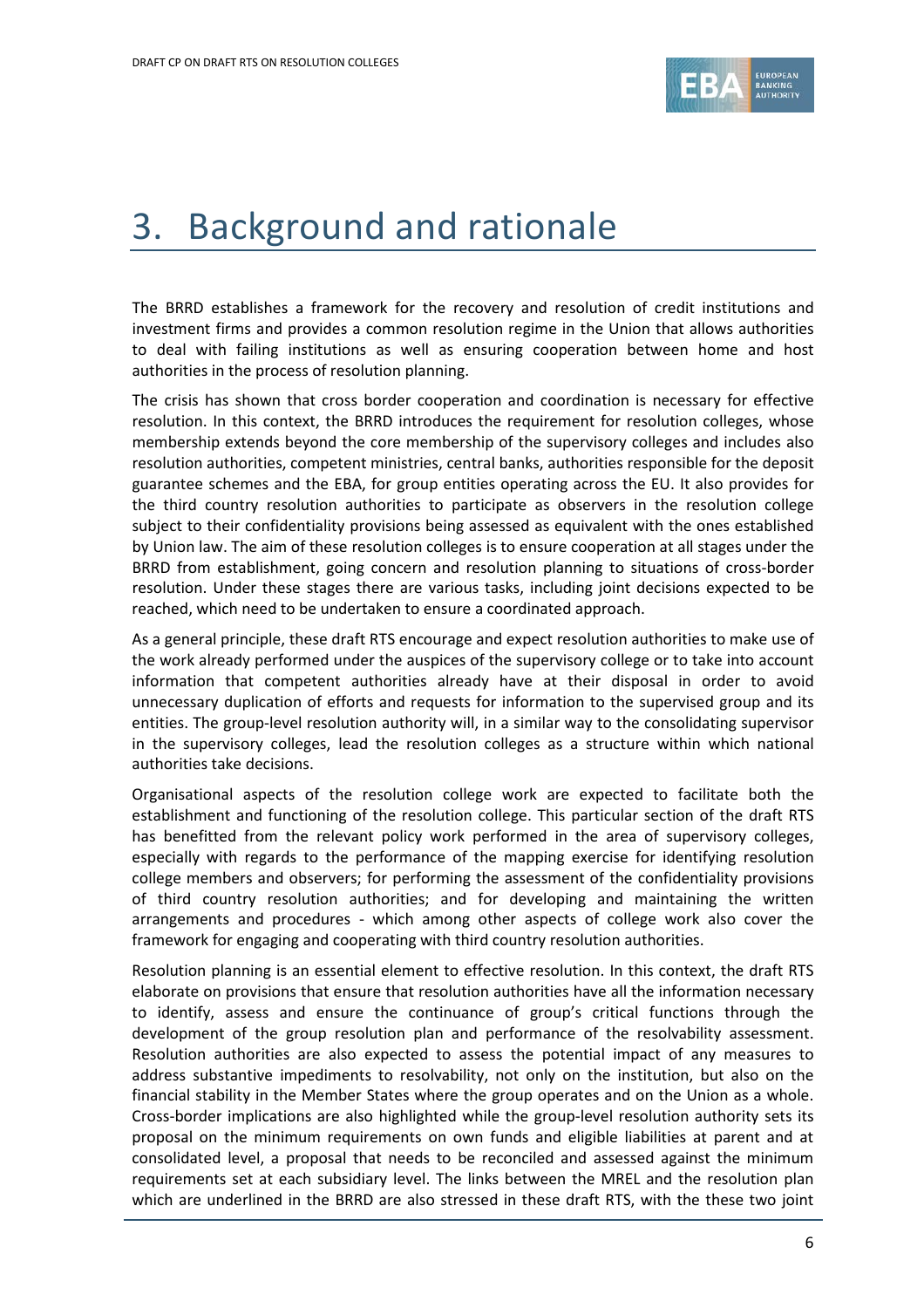

decisions – joint decision on group resolution plan and resolvability assessment, and joint decision on MREL - running in parallel.

Given the possibly large impact of a failing institution on the financial system and economy of a Member State, the BRRD aims to introduce a transparent process within the resolution college for establishing a resolution framework where intended resolution actions or measures can be shared. In this context the resolution college is the forum for deciding on the need for a group resolution scheme and mutualised financing arrangements where necessary, taking into account the interdependency of entities within a group and where financial support may need to be transferred. Furthermore the process for the joint decision on a group resolution scheme aims to ensure a sufficient degree of cooperation and coordination of resolution actions and measures with the objective of protecting financial stability in a specific Member State and at Union level resulting in an orderly resolution of an institution.

The draft RTS provide a coordinated and structured approach to resolution colleges functioning, allowing members and observers to be involved in the resolution college tasks necessary for regular information exchange, appropriate resolution planning, with consistent joint decisions and clear actions and decisions in the case of resolution.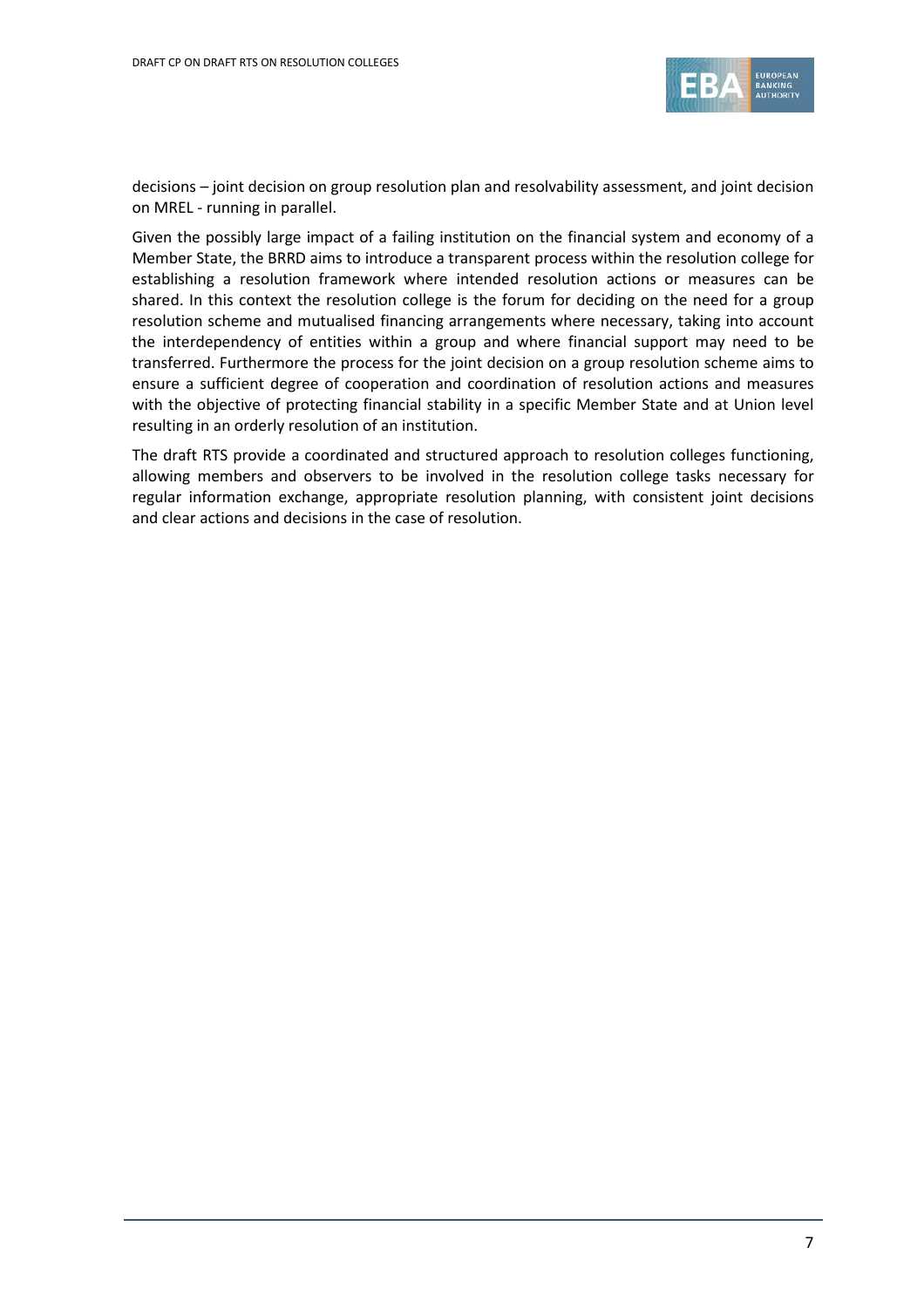

# 4. Draft Regulatory Technical Standards on Resolution Colleges under Article 88(7) of Directive 2014/59/EU



EUROPEAN COMMISSION

Brussels, XXX [...](2012) **XXX** draft

#### **COMMISSION DELEGATED REGULATION (EU) No …/..**

**of XXX**

**[…]**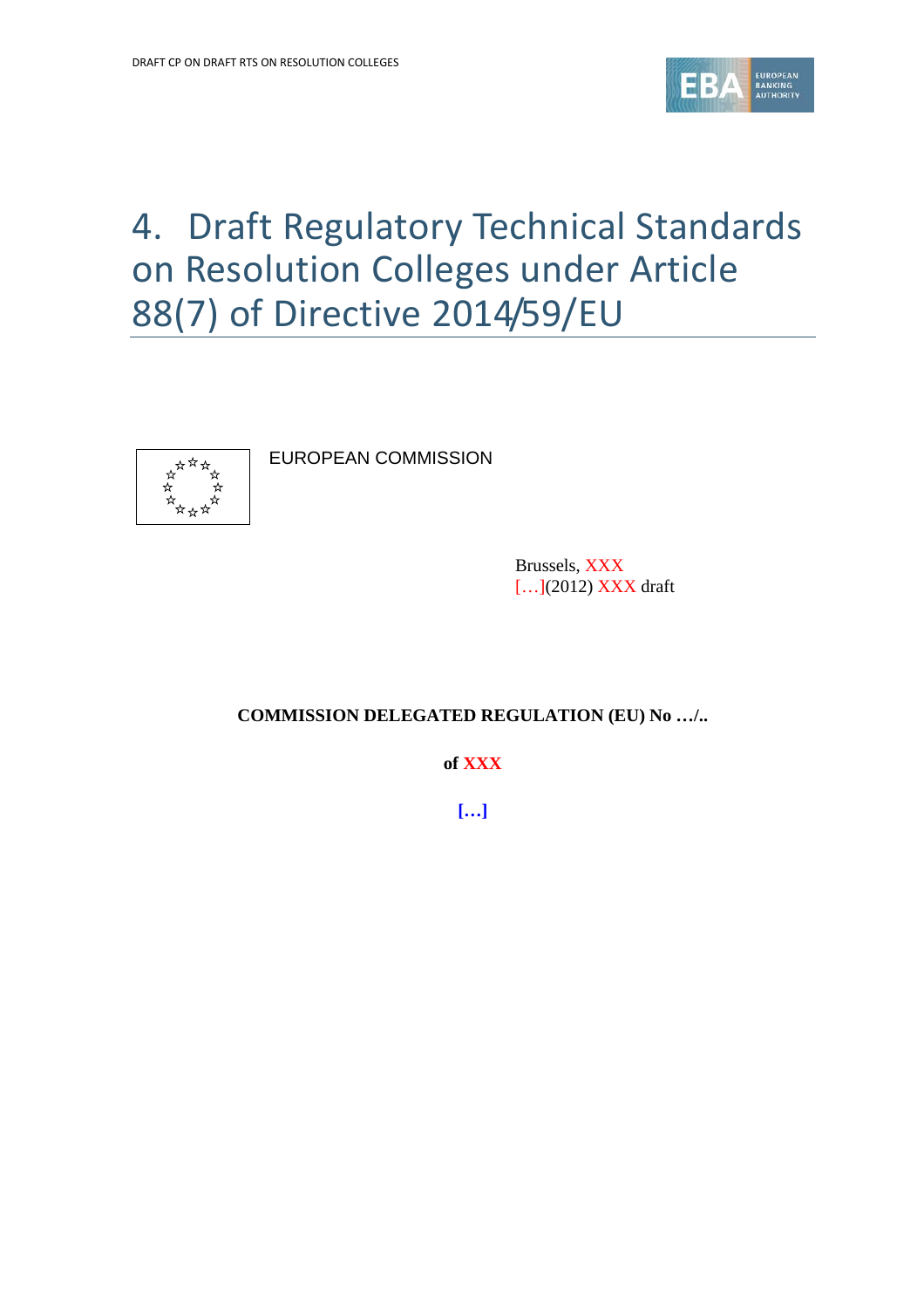

## **COMMISSION DELEGATED REGULATION (EU) No …/..**

## **of XXX**

## **[…]**

**supplementing Directive 2014/59/EU of the European Parliament and of the Council with regard to regulatory technical standards in order to specify the operational functioning of the resolution colleges for the performance of the tasks referred to in paragraph 1 of Article 88 of this Directive** 

(text with EEA relevance)

## THE EUROPEAN COMMISSION,

Having regard to the Treaty on the Functioning of the European Union, Having regard to Directive  $2014/59/EU<sup>1</sup>$  $2014/59/EU<sup>1</sup>$  $2014/59/EU<sup>1</sup>$  of the European Parliament and of the Council

Whereas:

- (1) The performance of the mapping of the group entities in EEA and non-EEA countries is an exercise performed by the consolidating supervisor while in the process of setting up the supervisory college for an EEA cross border banking group. With the objective of avoiding duplication of efforts and leveraging on the work performed already by the consolidating supervisor, the provisions of this draft Regulation envisaged the outcome of this mapping exercise to be the starting point for the group-level resolution authority to identify the members and potential observers of the resolution college.
- (2) Assessing the confidentiality regime of third country resolution authorities under the lead of the group-level resolution authority is an important element so for the resolution college to determine the participation of these third country resolution authorities as observers of the resolution college.
- (3) The written arrangements and procedures shall cover all areas of resolution college work and shall note arrangements made between the resolution college members that are college-specific. The written arrangements should be comprehensive, coherent and exhaustive and should provide an adequate and appropriate basis to

<span id="page-8-0"></span><sup>1</sup> Directive 2014/59/EU of the European Parliament and of the Council of 15 May 2014 establishing a framework for the recovery and resolution of credit institutions and investment firms and amending Council Directive 82/891/EEC, and Directives 2001/24/EC, 2002/47/EC, 2004/25/EC, 2005/56/EC, 2007/36/EC, 2011/35/EU, 2012/30/EU and 2013/36/EU, and Regulations (EU) No 1093/2010 and (EU) No 648/2012, of the European Parliament and of the Council,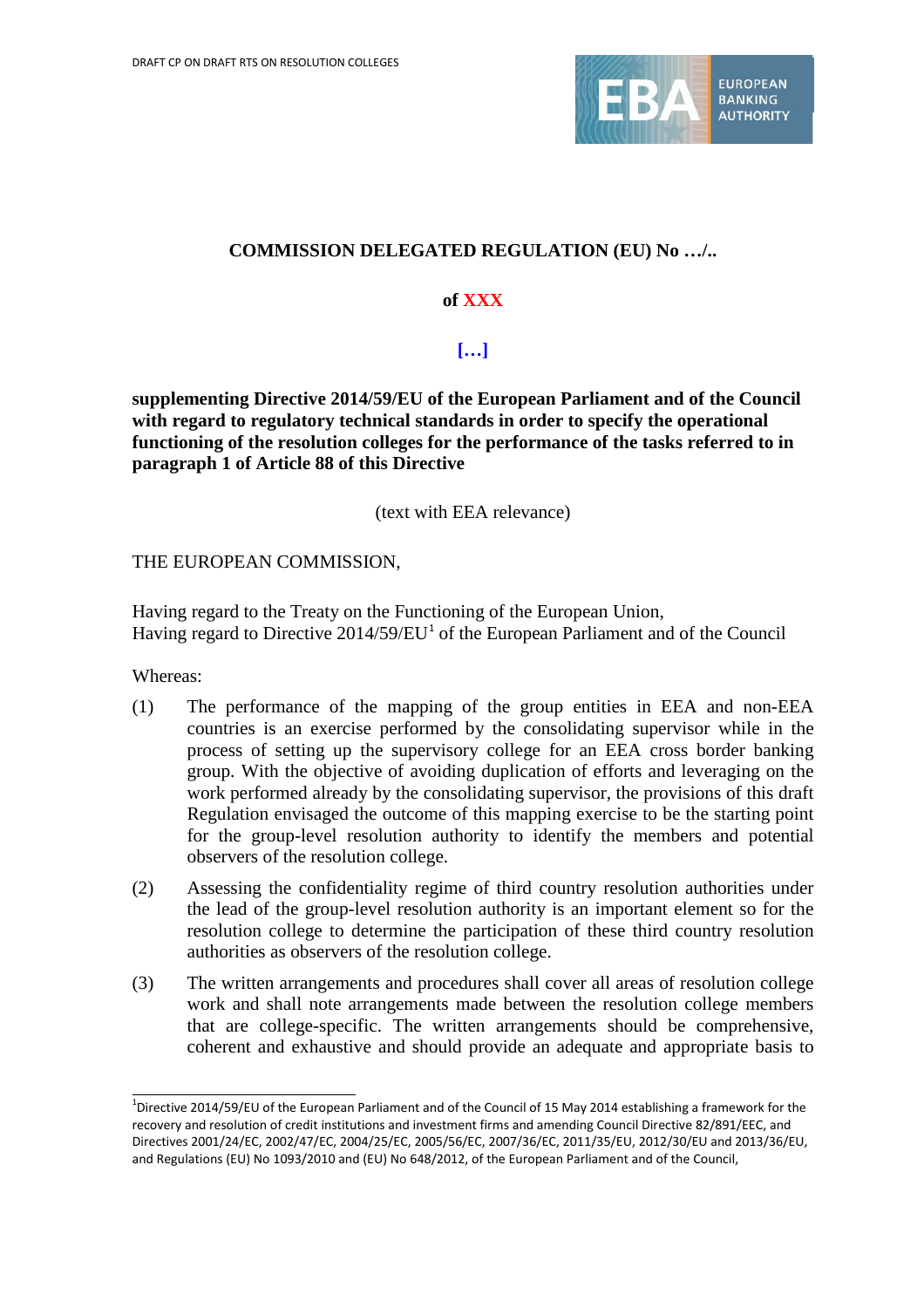

the resolution and competent authorities for them discharging their relevant duties and tasks within, rather than outside the resolution college.

- (4) Resolution college members should discuss and agree on the scope and level of involvement of observers, if any, in the college. The framework of observers' participation in college should be clearly stated in the written arrangements and procedures that should be communicated to the observers.
- (5) Members of the resolution college should work together, coordinating their supervisory actions to the maximum extent possible and cooperating closely in order to better perform their duties, to avoid duplication of tasks, including duplication of information requests addressed to the supervised entities of the group.
- (6) The group-level resolution authority should have access to all information necessary for the performance of its tasks and responsibilities and should act as the coordinator for the collection and dissemination of information received from any college member or observer or from any entity of the group. The same applies also to the members of the college.
- (7) Timely and realistic planning for the joint decision process is essential. Every resolution authority involved should be required to provide the group-level resolution authority with its contribution in the joint decision in a timely and efficient way.
- (8) The steps to be followed for reaching the various resolution planning and resolution joint decisions should be set out, recognising that some of these steps may be performed in parallel and others may be performed sequentially.
- (9) To ensure that an effective process is established, the group-level resolution authority should have the ultimate responsibility for determining the sequence of the steps to be followed.
- (10) Establishing clear provisions setting up the content of, and the process for the joint decision document should ensure that joint decisions are of high quality, comparable among themselves also with regard to the level of reasoning required and that they address the same needs for their users and recipients.
- (11) In order to clarify the process to be followed once the joint decision is reached, to provide transparency on the treatment of the outcome of the decision and to facilitate appropriate follow-up actions where needed, the communication of the joint decision to the group should be clearly set out in this Regulation.
- (12) The provisions of this Regulation also cover aspects of cooperation between members of the college in the absence of a joint decision, aiming to ensure appropriate level of coordination and transparency of unilateral decisions made by resolution authorities of the subsidiaries and by the group-level resolution authority. Adequate reasoning of these decisions as well as communication to the group entities should be coordinated to ensure consistency and this is effected by this Regulation.
- (13) There is a need to promote the performance of all related tasks of the resolution authorities within the resolution college: in that respect, the Regulation should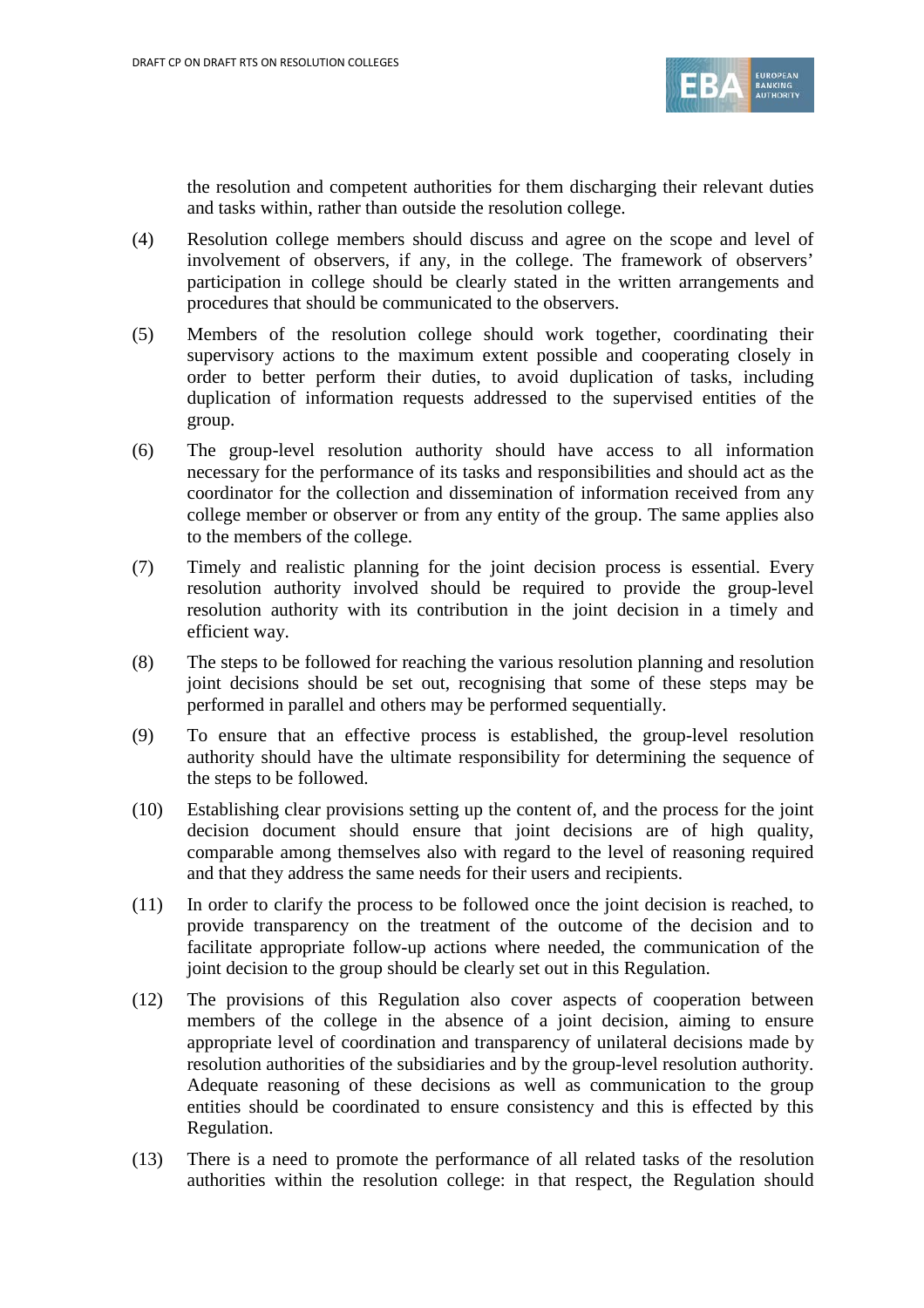

encourage coordination within the resolution college regarding the input that resolution authorities should provide independently to the supervisory college or to the consolidating supervisor, in particular with regard to the review and assessment of the group recovery plan that is expected to be performed under the auspices of the supervisory college, and to which resolution authorities may provide their opinion, especially with regards to possible impediments to resolvability.

- (14) The tight deadlines applicable to group resolution schemes require clarity of the content and process for each of their elements for the joint decision. In particular, with regard to financing plans and the application of Article 107 of Directive 2014/59/EU, the resolution college should take into account whether mutualisation of national financial arrangements is necessary. In the absence of mutualisation, the content and process of the financing plan should be adjusted accordingly.
- (15) In order to maintain a clear and streamlined process with regard to the joint decision under Title III, the joint decision on the financing plan is included in the joint decision on the group resolution scheme and is not separate.
- (16) This Regulation is based on the draft regulatory technical standards submitted by the European Supervisory Authority (European Banking Authority) (EBA) to the European Commission;
- (17) The EBA has conducted open public consultations on the draft implementing technical standards on which this Regulation is based, analysed the potential related costs and benefits and requested the opinion of the Banking Stakeholder Group established in accordance with Article 37 of Regulation (EU) No 1093/2010 of the European Parliament and of the Council<sup>[2](#page-10-0)</sup>,

HAS ADOPTED THIS REGULATION:

 $\overline{a}$ 

#### *Article 1*

#### *Subject matter*

This Regulation specifies the operational functioning of the resolution colleges for the performance of the tasks referred to in paragraph 1 of Article 88 of Directive 2014/59/EU.

#### *Article 2*

#### *Definitions*

For the purposes of this Regulation the following definitions shall apply:

'other authorities': means resolution authorities of the jurisdictions in which significant branches are located, relevant competent authorities referred to in Articles 115 and 116 of Directive 2013/36/EU (CRD), including the competent authorities of the jurisdictions of

<span id="page-10-0"></span> $2$  Regulation (EU) No 1093/2010 of the European Parliament and of the Council of 24 November 2010 establishing a European Supervisory Authority (European Banking Authority), amending Decision No 716/2009/EC and repealing Commission Decision 2009/78/EC (OJ L 331, 15.12.2010, p. 12).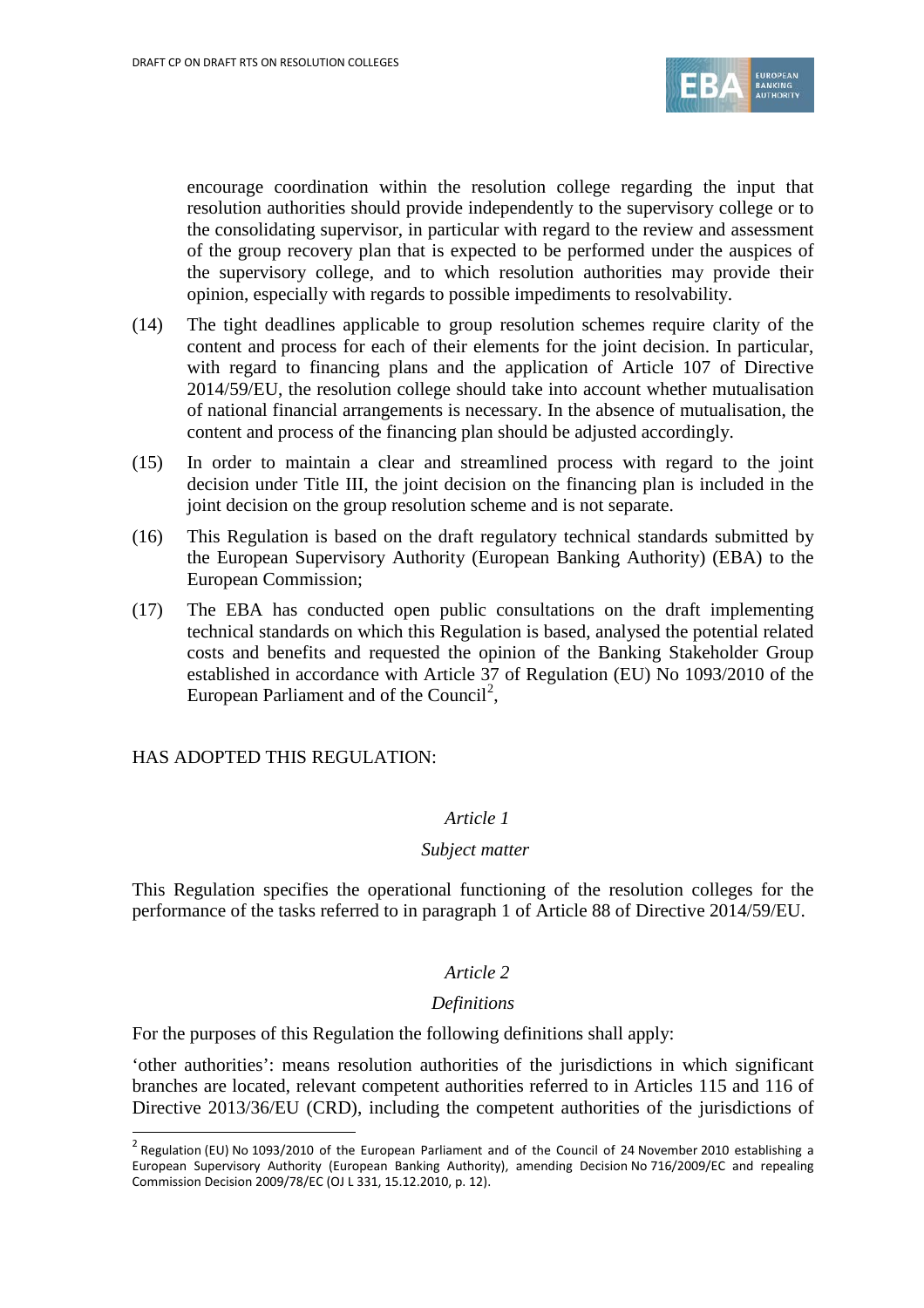

Member States in which any significant branches are located, and resolution authorities of Member States where the entities referred to in point (c) and (d) of Article 1(1) of Directive 2014/59/EU are established

# **TITLE I**

## **OPERATIONAL ORGANISATION OF RESOLUTION COLLEGES**

#### *Article 3*

#### *Identifying the members and observers of the resolution college*

- 1. The group-level resolution authority shall identify the members and potential observers of the resolution college having regard to Article 88(2) and (3) of Directive 2014/59/EU.
- 2. For the purpose of the identification referred to in the previous paragraph, the grouplevel resolution authority shall conduct the mapping of group entities as referred to in Article 1(1) of the Directive 2014/59/EU, taking into account the mapping of that group as performed by the consolidating supervisor in accordance with Article 1 of the Commission Delegated Regulation (EU) No....
- 3. Upon finalisation, the group level resolution authority shall transmit the outcome of the mapping and the list of members and potential observers to all members of the resolution college.
- 4. The group level resolution authority shall review and update the mapping of group entities and the list of members and potential observers at least annually. It shall also review and update the mapping and the list of members and potential observers following any material change to the legal or organisational structure of the group or to its business.

#### *Article 4*

#### *Equivalence of the confidentiality regime of third-country resolution authorities*

- 1. Where a third country resolution authority identified as potential observer in accordance with Article 3 requests to participate in the resolution college, the grouplevel resolution authority shall inform the members of the college about this request.
- 2. The group-level resolution authority shall perform the assessment of the confidentiality regime of this third country, taking into account the opinion of the other members of the resolution college in accordance with Article 88(3) and Article 98 of Directive 2014/59/EC.
- 3. When the confidentiality regime of the requester third country resolution authority is deemed equivalent, the group-level resolution authority may invite this authority to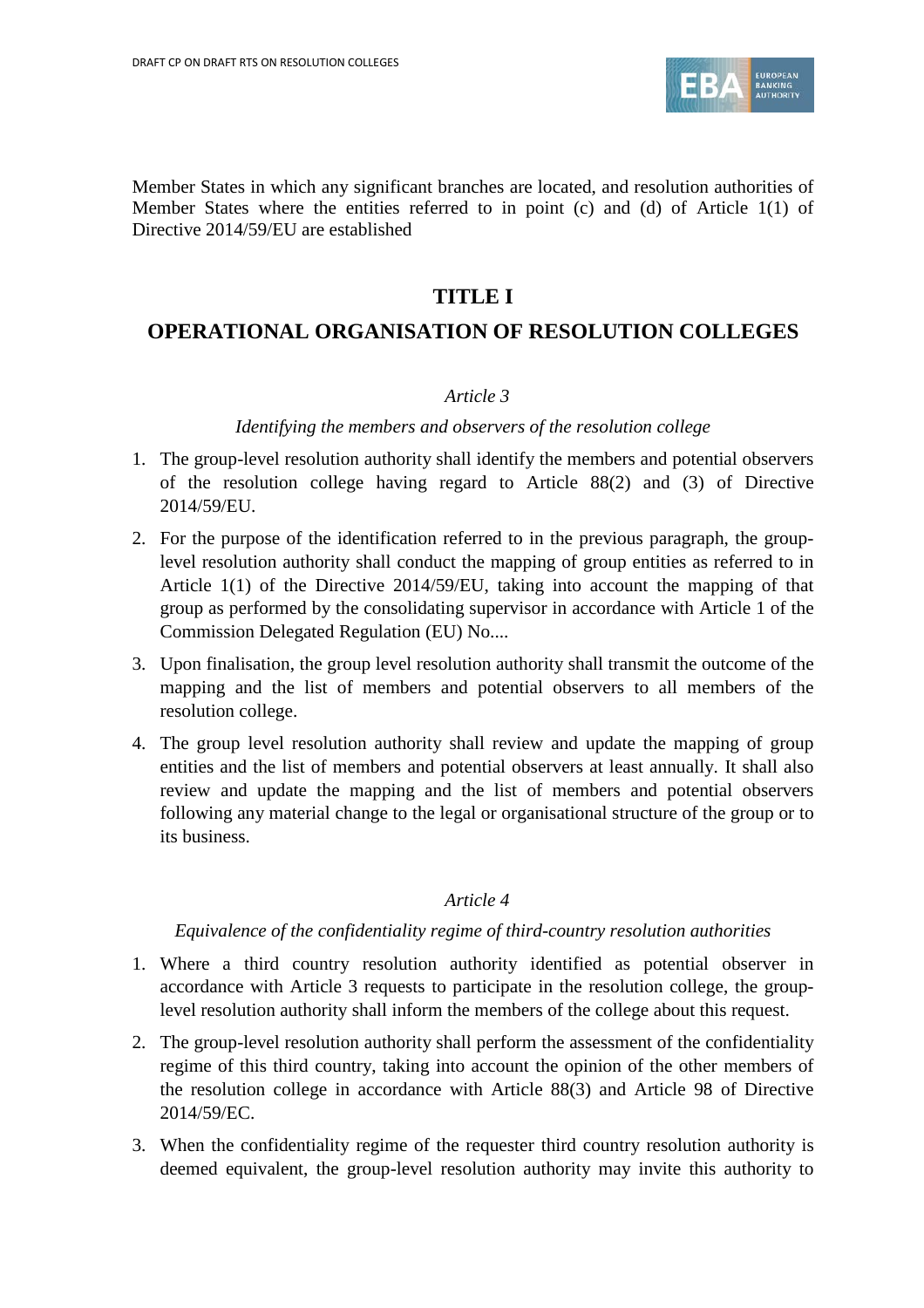

participate in the resolution college as observer in accordance with Article 88(3) of Directive 2014/59/EC.

- 4. While sharing information with the third country resolution authority, the group-level resolution authority shall endeavour to ensure that:
	- a) the information is transmitted to the third country resolution authority, only for the purposes of the latter performing its resolution tasks, which must be comparable to those determined under Directive 2014/59/EU;
	- b) other members of the college, in particular the ones that may not agree with the assessment of the confidentiality regime of the third country as performed by the group-level resolution authority, have expressed their consent in sharing information relating to the entities under their jurisdiction.
- 5. The group-level resolution authority shall ensure that the consent for sharing the information relating to third country subsidiaries is obtained from invited resolution authorities of third countries in accordance with Article 98(1) of Directive 2014/59/EC.

## *Article 5*

## *Establishment and update of contact lists*

- 1. The group-level resolution authority shall maintain and share with the members and observers of the resolution college contact details of nominated persons from each member and observer for the purpose of performing resolution college tasks. The contact details should also include out-of-hours contact data to be used for emergency situations and in particular for the purpose of deciding on the need to establish and agree a group resolution scheme.
- 2. The members and observers of the resolution college shall inform the group-level resolution authority of contact details of relevant persons and of any changes in those contact details without undue delay.

## *Article 6*

## *Elements of written arrangements and procedures for the functioning of the resolution college*

- 1. The written arrangements and procedures pursuant to Article 88(5)(a) of Directive 2014/59/EU shall include at least the following elements:
	- a) a description of the group, parent undertaking, subsidiaries and significant branches that are within the scope of the arrangement;
	- b) the identification of the members and observers of the resolution college and the other authorities involved in accordance with Article 3; and
	- c) a description of the general framework for cooperation and coordination in the resolution college.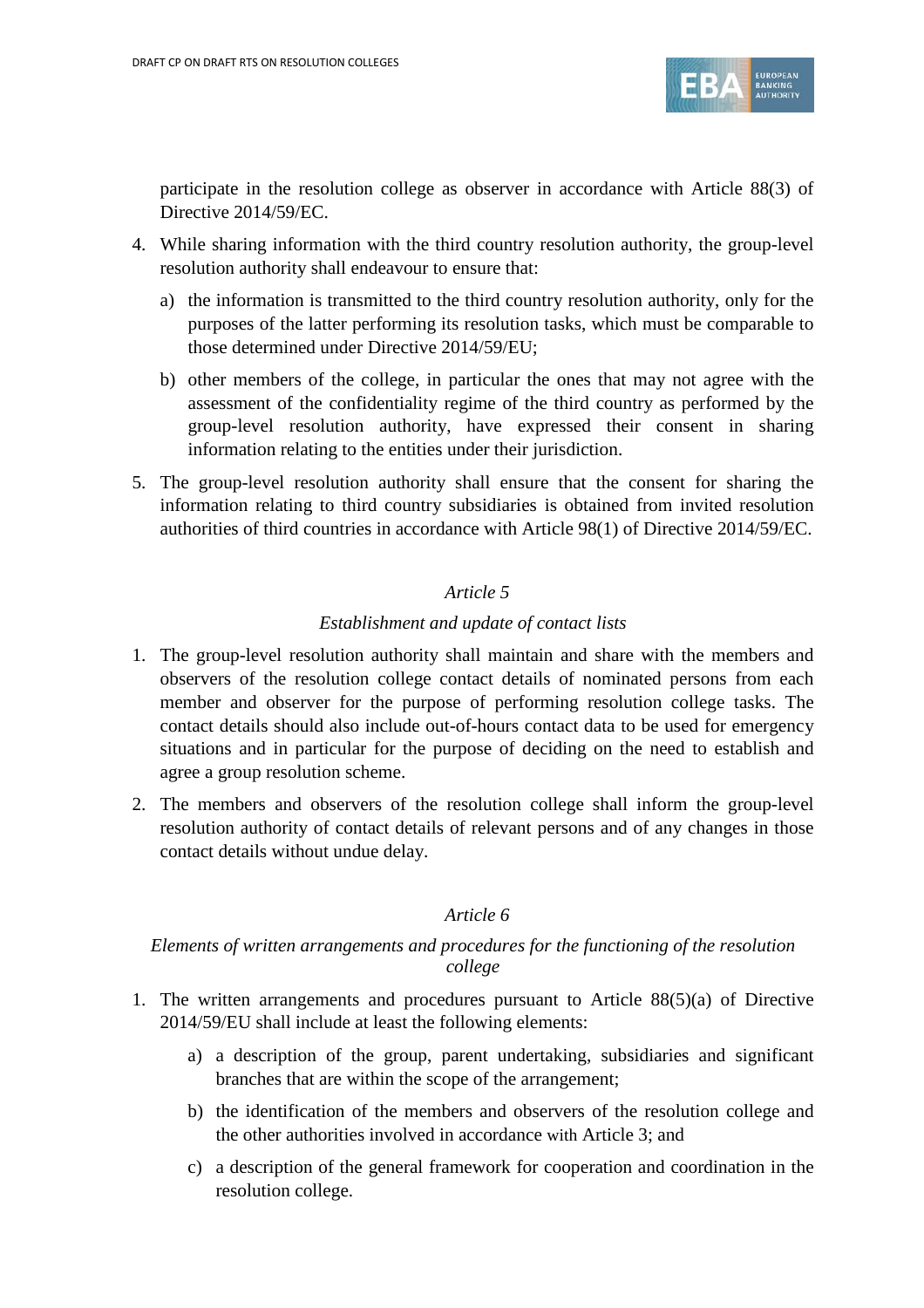

- 2. The general framework for cooperation and coordination shall include:
	- a) information on the overall structure of the group covering all group entities;
	- b) description of the different resolution college configurations or substructures for the performance of different tasks, where relevant;
	- c) identification of the members and observers of the college participating in specific college activities;
	- d) description of the framework covering observer's participation in the college, including their involvement in the various dialogues and processes of the college and their rights and obligations with regard to exchanging information;
	- e) description of cooperation and coordination arrangements in an emergency situation, which may include the situation when the group or an institution in a group is considered to be failing or likely to fail;
	- f) description of the arrangements for exchanging information including the relevant scope, frequency and channels;
	- g) description of relevant information to be shared with resolution college members and observers, where relevant, in relation to resolution planning, resolvability assessment and other tasks referred to in Article 88 paragraph 1 of Directive 2014/59/EU;
	- h) description of the arrangements for the treatment of confidential information;
	- i) description of procedures for hosting regular and ad hoc meetings and engagement with college members and observers, where relevant;
	- j) description of the method for coordinating the input to be provided independently by the resolution authorities to the supervisory college or to the consolidating supervisor, where required by legislation or on an own initiative basis;
	- k) description of the method for communicating the input referred to in (j) above, in particular a detailed description of the relevant role of the group-level resolution authority in communicating that input to the consolidating supervisor;
	- l) a description of the communication policy with the consolidating supervisor, the supervisory college, the Union parent undertaking and the entities of the group as referred to in Articles 10 and 11;
	- m) any other agreement, concerning the functioning of the resolution college, between the members of the resolution college; and
	- n) provisions covering discontinuation arrangements.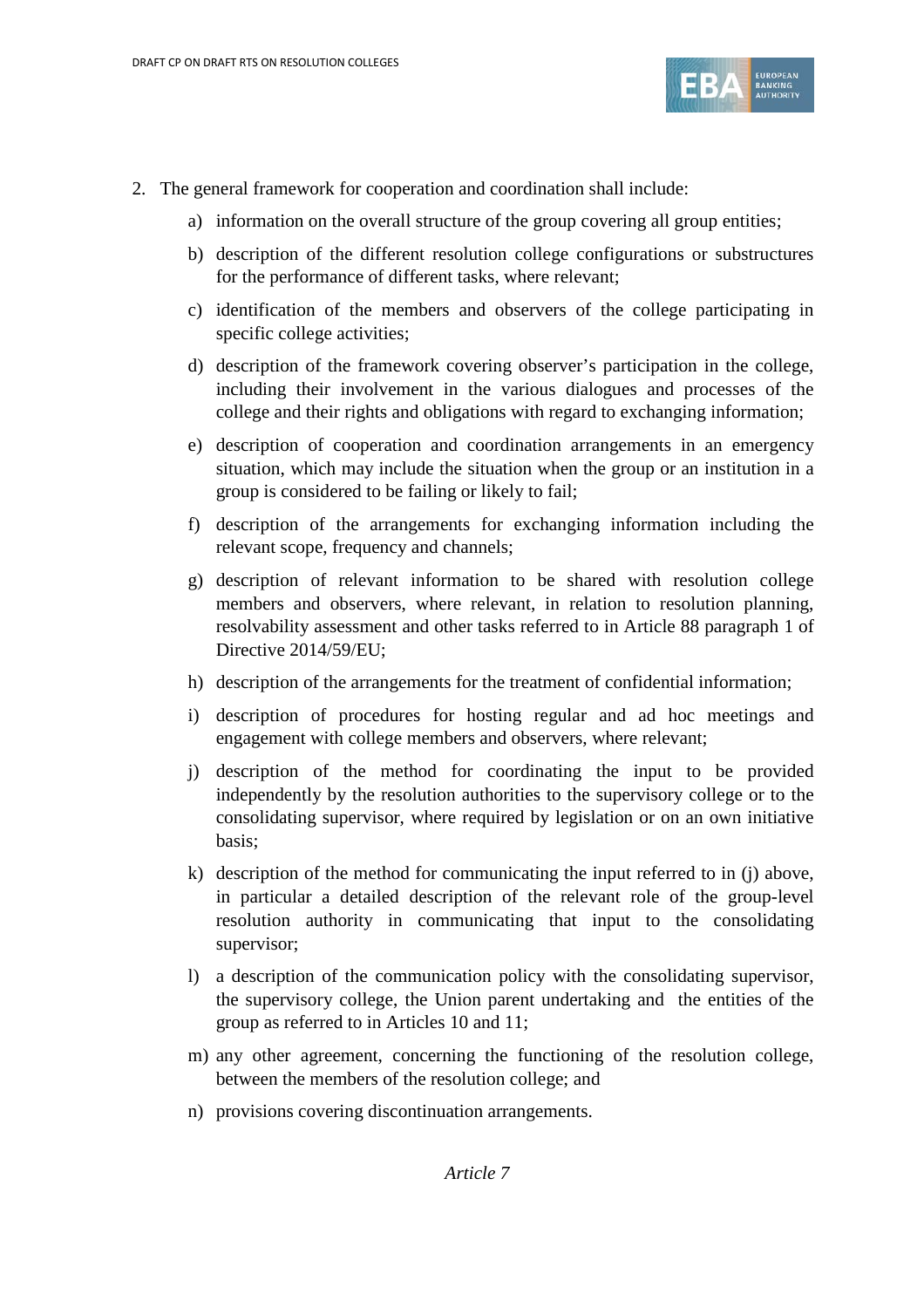

## *Establishment and update of written arrangements and procedures for the functioning of the resolution college*

- 1. The group-level resolution authority shall prepare its proposal for the written arrangements and procedures for the functioning of the resolution college in accordance to Article 6.
- 2. The group-level resolution authority shall communicate its proposal to the members of the resolution college for consultation, inviting them to provide their views and indicating the relevant deadline for the submission of these views.
- 3. The group-level resolution authority shall take into account the views of the members of the resolution college and explain, if necessary, the reason for not taking them on board.
- 4. Upon finalisation the group-level resolution authority shall communicate the written arrangements and procedures for the functioning of the resolution college to the members and to the observers of the resolution college.
- 5. Written arrangements and procedures for the functioning of the resolution college shall be reviewed, and where appropriate updated and after any material changes in the composition of the resolution college.
- 6. While updating the written arrangements and procedures for the functioning of the resolution college, the group-level resolution authority and the other members of the college shall follow the process of this Article. Observers of the college shall be notified on any update of the written arrangements and procedures that affect their observership

## *Article 8*

## *Operational aspects of college meetings and other activities*

- 1. The group-level resolution authority shall convene at least one meeting of the resolution college per year. The group level resolution authority shall organise other college activities on a regular basis and at least in cases where a dialogue between college members is required.
- 2. The group-level resolution authority shall prepare and communicate to college members the agenda and objectives of planned meetings and other activities.
- 3. All members and observers participating in college meetings or other activities shall ensure that the appropriate delegates, according to the objectives of the meeting and other activities of the resolution college, participate in these meetings and other activities and that relevant members of the resolution college are able to commit their authorities, to the maximum extent possible, in case decisions are expected to be taken in these meetings or other activities.
- 4. The group-level resolution authority shall ensure that relevant documents are circulated well in advance before a particular meeting or activity of the resolution college to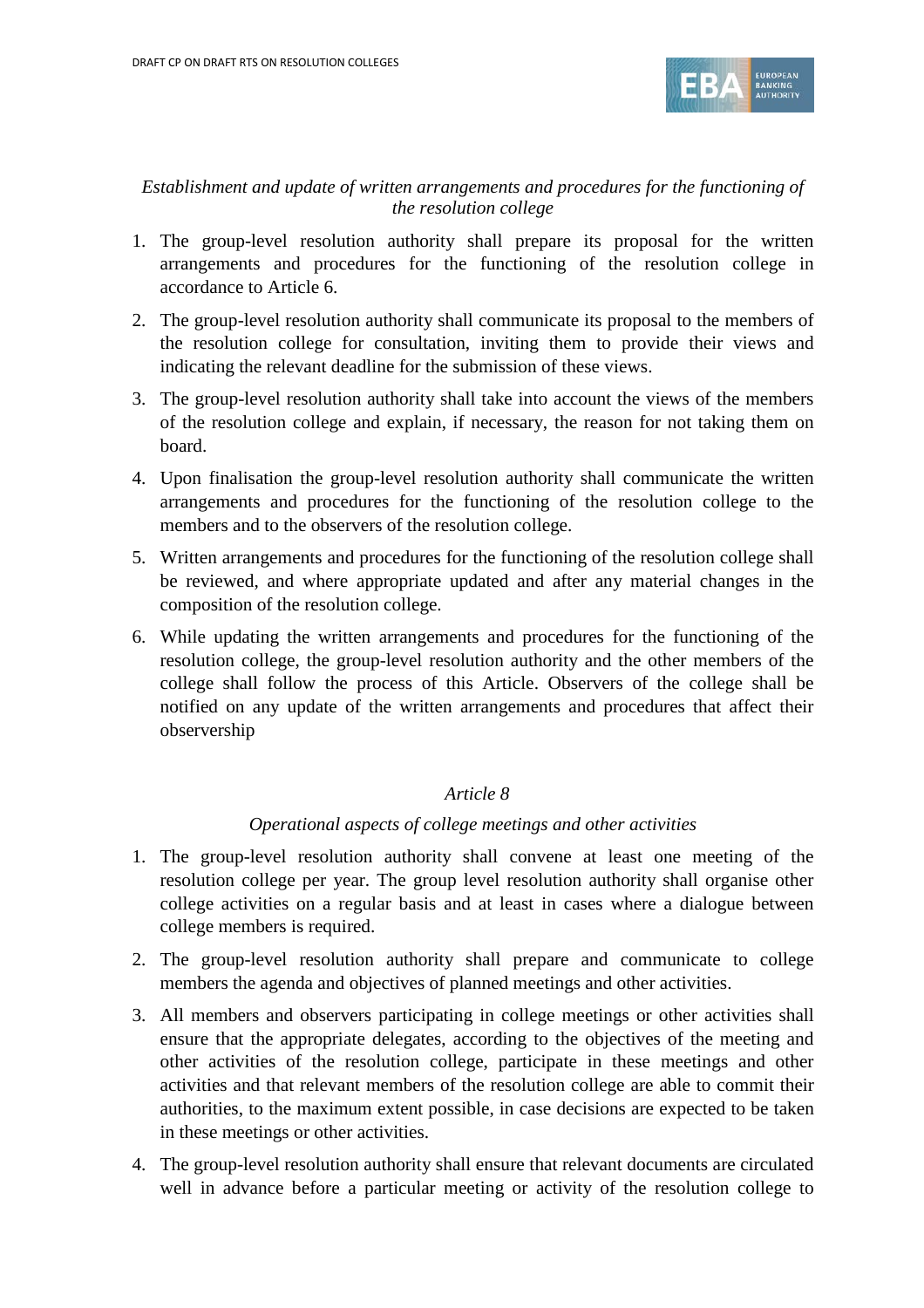

enable the members and observers and other authorities participating/invited to participate effectively in the meeting or activity.

5. Outcomes and decisions of college meetings or other activities shall be documented in writing and communicated to college members in due time. The group-level resolution authority may circulate the outcomes and decisions of the meetings or other activities to the observers, if they are relevant for the tasks performed by these authorities.

## *Article 9*

#### *Exchange of information*

- 1. The group-level resolution authority and the members and observers of the resolution college shall ensure that they exchange among themselves all essential and relevant information, whether received from a group entity, a competent, resolution, designated or supervisory authority or any other source. This information shall be adequate, accurate and timely, thereby enabling and facilitating the efficient, effective and full performance of the tasks of the college members in going concern and in emergency situations.
- 2. Members of the college shall also exchange all information necessary, in particular by transmitting all information required to the group-level resolution authority, in order to facilitate the coordination of the input to be provided to the consolidating supervisor or the college of supervisors.
- 3. The group-level resolution authority shall receive information referred to in paragraphs 1 and 2 and shall transmit it:
	- a) to the members of the college, as appropriate;
	- b) to the observers as appropriate and in accordance with the relevant stipulations of the written arrangements.
- 4. When the college is organised in different configurations or substructures, the grouplevel resolution authority shall keep all resolution college members fully informed, in a timely manner, on the actions taken or the measures carried out in these college configurations or substructures.
- 5. If not provided for otherwise, any ordinary means of communication can be used, preferring secure means of communication if available. For publicly available information, it shall be sufficient that the group-level resolution authority provides the reference to the publicly available information.
- 6. If a secure resolution college website exists, the use of the platform shall be the main means of communication.

*Article 10 Communication policy*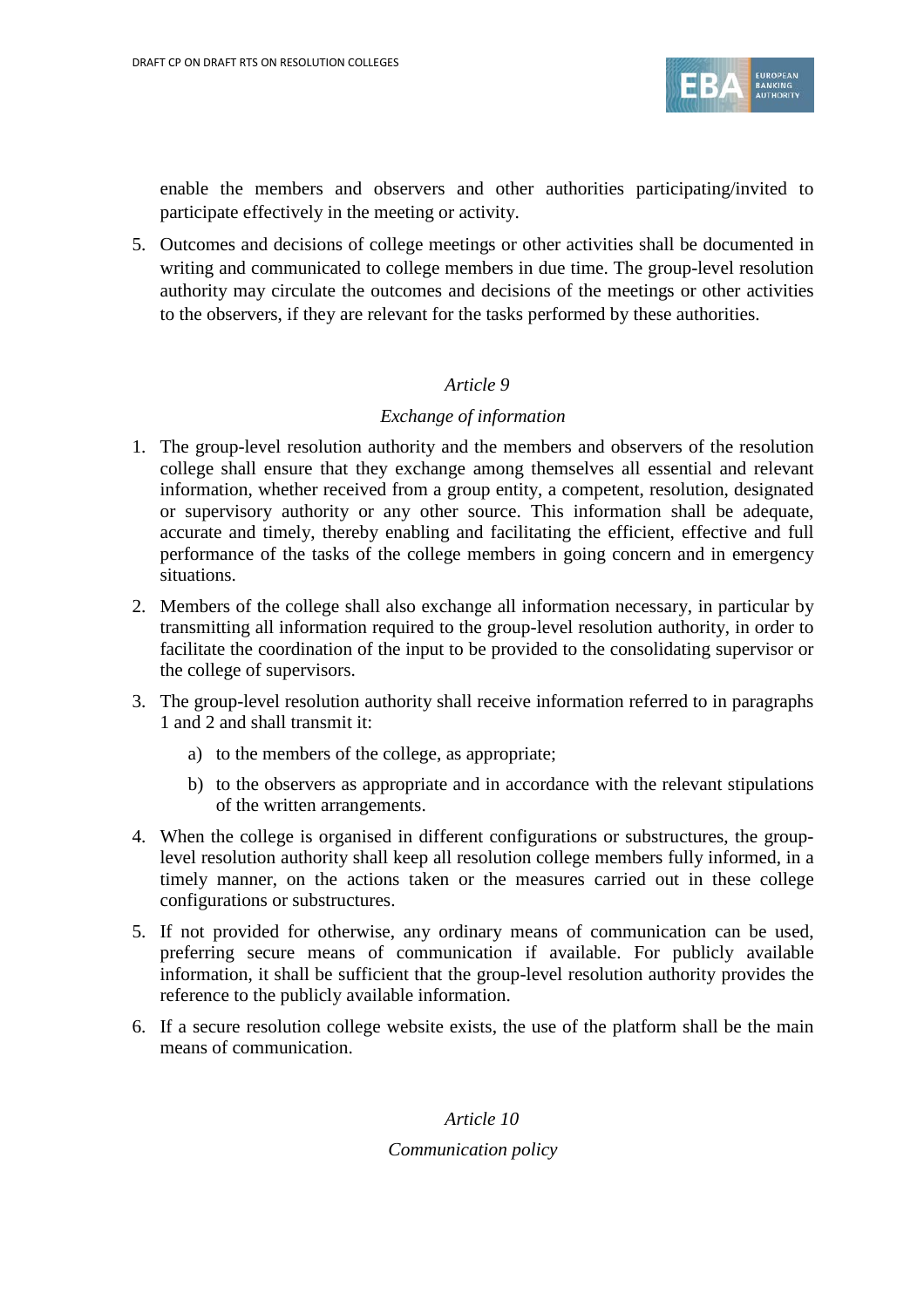

- 1. The group-level resolution authority shall be the competent authority responsible for the communication with the Union parent undertaking, the consolidating supervisor and the designated or any other relevant authority under that jurisdiction, if different than the consolidating supervisor.
- 2. The resolution authorities of Members States shall be the authorities responsible for the communication with the entities and the competent, designated and other relevant authorities under their jurisdiction.

#### *Coordination of public communication*

- (1) The members and observers of the resolution college shall coordinate to the extent possible their external communications related to group resolution strategies and schemes.
- (2) For the purpose of co-ordination of the external communication, the members and observers of the resolution college shall agree at least on the following elements:
	- (a) allocation of responsibilities for coordinating external communication, both during a going concern situation and in a situation that an institution or group is considered as failing or likely to fail and resolution situation;
	- (b) determining the level of information to be disclosed on group resolution strategies;
	- (c) co-ordination of public statements in situations that an institution or group is considered as failing or likely to fail;
	- (d) co-ordination of public statements related to resolution actions taken including the publication of orders or instruments by which the resolution actions were taken or notices summarising the effects of resolution action.

## *Article 12*

#### *Emergency situation*

- (1) The group-level resolution authority shall establish and regularly test operational procedures for the functioning of the resolution college in an emergency situation, which may include a situation when the group or an institution in a group is considered to be failing or likely to fail.
- (2) Operational procedures referred to in paragraph 1 shall cover at least the following elements:
	- a) means of secured communication to be used;
	- b) set of information to be exchanged;
	- c) relevant persons to be contacted; and
	- d) communication procedures to be followed by the relevant college members and observers.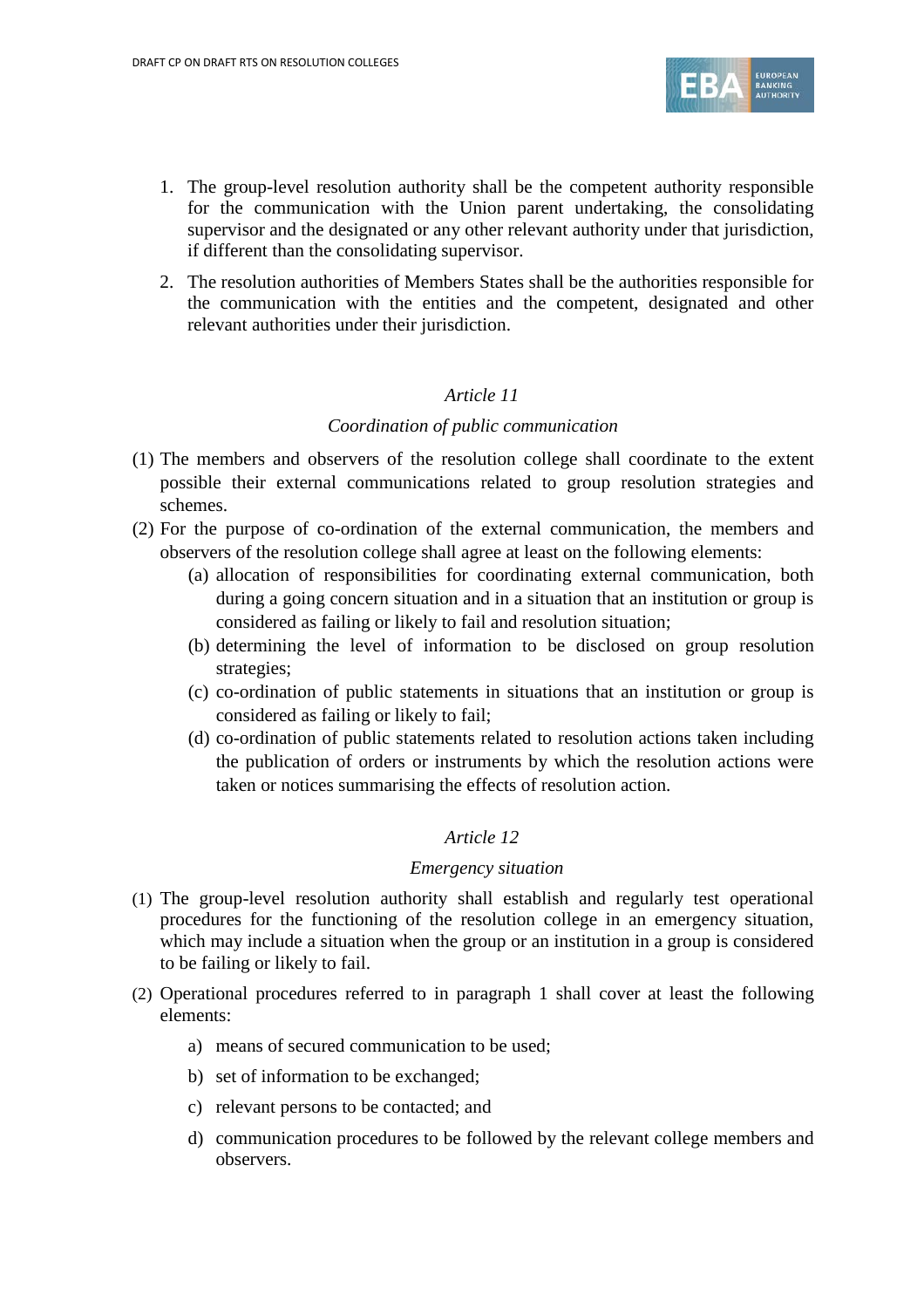

# **TITLE II**

## **RESOLUTION PLANNING JOINT DECISIONS**

# *Chapter 1*

# *Group resolution plan, resolvability assessment and substantive impediments to resolvability*

# *SECTION I*

## *Joint decision process on group resolution plan and resolvability assessment*

## *Article 13*

#### *Planning of the steps of the joint decision process*

- 1. Prior to the start of the joint decision process, the group-level resolution authority and the resolution authorities of subsidiaries shall agree on a timetable of steps to be followed in that process (hereinafter "joint decision timetable"). In the case of a failure to agree, the group-level resolution authority shall set the joint decision timetable after considering the views and reservations expressed by the resolution authorities of subsidiaries.
- 2. The joint decision timetable, to be updated at least annually, shall include the following steps to be implemented as agreed between the group-level resolution authority and the resolution authorities of subsidiaries:
- (a) preliminary dialogue between the group-level resolution authority and the resolution authorities of subsidiaries on the resolution strategy of the group, in preparation of the joint decision on the group resolution plan including its resolvability assessment;
- (b) request of information necessary for the drawing up of the group resolution plan, including the resolvability assessment, in accordance with Article 11 of Directive 2014/59/EU to the Union parent undertaking;
- (c) submission of the information requested in point (b) by the Union parent undertaking directly to the group-level resolution in accordance with Article 13(1) of Directive 2014/59/EU;
- (d) transmission of the information that the group-level resolution authority receives from the Union parent undertaking to the authorities referred to in Article 13(1) of Directive 2014/59/EU and indication a deadline by when any additional information requests should be made;
- (e) transmission of the relevant information from the group-level resolution authority to the resolution authorities of subsidiaries, to other authorities and to third countryresolution authorities in accordance with Article 13(2) of Directive 2014/59/EU and subject to Article 17;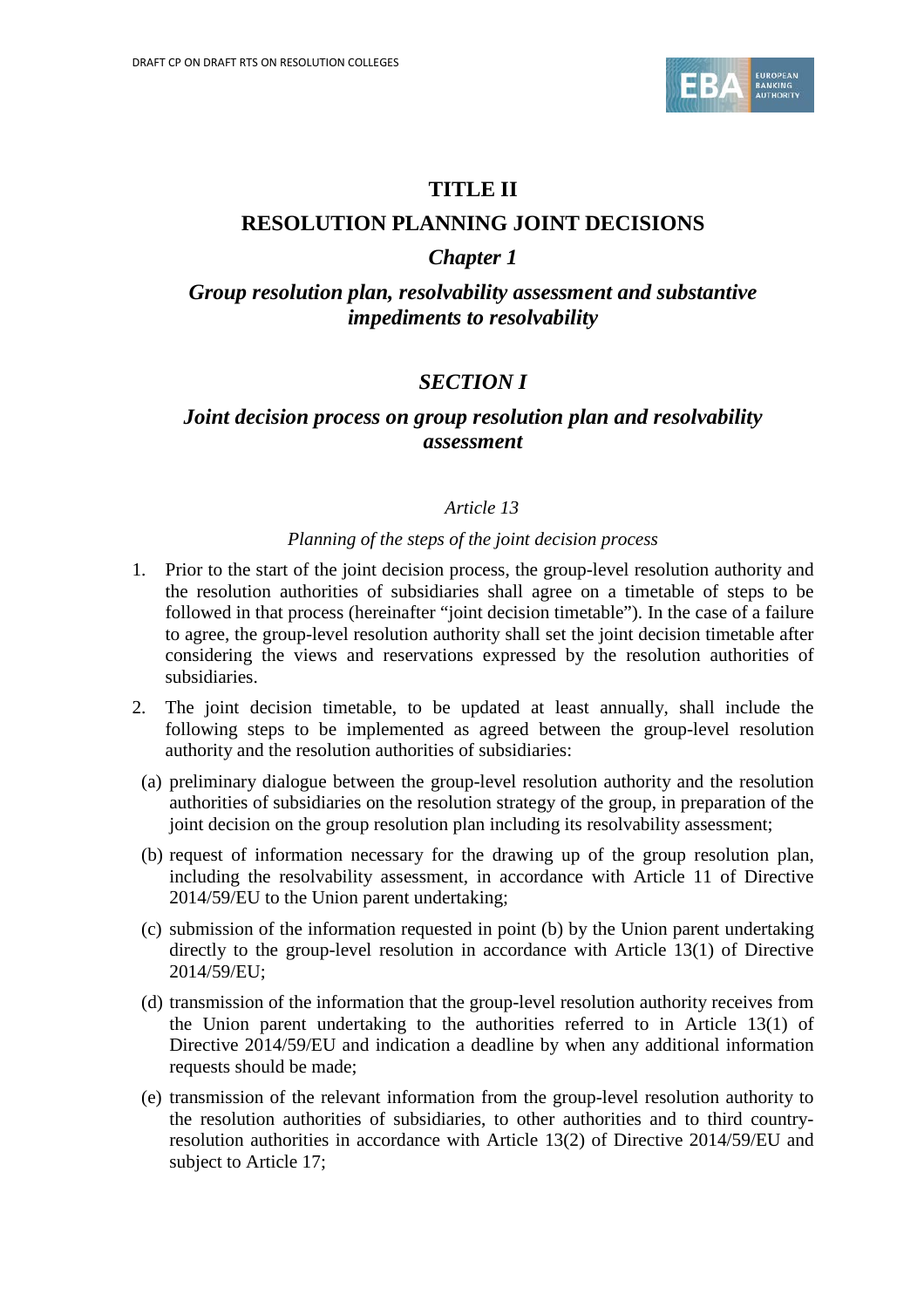

- (f) submission of contributions for the development of the group resolution plan and the resolvability assessment by the resolution authorities of subsidiaries to the group-level resolution authority, as appropriate;
- (g) submission of the draft group resolution plan and the draft resolvability assessment from the group-level resolution authority to the resolution authorities of subsidiaries, other authorities and third country resolution authorities, subject to Article 18;
- (h) submission of comments on the draft group resolution plan and on the draft resolvability assessment, if any, from other authorities and third-country resolution authorities to the group-level resolution authority;
- (i) dialogue between the group-level resolution authority and the Union parent undertaking on the draft group resolution plan and its resolvability assessment, where this is deemed appropriate by the group-level resolution authority;
- (j) dialogue between the group-level resolution authority and the resolution authorities of subsidiaries on the draft group resolution plan and its resolvability assessment;
- (k) circulation of the draft joint decision document on the group resolution plan and on the resolvability assessment by the group-level resolution authority to the resolution authorities of subsidiaries;
- (l) dialogue on the draft joint decision document on the group resolution plan and on the resolvability assessment between the group-level resolution authority and the resolution authorities of subsidiaries;
- (m)reaching joint decision on the group resolution plan and on the resolvability assessment;
- (n) communication of the conclusion of the joint decision to the Union parent undertaking along with a summary of the key elements of the group resolution plan;
- 3. The timetable shall:
- (a) reflect the scope and complexity of each step of the joint decision process;
- (b) take into account the timetable of other joint decisions organised within the resolution college.
- (c) take into account, to the extent possible, the timetable of other joint decisions organised within the relevant supervisory college, in particular the timetable of the joint decision on the review and assessment of the group recovery plan in accordance with Article 8(2) of Directive 2014/59/EU.
- 4. When drafting the timetable, the authorities involved or the group-level resolution authority when acting alone shall take into account the stipulations of Articles 16(3) and 17(2) of Directive 2014/59/EU on the need for simultaneous assessment of resolvability and suspension of the process to address substantive impediments, and shall ensure that the relevant time-limits provided in the timetable are adjusted accordingly.
- 5. The following aspects of the timetable shall be communicated from the group-level resolution authority to the Union parent undertaking: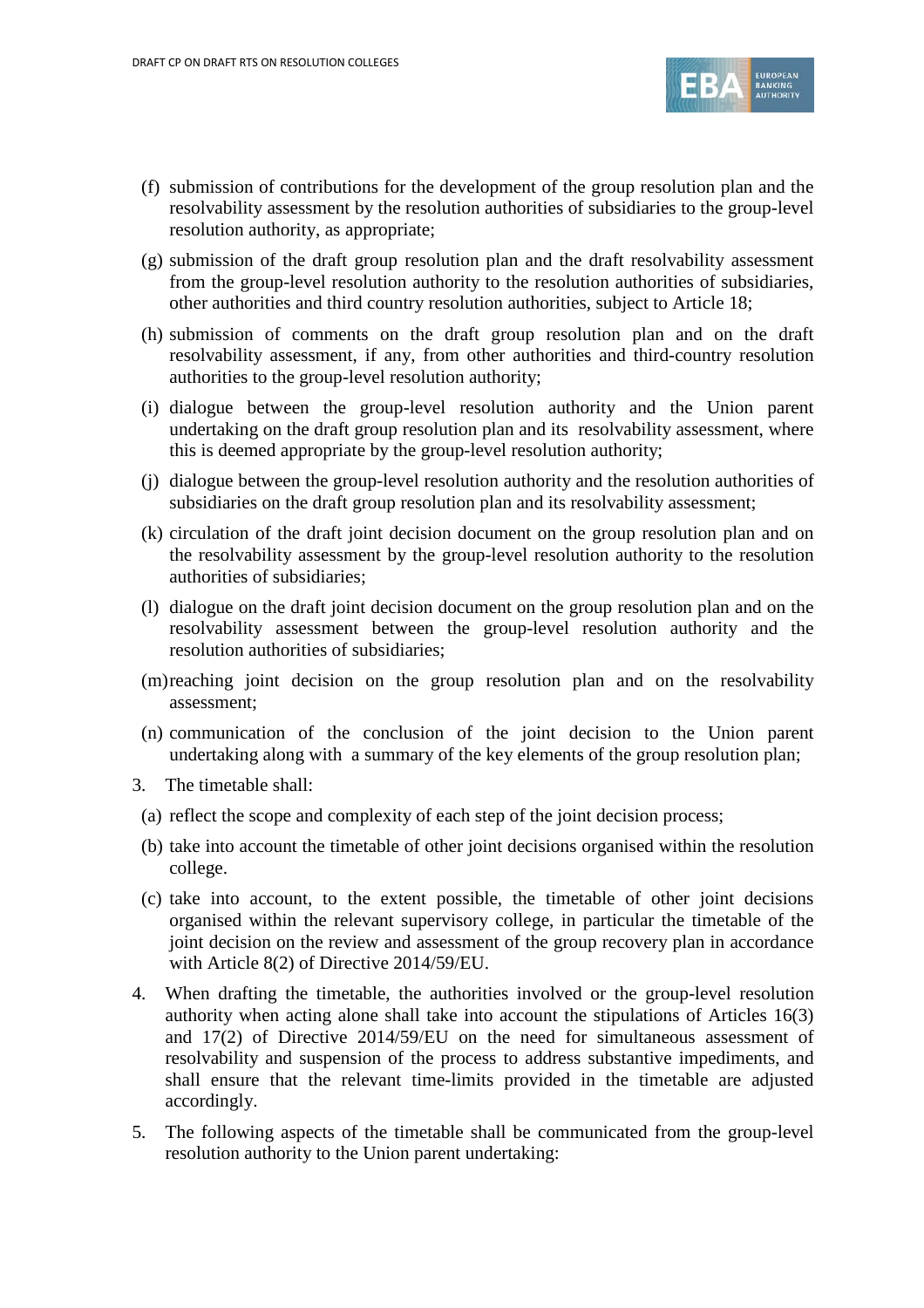

- (a) an estimated date for the request of the information necessary for the drawing up of the group resolution plan and resolvability assessment in accordance with point (b) of paragraph 2;
- (b)an estimated date for the organisation of the discussion referred to in point (h) of paragraph 2, where relevant;
- (c) an estimated date for the communication referred to in point (m) of paragraph 2.

## *Preliminary dialogue in preparation of the group resolution plan and resolvability assessment*

- 1. The group-level resolution authority shall organise a preliminary dialogue with the resolution authorities of subsidiaries in order to:
- (a)discuss preliminary proposal on the resolution strategy for the group, in particular on organising a possible resolution of the group either through resolution at the level of the Union parent undertaking (single-point-of-entry resolution) or through the break up and resolution of the subsidiaries (multiple-point-of-entry resolution);
- (b)verify whether any of the information necessary for the development of the group resolution plan and the resolvability assessment is already available to any of the competent authorities, and share this information in accordance with Article 11(2) of Directive 2014/59/EU;
- (c)determine the additional information to be requested by the Union parent undertaking;
- (d)agree on any contributions needed from the resolution authorities of subsidiaries to the group-level resolution authority for the development of the group resolution plan and the resolvability assessment.
- 2. The group-level resolution authority along with the resolution authorities of subsidiaries may agree to involve other authorities and third country resolution authorities in the dialogue of paragraph 1.

## *Article 15*

## *Involvement of other authorities and third-country resolution authorities in the joint decision process*

- 1. The group-level resolution authority, in consultation with the resolution authorities of subsidiaries, shall organise the involvement of other authorities in the drawing up of the group resolution plan in accordance with the relevant steps of the joint decision timetable.
- 2. To involve third-country resolution authorities whose confidentiality regime has been assessed as equivalent pursuant to Article 4, the group-level resolution authority shall conclude specific agreements with these authorities. These agreements shall be communicated without undue delay to the resolution authorities of subsidiaries and shall have the following objectives: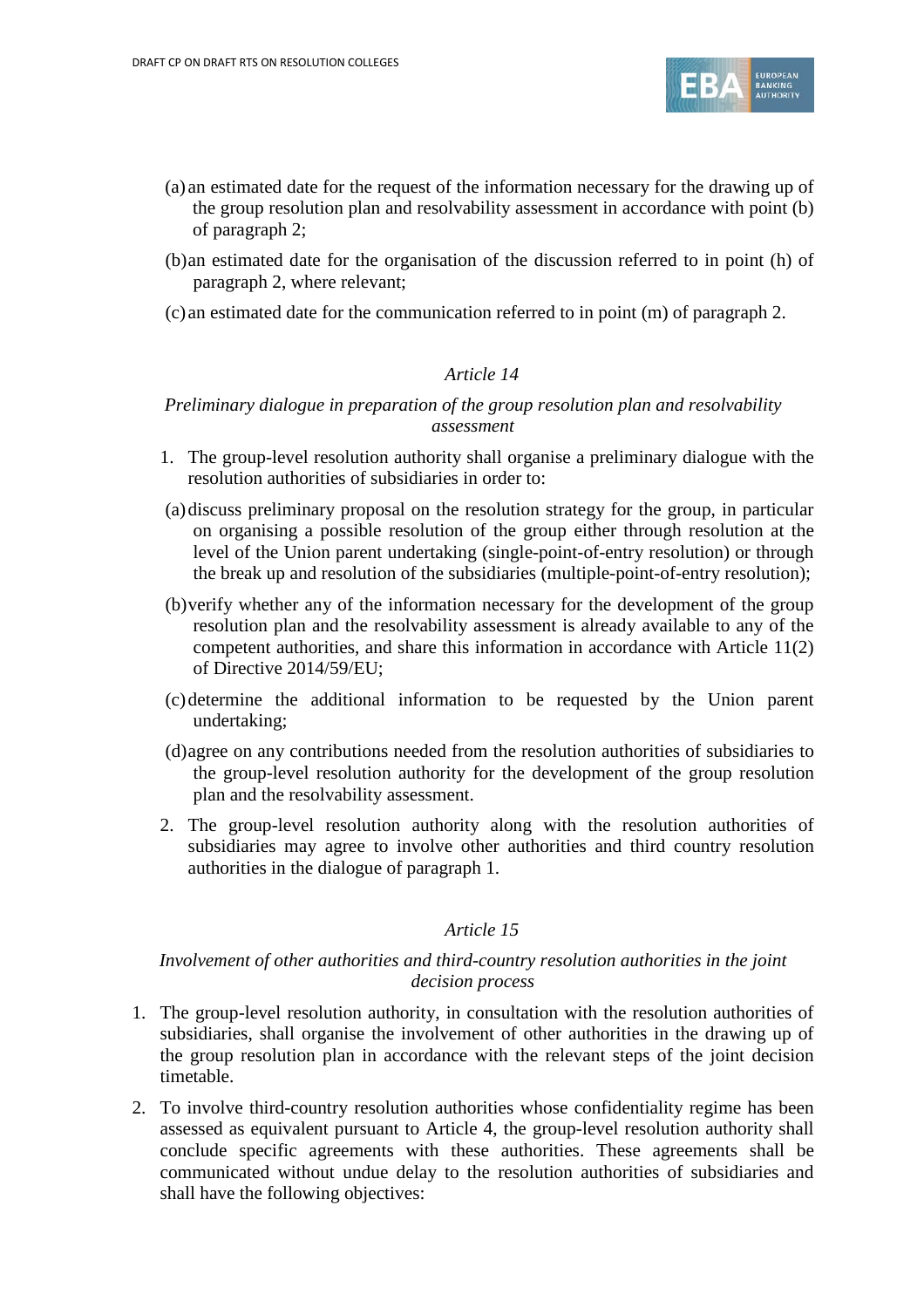

- (a)to provide to group-level resolution authority with information on the third-country subsidiary or financial holding company or significant branch;
- (b)to enable the group-level resolution authority to share this information with resolution authorities of subsidiaries and other authorities for the purpose of drawing up a group resolution plan and perform its resolvability assessment;
- (c)to enable the group-level resolution authority to share information originated in another Member State, for the purposes of developing the group resolution plan and perform its resolvability assessment, with third country resolution authorities subject to Article 98(2) of Directive 2014/59/EU.
- 3. The group-level resolution authority shall keep the resolution authorities of subsidiaries and other authorities fully informed on the scope, nature and level of involvement of the third-country resolution authorities in the drawing up of the group resolution plan and resolvability assessment.

#### *Information from the Union parent undertaking*

- 1. The group-level resolution authority shall request to the Union parent undertaking the information necessary in accordance with Article 11 of Directive 2014/59/EU, taking into account the outcome of the dialogue of Article 14.
- 2. The group-level resolution authority shall clearly communicate to the Union parent undertaking the entities of the group to which this information relates and applies, a specific reference date for the information to be provided, indicating the deadline by when the information shall be provided.
- 3. The Union parent undertaking shall provide the information requested to the grouplevel resolution authority in a timely manner and in any event by the deadline specified under paragraph 2.
- 4. The group-level resolution authority may ask additional information from the Union parent undertaking, both before transmitting information to the resolution authorities of subsidiaries and after that, when Article 17(2) applies.

## *Article 17*

#### *Transmission of information from the group-level resolution authority*

- 1. The group-level resolution authority shall without delay transmit information received in accordance with Article 16 to the authorities referred to in Article 13(1) of Directive 2014/59/EU and shall invite them, within a specific deadline, to consider whether additional information is needed.
- 2. Any authority receiving information from the group-level resolution authority may request additional information within the deadline of paragraph 1, if the relevant authority deems the additional information to be relevant to the entity or the branch under its jurisdiction. In this case, Article 16(4) shall apply.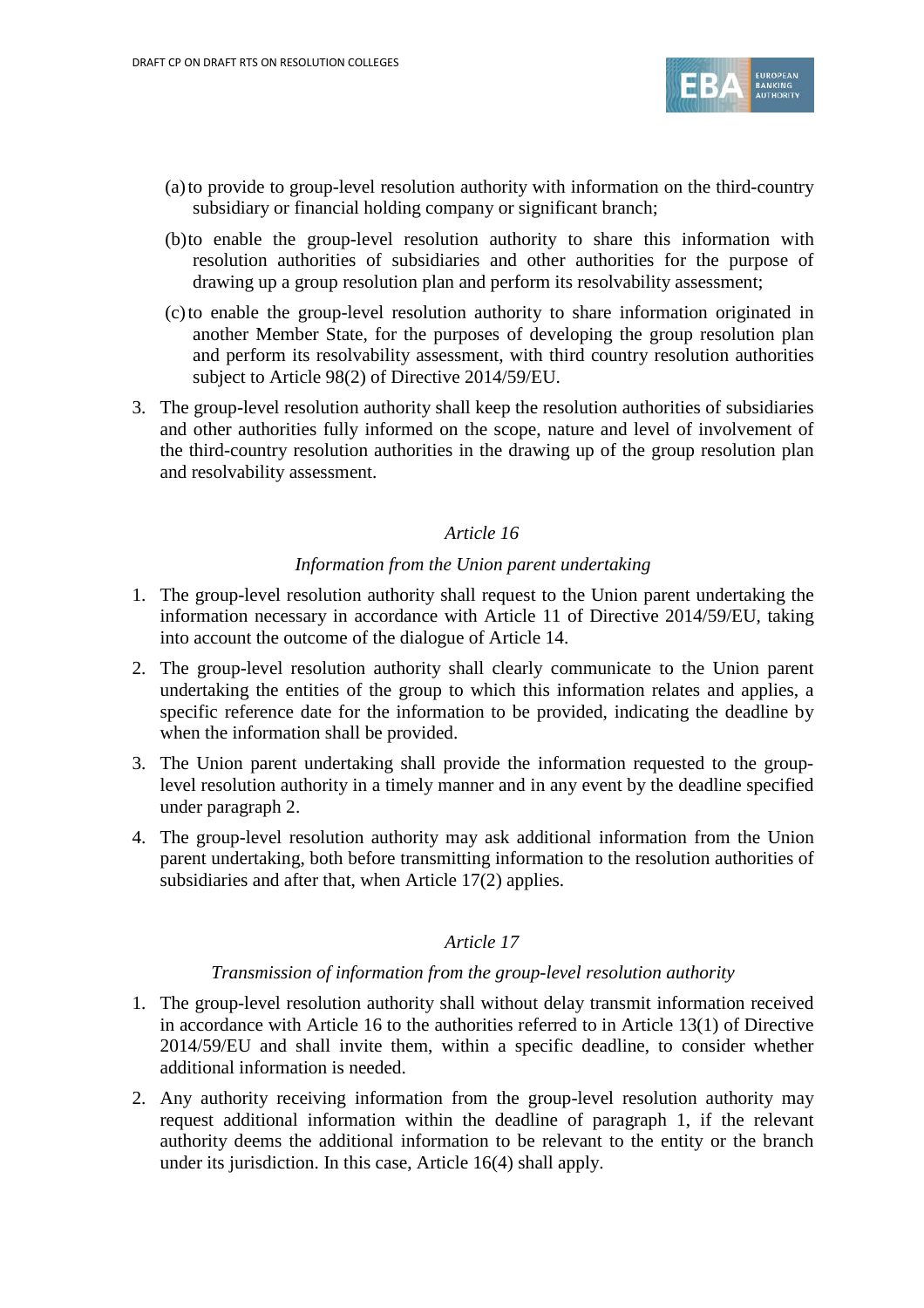

- 3. The transmission of information from the group-level resolution authority to the authorities referred in paragraph 2 shall not be deemed completed until the actual transmission of both the initial and the subsequent information.
- 4. The group-level resolution authority shall, taking into account the stipulations of paragraph 3, communicate to the resolution college the date that marks the start of the four-month period for the reach of the joint decision on the group resolution plan and resolvability assessment.
- 5. The group-level resolution authority and the authorities of Article 13(1) of Directive 2014/59/EU shall exchange additional information necessary to facilitate the drawing up of the group resolution plan and the performance of the resolvability assessment, subject to the confidentiality requirements laid down in this Directive and in accordance with Article 90 of this Directive.

## *Development and circulation of the draft group resolution plan and resolvability assessment*

- 1. The resolution authorities of subsidiaries shall provide to the group-level resolution authority their contributions to the group resolution plan and resolvability assessment in a timely manner and in any event by the deadline specified in the joint decision timetable pursuant to Article 13(2)(f).
- 2. The group-level resolution authority shall develop the draft group resolution plan in accordance with Article 12 of the Directive 2014/59/EU, taking into account any contributions submitted by the resolution authorities of subsidiaries.
- 3. The group-level resolution authority shall circulate the draft group resolution plan and resolvability assessment to the resolution authorities of subsidiaries, to other authorities and third-country resolution authorities in a timely manner and in any event by the deadline specified under Article 13(2)(g).

## *Article 19*

#### *Consultation with other authorities and third-country resolution authorities*

- 1. Other authorities and third-country resolution authorities shall provide their comments on the draft group resolution plan and the resolvability assessment in accordance with the deadline agreed in Article 13(2)(h).
- 2. In particular, the relevant competent authorities referred to in Article 115 and 116 of Directive 2013/36/EU shall provide their views with regards to the assessment of the resolvability of the entities in their jurisdiction.
- 3. In case any of the authorities considers that there are substantive impediments to the resolvability of the group or any of its entities, it shall communicate its assessment to the group-level resolution authority in a timely manner and in any event by the deadline agreed in Article 13(2)(h).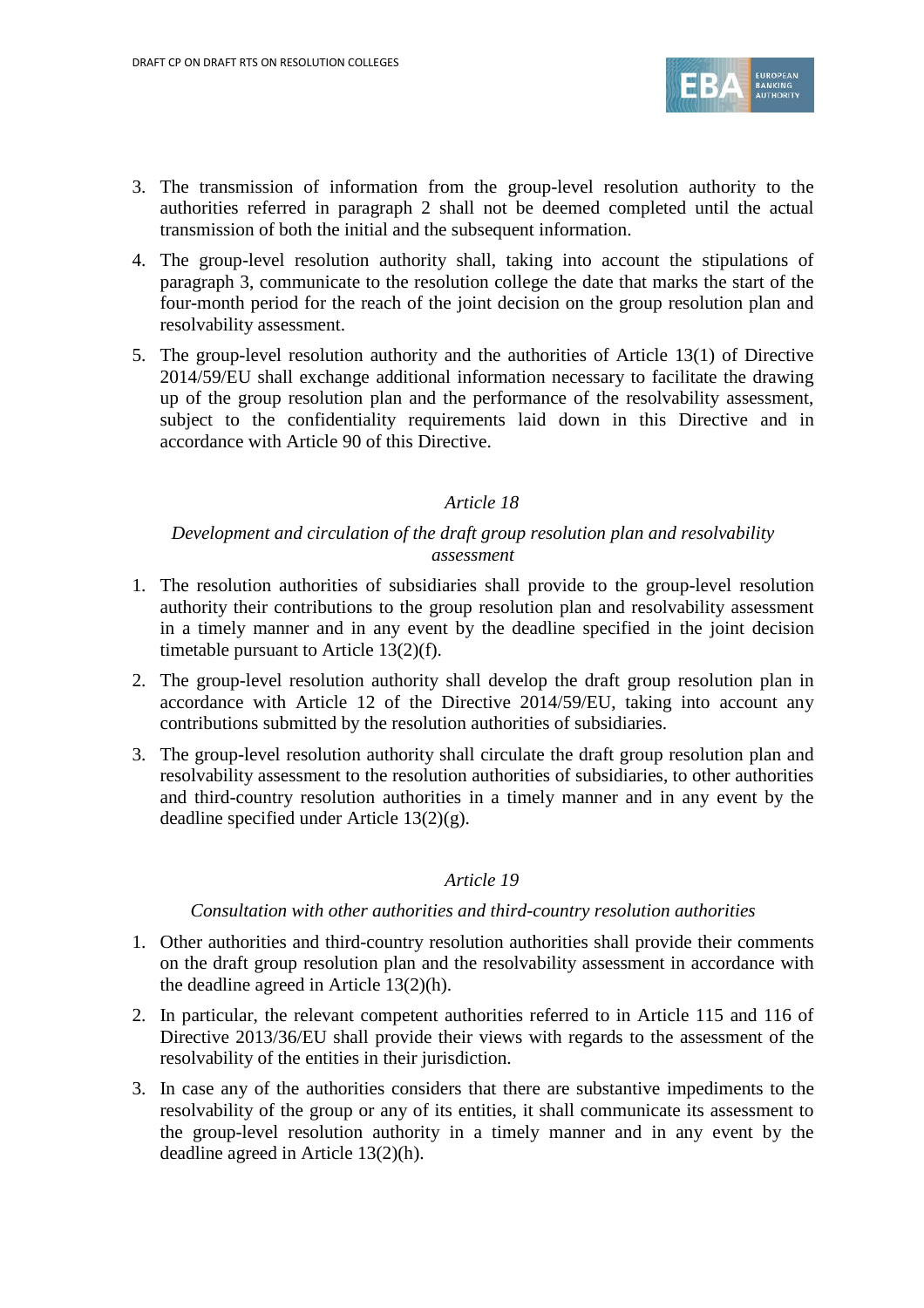

4. The group-level resolution authority shall transmit to the resolution authorities of subsidiaries the comments received from the other authorities and the third-country resolution authorities, including comments on the assessment of the resolvability of the entities in their jurisdiction and any concerns expressed by these authorities.

#### *Article 20*

#### *Dialogue on the draft resolution plan and resolvability assessment*

- 1. The group-level resolution authority shall organise a dialogue on the draft group resolution plan and resolvability assessment with the resolution authorities of subsidiaries in a timely manner and in any event by the deadline specified in the joint decision timetable pursuant to Article 13(2)(j). The dialogue shall involve issues of assessment of the group's resolvability and shall facilitate the identification of possible substantive impediments to resolvability. For that purpose, the group-level resolution authority shall inform the resolution authorities of subsidiaries on its own assessment on the resolvability of the group and shall take all views expressed by resolution authorities, other authorities and third-country authorities into account.
- 2. Based on the dialogue of paragraph 1, the group-level resolution authority shall finalise the group resolution plan. Changes applied to the draft group resolution plan shall reflect the outcome of the dialogue.

#### *Article 21*

#### *Drafting the joint decision on group resolution plan and resolvability assessment*

- 1. The group-level resolution authority shall prepare a draft joint decision on the group resolution plan and resolvability assessment. The draft joint decision shall set out each of the following:
	- (a)the names of the group-level resolution authority and the resolution authorities of subsidiaries reaching the joint decision on the group resolution plan and resolvability assessment;
	- (b)the names of the resolution authorities and competent authorities consulted in the drawing up and maintenance of the group resolution plan and the performance of the resolvability assessment, meaning:
		- i. the names of the resolution authorities of significant branches and the resolution authorities of Member States where the entities referred to in Article 1(1)(c) and (d) of Directive 2014/59/EU are established;
		- ii. the names of the relevant competent authorities referred to in Articles 115 and 166 of Directive 2013/36/EU;
		- iii. the names of the third-country resolution authorities;
	- (c)the name of the Union parent undertaking and a list of group institutions covered by the group resolution plan and resolvability assessment, and to which the joint decision relates and applies;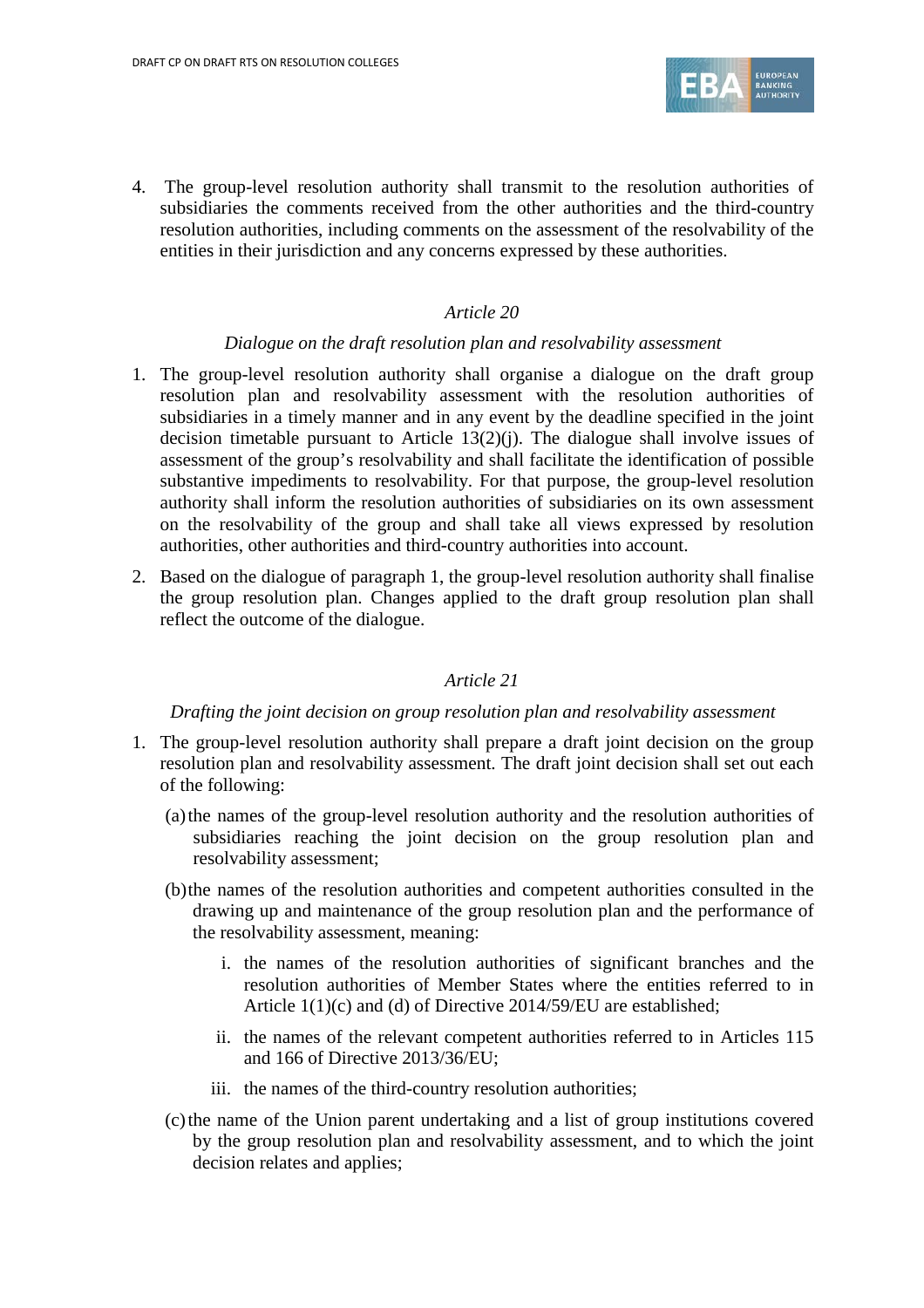

- (d)the references to the applicable Union and national law relating to the preparation, finalisation and application of the joint decision on group resolution plan and resolvability assessment;
- (e) the date of the joint decision on the group resolution plan and resolvability assessment, and of any relevant update thereto;
- (f) the group resolution plan and resolvability assessment including any measures to address or remove substantive impediments to resolvability in accordance to Article 17(4), (5) and (6) and Article 18 of Directive 2014/59/EU, subject to which the joint decision is taken; in case the Union parent undertaking or any of its entities are in the process of implementing these measures, then information on the timeline for their implementation shall be also provided;
- (g)a summary of views expressed by the authorities consulted in the joint decision process on the group resolution plan and its resolvability assessment;
- (h)where the EBA has been consulted during the joint decision process, an explanation of any deviation from the advice of the EBA.

#### *Reaching joint decision on the group resolution plan and resolvability assessment*

- 1. The group-level resolution authority shall send to the resolution authorities of subsidiaries without undue delay the draft joint decision on the group resolution plan and resolvability assessment setting an adequate and exclusive deadline within which the resolution authorities of subsidiaries shall provide their written agreement, which may be sent by electronic means, to this joint decision.
- 2. The resolution authorities of subsidiries receiving the draft joint decision and not disagreeing with it shall provide to the group-level resolution authority their written agreement within the set deadline.
- 3. The final joint decision shall consist of the joint decision document plus the written agreements attached thereto and shall be provided to the resolution authorities of subsidiaries agreeing with the joint decision by the group-level resolution authority.
- 4. The group-level resolution authority shall communicate the outcome of the joint decision on the group resolution plan and resolvability assessment to the members and observers of the resolution college.

## *Article 23*

## *Communication of the joint decision and summary of the group resolution plan to the Union parent undertaking*

1. The group-level resolution authority shall provide the joint decision and a summary of the key elements of the group resolution plan to the management body of the Union parent undertaking in a timely manner and in any event by the deadline specified in the joint decision timetable pursuant to Article 13(2)(n). The group-level resolution authority shall confirm this communication to the resolution authorities of subsidiaries.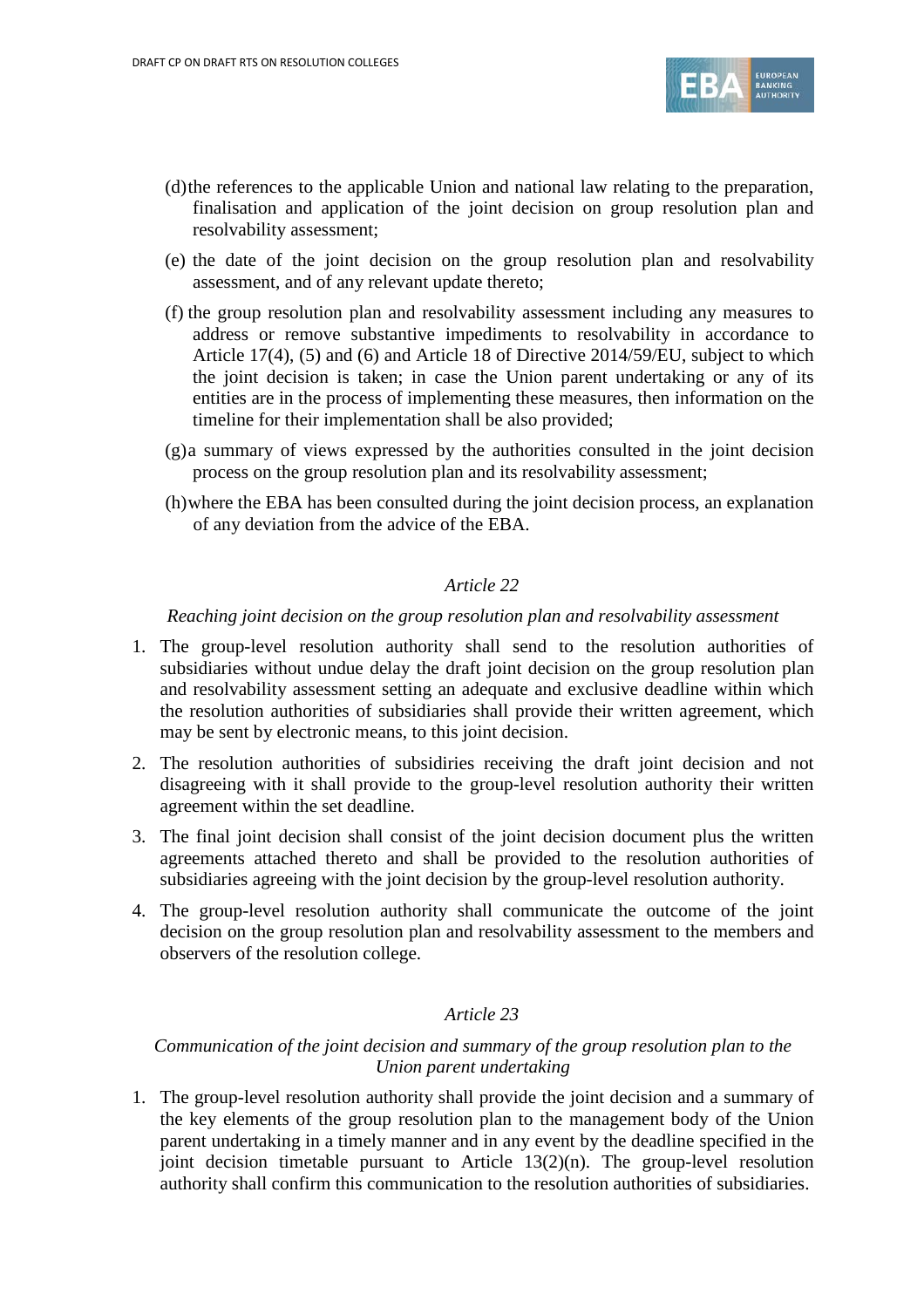

2. The group-level resolution authority may, where appropriate, discuss the joint decision on group resolution plan and resolvability assessment with the Union parent undertaking to explain the details of this decision.

# *SECTION II*

## *Disagreements and decisions taken in the absence of joint decision*

#### *Article 24*

#### *Decision process in the absence of joint decision*

- 1. In the absence of a joint decision between the group-level resolution authority and the resolution authorities of subsidiaries within the time period referred to in Article 13(4) of Directive 2014/59/EU, the decisions referred to in Article 13(5) and (6) of this Directive shall be evidenced in writing and shall be taken by the latest of the following dates:
	- (a)the date one month after the expiry of the time period referred to in Article 13(4) of Directive 2014/59/EU;
	- (b)the date one month after the provision of any advice by the EBA following a request for consultation in accordance with the third subparagraph of Article 13(4) of Directive 2014/59/EU;
	- (c)the date one month after any decision taken by the EBA in accordance with the second subparagraph of Article 13(5) or of Article 13(6) of Directive 2014/59/EU or any other date set by the EBA in such a decision.
- 2. Where the EBA has been consulted, the decisions taken in the absence of a joint decision shall include an explanation of any deviations from the advice of the EBA.
- 3. The relevant resolution authorities of subsidiaries shall communicate to the group-level resolution authority the individual decisions they take in the absence of a joint decision.
- 4. The group-level resolution authority shall notify to the other members of the resolution college the decisions referred to in paragraph 3 and its own decision on the group resolution plan.

#### *Article 25*

#### *Decision making process upon initial partial disagreement*

- 1. In the case of disagreement with the group resolution plan expressed by any of the resolution authorities of subsidiaries, the group-level resolution authority and the resolution authorities of subsidiaries which do not disagree pursuant to Article 13(6) of the Directive 2014/59/EU shall follow all relevant steps of Articles 21 to 23 for drafting, reaching and communicating the joint decision on the group resolution plan and resolvability assessment.
- 2. The joint decision taken on the group resolution plan and resolvability assessment shall be set out in a document that contains all of the items in Article 21, and in addition a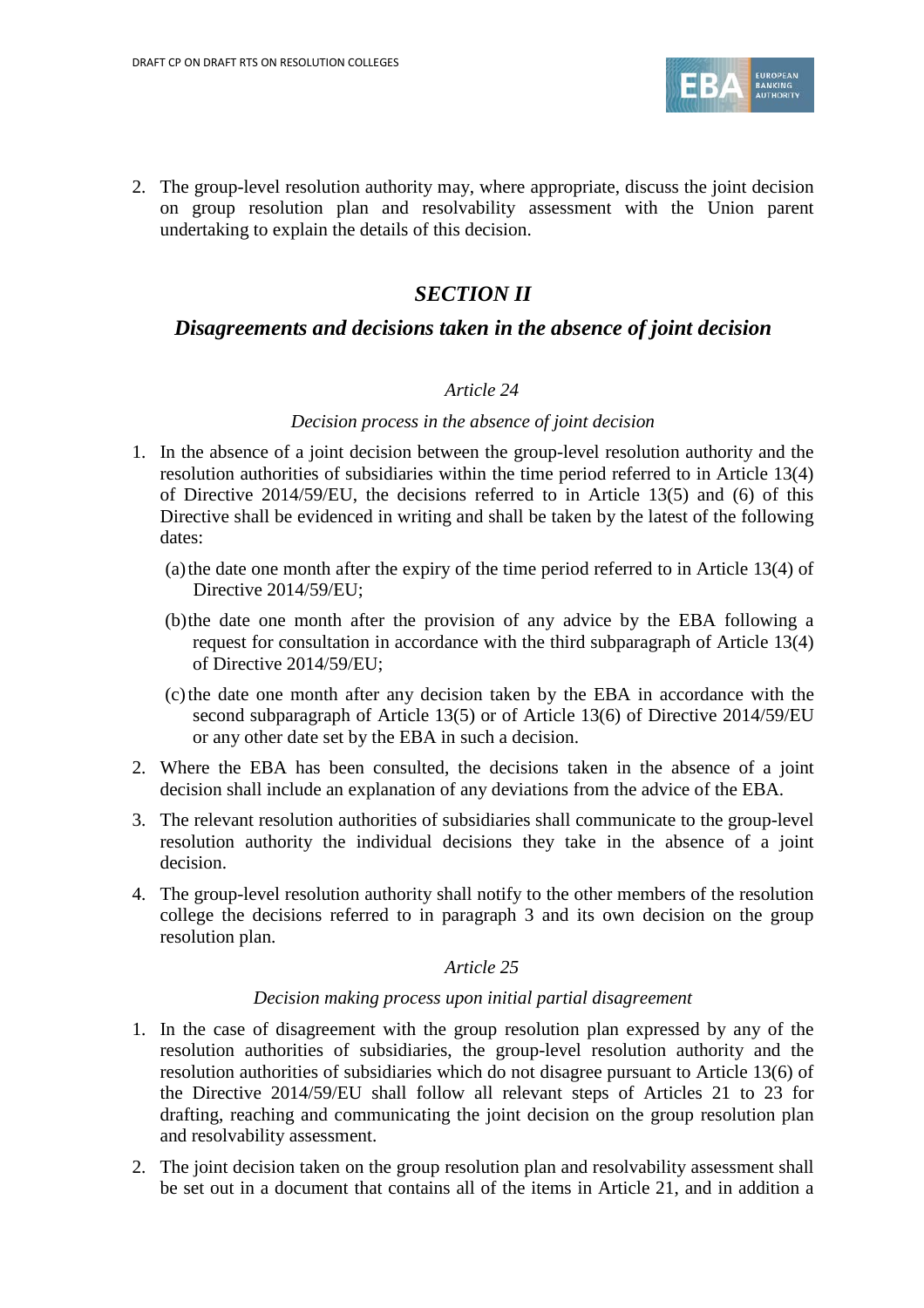

summary of views expressed by the resolution authorities of subsidiaries which were involved in the initial joint decision process on the group resolution plan and resolvability assessment. In particular, this summary shall include references to all issues having led to disagreement.

#### *Article 26*

#### *Drafting decisions taken in the absence of a joint decision*

- 1. The decision taken on the group resolution plan shall be set out in a document that contains all of the following items:
	- (a)the name of the group-level resolution authority;
	- (b)the name of the Union parent undertaking;
	- (c)references to the applicable Union and national law relating to the preparation, finalisation and application of the decision;
	- (d)the date of the decision;
	- (e)statement of the group-level resolution authority on its decision on the group resolution plan;
	- (f) the group resolution plan and resolvability assessment including any measures to address or remove substantive impediments to resolvability in accordance to Article 17(4), (5) and (6) of Directive 2014/59/EU, subject to which the decision is taken; in case the Union parent undertaking is in the process of implementing these measures, then information on the timeline for their implementation shall be also provided;
	- (g)the names of the resolution authorities, competent authorities and third-country resolution authorities involved and consulted in the joint decision process on the group resolution plan and resolvability assessment, along with a summary of the views expressed by these authorities and information on issues leading to disagreement;
	- (h)comments of the group-level resolution authority on the views expressed by the resolution authorities, competent authorities and third-country resolution authorities, in particular on issues leading to disagreement;
- 2. Resolution authorities drawing up individual resolution plans in the absence of a joint decision shall transmit to the group-level resolution authority a document that contains all of the following items:
	- (a) the name of the resolution authority taking the decision;
	- (b)the name of the entity(ies) under the jurisdiction of the resolution authority to which the decision relates and applies;
	- (c)references to the applicable Union and national law relating to the preparation, finalisation and application of the decision;
	- (d)the date of the decision;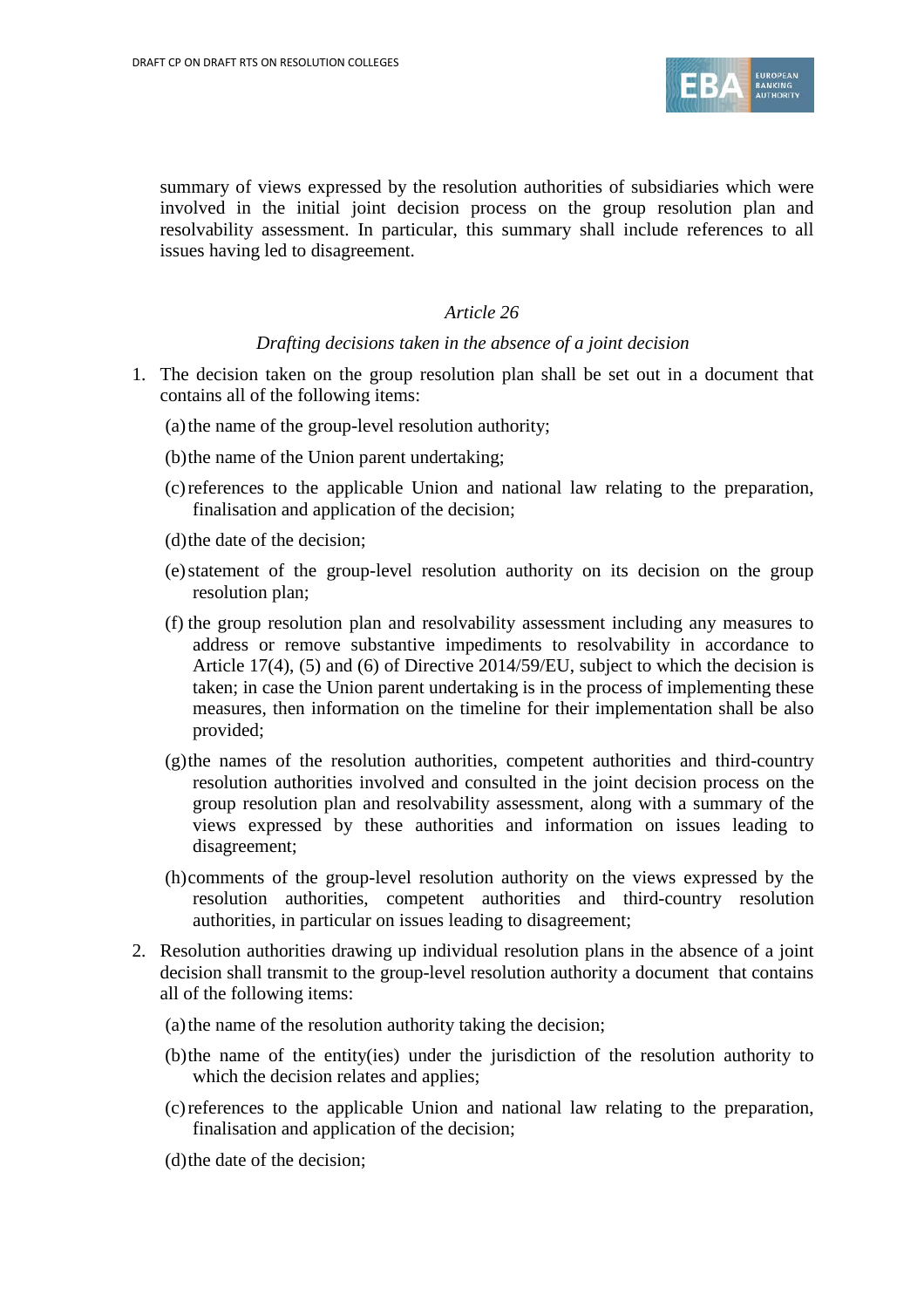

- (e)statement of the resolution authority on its decision on the resolution plan for the entities under its jurisdiction;
- (f) the resolution plan and the assessment of resolvability of the entities under its jurisdiction including any measures to address or remove substantive impediments to resolvability in accordance to Article 17(4), (5) and (6) of Directive 2014/59/EU, subject to which the decision is taken; in case the entities are in the process of implementing these measures, then information on the timeline for their implementation shall be also provided;
- (g)the name of the group-level resolution authority along with explanations on the reasons for disagreement with the proposed group resolution plan and resolvability assessment.

# *SECTION III*

# *Joint decision on measures to address substantive impediments to resolvability*

## *Article 27*

### *Suspension of the joint decision process on the group resolution plan and resolvability assessment*

- 1. When the group-resolution authority identifies substantive impediments to resolvability or assents to an opinion on identified substantive impediments expressed by any of the authorities having been consulted on the group resolution plan, including on the resolvability assessment, the group-level resolution authority shall declare the suspension of the joint decision process in accordance with Article 17(2) of Directive 2014/59/EU and shall notify its decision to all members of the resolution college.
- 2. The group-level resolution authority shall declare the recommencement of the joint decision process on the group resolution plan including the performance of its resolvability assessment, as soon as the joint decision process referred to in Article 18 of Directive 2014/59/EU with regard to taking measures to address or remove substantive impediments to resolvability has been completed.

#### *Article 28*

#### *Planning of the steps of the joint decision process on measures to address substantive impediments to resolvability*

1. Prior to the start of the joint decision process on measures to address or remove substantive impediments to resolvability, the group-level resolution authority and the resolution authorities of subsidiaries shall agree on a timetable of steps to be followed in that process (hereinafter the "joint decision timetable"). In the case of a failure to agree, the group-level resolution authority shall set the joint decision timetable after considering the views and any reservations expressed by the resolution authorities of subsidiaries.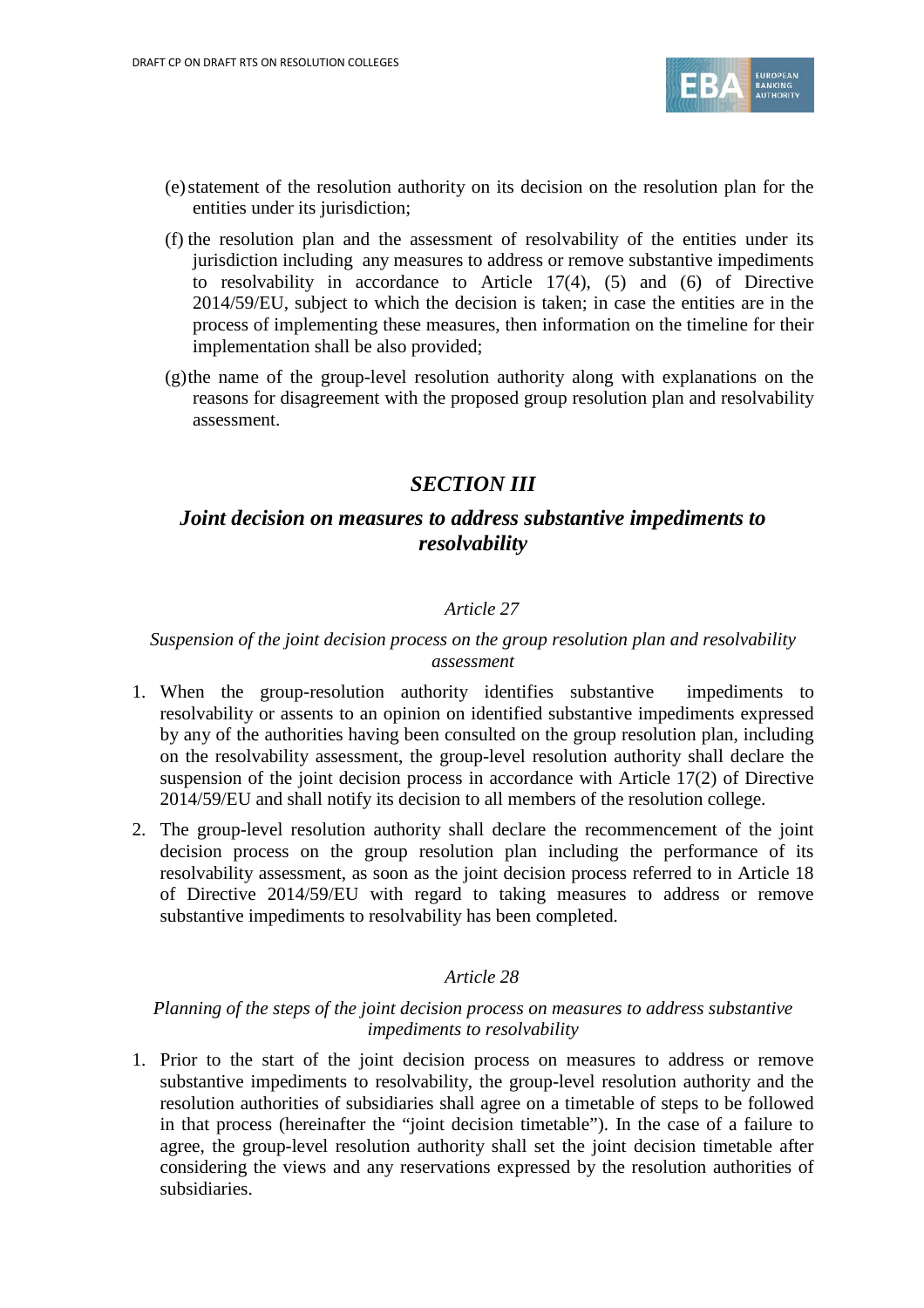

- 2. The joint decision timetable shall include the following steps:
	- (a)preparation and circulation of the report on substantive impediments identified in accordance with in Article 18(2) of Directive 2014/59/EU by the group-level resolution authority in consultation with the consolidating supervisor and the EBA;
	- (b)submission of the report pursuant to Article 18(2) of Directive 2014/59/EU from the group-level resolution authority to the Union parent undertaking, the resolution authorities of subsidiaries, and the resolution authorities of jurisdictions in which significant branches are located, as well as to the third country resolution authorities as agreed by the members of the resolution college and in accordance with the principles set out in Article 15(2) and (3), as appropriate;
	- (c) communication of the Union parent undertaking's submissions in accordance with Article 18(3) of Directive 2014/59/EU and consultation between the group-level resolution authority and the resolution authorities of subsidiaries and other authorities on any observations and alternative measures to remedy the substantive impediments proposed by the Union parent undertaking pursuant to Article 18(3) of Directive 2014/59/EU, where appropriate;
	- (d)development of the draft joint decision on measures to address or remove substantive impediments to resolvability;
	- (e)finalisation of the joint decision on measures to address or remove substantive impediments to resolvability; and
	- (f) communication of the joint decision on measures to address or remove substantive impediments to resolvability.
- 3. The joint decision timetable shall be reviewed and updated by the group-level resolution authority in order to reflect the extension of the joint decision process in case the Union parent undertaking submits observations and proposes any alternative measures to address or remove substantive impediments to resolvability in accordance to Article 18(3) of Directive 2014/59/EU.

#### *Consultation and communication of the report*

- 1. The group-level resolution authority shall prepare a draft report on substantive impediments to resolvability in accordance to Article 18(2) of Directive 2014/59/EU and it shall transmit it to the consolidating supervisor, the EBA, the competent authorities and the resolution authorities of the subsidiaries and of jurisdictions in which significant branches are located, , as well as to the third country resolution authorities as agreed by the members of the resolution college and in accordance with the principles set out in Article 15(2) and (3), as appropriate.
- 2. Comments and views received shall be considered by the group-level resolution authority for the purposes of the finalisation of the report. The group-level resolution authority shall provide full reasoning in relation to any deviation from a view or comment made by the EBA or by the consolidating supervisor.
- 3. Upon finalisation, the report shall be provided to the Union parent undertaking.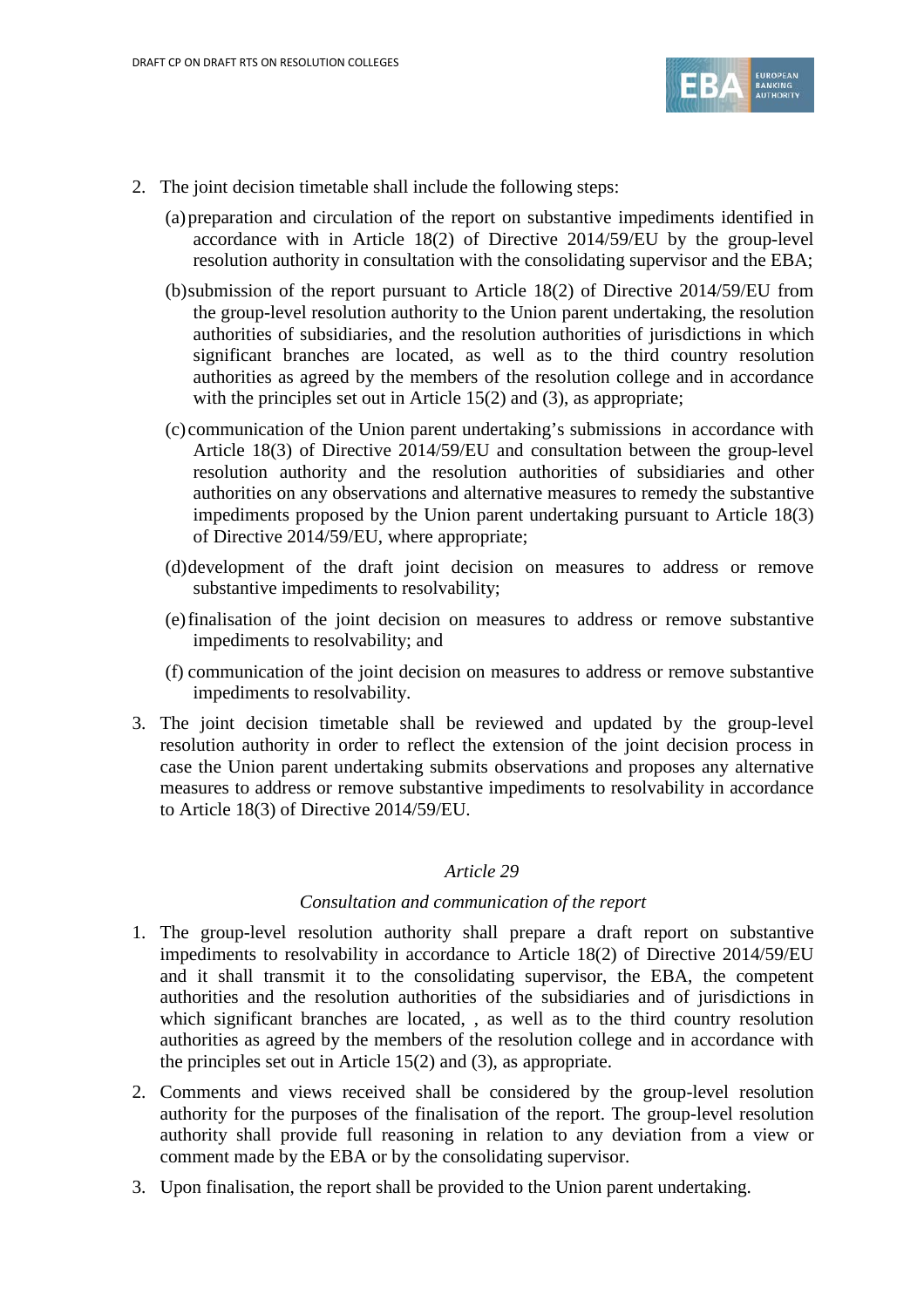

### *Submission of observations of the Union parent undertaking and consultation with the authorities*

- 1. When the Union parent undertaking submits observations and proposes to the grouplevel resolution authority, within four months of the date of receipt of the report in accordance with Article 18(3) of Directive 2014/59/EU, alternative measures to remedy the substantive impediments to resolvability, the group-level resolution authority shall forward this information to the EBA, the resolution authorities of subsidiaries and the other authorities and third country resolution authorities, as appropriate, without undue delay and in any case within ten days.
- 2. While circulating the observations and alternative measures submitted by the Union parent undertaking, the group-level resolution authority shall communicate a deadline by when comments are to be submitted.
- 3. Where authorities do not provide their comments by the deadline specified in paragraph 3, the group-level resolution authority shall presume that these authorities do not have any comments on the observations and alternative measures submitted by the Union parent undertaking and shall proceed further.
- 4. The group-level resolution authority shall provide, as soon as possible and without undue delay, to the resolution authorities of subsidiaries any comments submitted by the other authorities within the deadline indicated in paragraph 2 and shall discuss with them the proposed measures to address substantive impediments to resolvability.
- 5. The group-level resolution authority and the resolution authorities of subsidiaries shall in addition discuss the potential impact of the proposed measures on all institutions that are part of the group, on all the Member States where the group operates, and on the Union as a whole.

#### *Article 31*

*Drafting the joint decision on measures to address substantive impediments to resolvability*

- 1. The group-level resolution authority shall, taking into account the outcome of the dialogue under Article 30(3) and (4), prepare a draft joint decision on measures to address or remove substantive impediments to resolvability.
- 2. The draft joint decision shall set out each of the following items:
	- (a)the name of the Union parent undertaking and a list of the group institutions to which the joint decision relates and applies;
	- (b)the names of the group-level resolution authority and the resolution authorities of subsidiaries reaching the joint decision;
	- (c)the names of the relevant competent authorities and the names of the resolution authorities of significant branches that have been consulted on the resolvability of the group, on the measures to address or remove substantive impediments, and on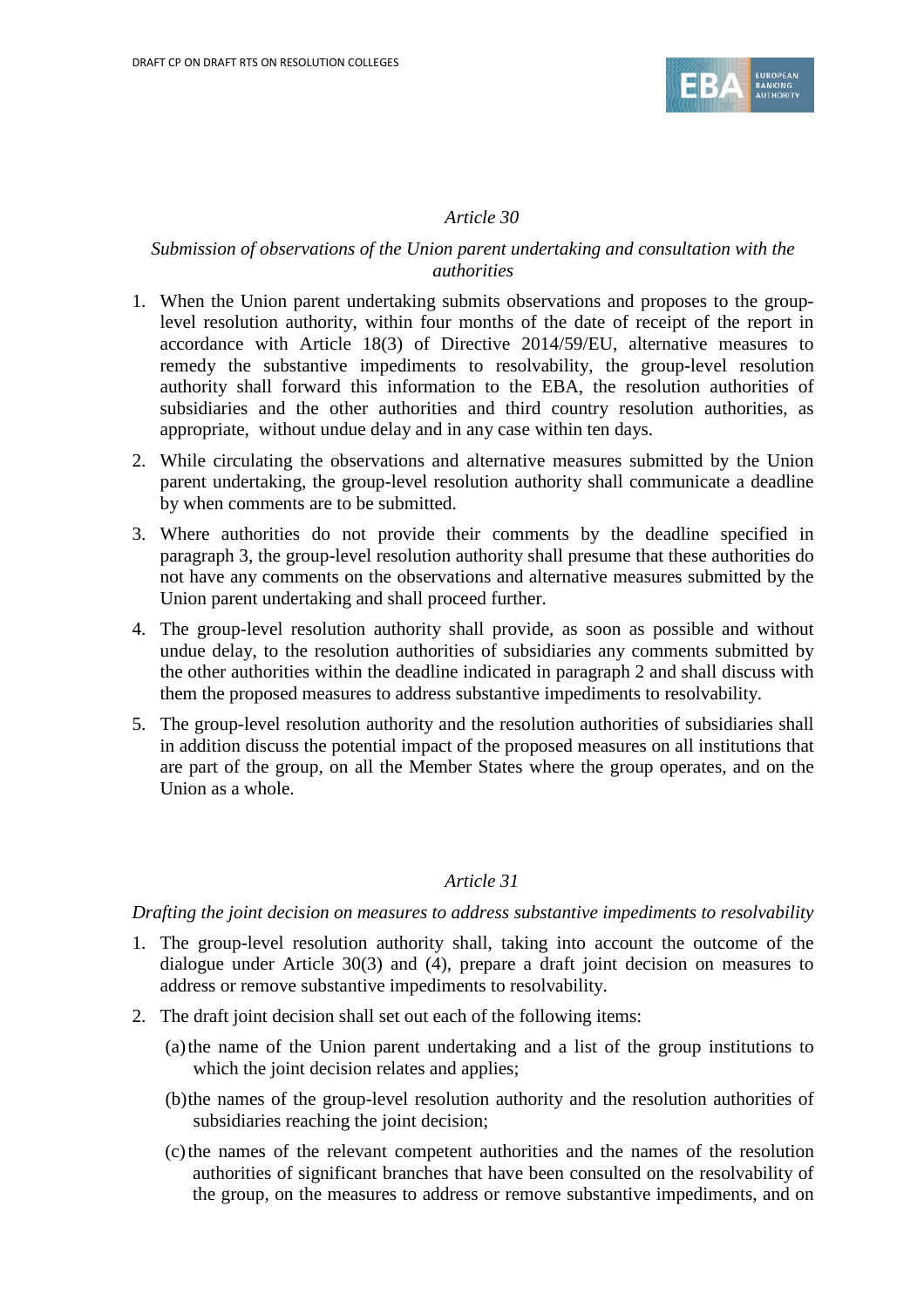

the observations and alternative measures, if any, submitted by the Union parent undertaking;

- (d)the references to the applicable Union and national law relating to the preparation, finalisation and application of the joint decision;
- (e) the date of the joint decision;
- (f) a statement of the group-level resolution authority and the resolution authorities of subsidiaries on the reach of the joint decision on measures to address or remove substantive impediments;
- (g)the measures pursuant to Article  $17(5)$  and (6) of  $2014/56/EU$  decided by the group-level resolution authority and the resolution authorities of subsidiaries, specifying the entities of the group to which the measures are addressed and the time period within which the respective institutions shall address these measures;
- (h)when the measures proposed by the Union parent undertaking are not accepted or are partially accepted by the group-level resolution authority and the resolution authorities of subsidiaries, an explanation of how the measures proposed by the Union parent undertaking would not be able to remove the substantive impediments to resolvability and how the measures of point (g) are proportionate in removing the substantive impediments to resolvability;
- (i) a summary of views expressed by the authorities consulted in the joint decision process;
- (j) where the EBA has been consulted during the joint decision process, an explanation of any deviation from the advice of the EBA.

#### *Article 32*

#### *Reaching the joint decision on measures to address substantive impediments to resolvability*

- 1. The group-level resolution authority shall send to the resolution authorities of subsidiaries without undue delay the draft joint decision on measures to address substantive impediments to resolvability setting aan dequate and exclusivr deadline within which the resolution authorities of subsidiaries shall provide their written agreement, which may be sent by electornic means, to this joint decision.
- 2. The resolution authorities of subsidiries receiving the draft joint decision and not disagreeing with it shall provide to the group-level resolution authority their written agreement within the set deadline.
- 3. The final joint decision shall consist of the joint decision document plus the written agreements attached thereto and shall be provided to the resolution authorities of subsidiaries agreeing with the joint decision by the consolidating supervisor.
- 4. The group-level resolution authority shall communicate the reach of the joint decision on measures to address substantive impediments to resolvability to the members and observers of the college.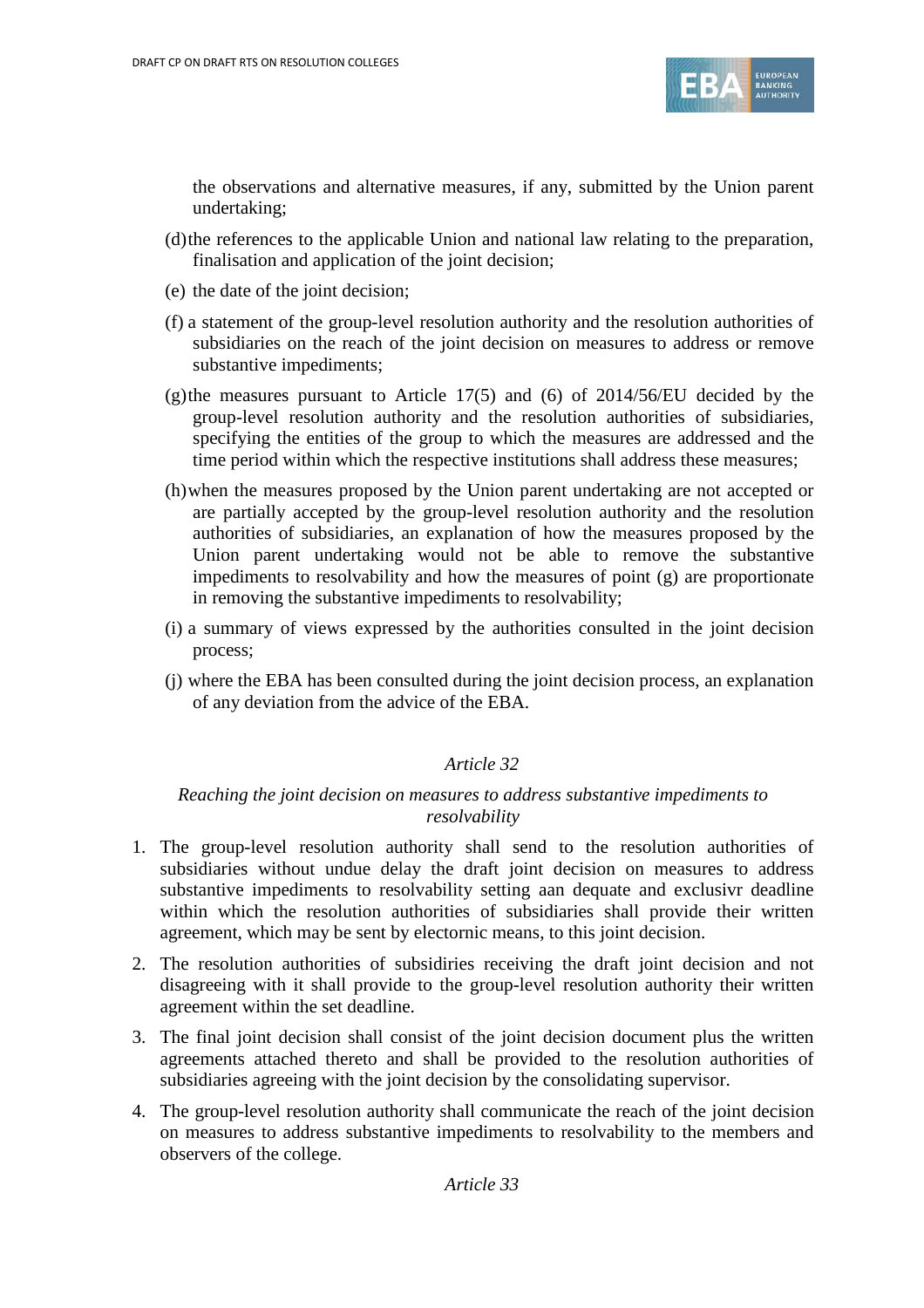

### *Communication of the joint decision on measures to address substantive impediments to resolvability*

- 1. The group-level resolution authority shall provide the joint decision to the management body of the Union parent undertaking in a timely manner and in any event by the deadline specified in the joint decision timetable pursuant to Article 28(2)(f). The group-level resolution authority shall confirm this communication to the resolution authorities of subsidiaries.
- 2. When some of the measures taken in accordance to Article 17(5) and (6) of Directive 2014/59/EU are addressed to specific entities of the group, other than the parent, the resolution authorities of subsidiaries shall provide to the management bodies of the institutions under their jurisdiction the respective parts of the joint decision on measures to address substantive impediments to resolvability, in a timely manner and in any event by the deadline specified in the joint decision timetable pursuant to Article  $28(2)(f)$ .
- 3. The group-level resolution authority shall, where appropriate, discuss the joint decision on measures to address substantive impediments to resolvability with the Union parent undertaking to explain the details of the decision and its application.
- 4. The resolution authorities of subsidiaries shall, where appropriate, discuss the respective parts of the joint decision on measures to address substantive impediments to resolvability with the institutions under their jurisdictions to explain the details of the decision and its application.

## *Article 34*

## *Monitoring of the application of the joint decision on measures to address substantive impediments to resolvability*

- 1. The group-level resolution authority shall communicate the outcome of the discussion, if any, referred to in Article 33(3) to the resolution authorities of subsidiaries.
- 2. The resolution authorities of subsidiaries shall communicate the outcome of the discussion, if any, referred to in Article 33(4) to the group-level resolution authority.
- 3. The group-level resolution authority and the resolution authorities of subsidiaries shall monitor the application of the joint decision on measures to address substantive impediments to resolvability that are relevant to each of the institutions of the group for which they are respectively responsible.

# *SECTION IV*

# *Disagreements and decisions taken in the absence of joint decision on measures to address substantive impediments to resolvability*

## *Article 35*

*Decision process in the absence of joint decision*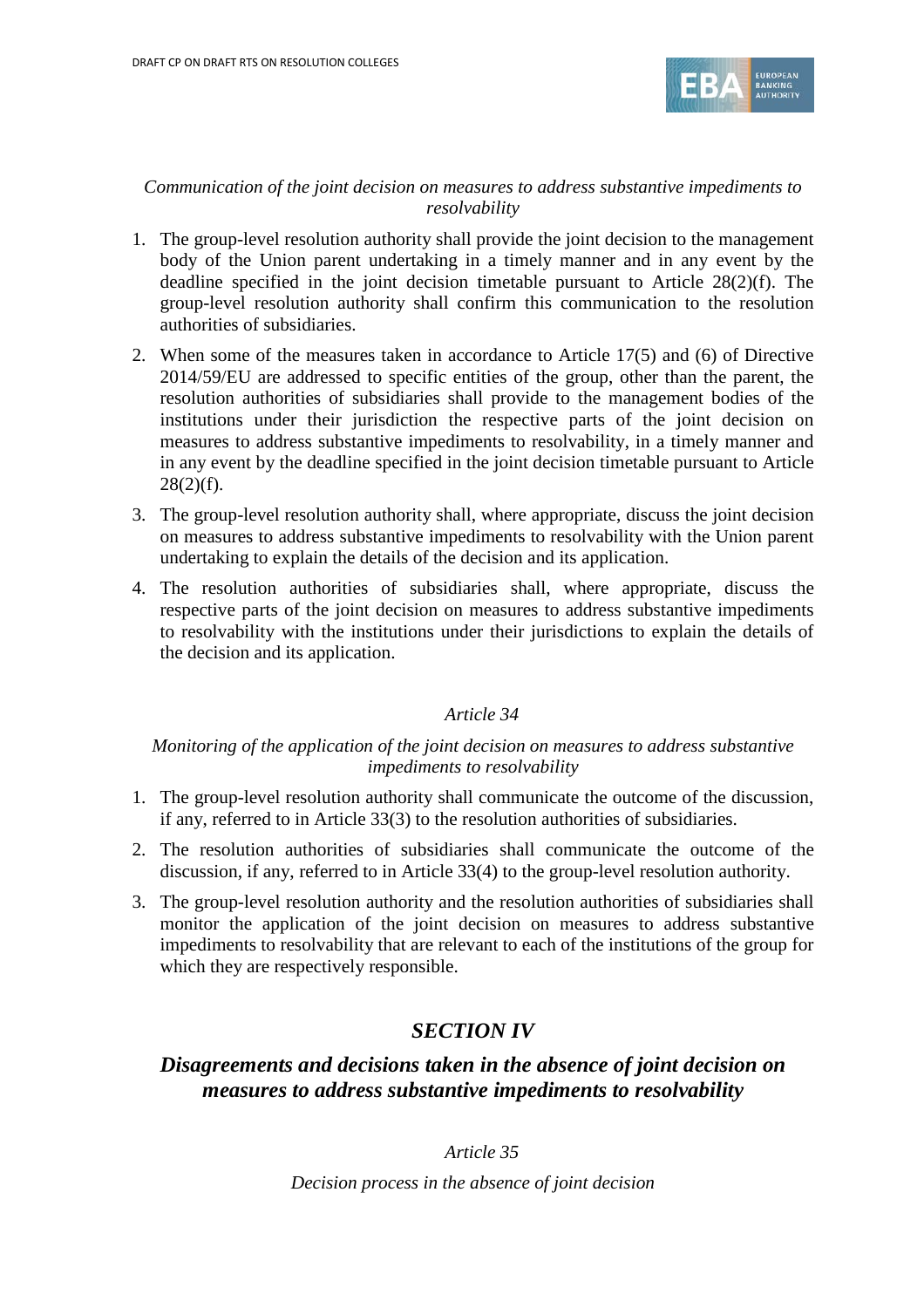

- 1. In the absence of a joint decision between the group-level resolution authority and the resolution authorities of subsidiaries within the time period referred to in Article 18(5) of Directive 2014/59/EU, the decisions referred to in Article 18(6) and Article 18(7) of this Directive shall be evidenced in writing and shall be taken by the latest of the following dates:
	- (a) the date one month after the expiry of the time period referred to in Article  $18(5)$  of Directive 2014/59/EU, as applicable;
	- (b)the date one month after the provision of any advice by the EBA following a request for consultation in accordance with the second subparagraph of Article 18(5) of Directive 2014/59/EU;
	- (c)the date one month after any decision taken by the EBA in accordance with the third subparagraph of Article 18(6) or second subparagraph of Article 18(7) of Directive 2014/59/EU or any other date set by the EBA in such a decision.
- 2. Where the EBA has been consulted, the decisions taken in the absence of a joint decision shall include an explanation of any deviations from the advice of the EBA.
- 3. The relevant resolution authorities of subsidiaries shall communicate to the group-level resolution authority the individual decisions they take in the absence of a joint decision.
- 4. The group-level resolution authority shall communicate to the other members of the resolution college the decisions referred to in paragraph 3 and its own decision on measures to address substantive impediments to resolvability.

#### *Drafting decisions taken in the absence of joint decision*

- 1. In the absence of a joint decision on measures to address substantive impediments to resolvability, the decision taken by the group-level resolution authority shall be set out in a document that contains all of the following items:
	- (a)the name of the group-level resolution authority taking the decision;
	- (b) the name of the Union parent undertaking to which the decision relates and applies;
	- (c)references to the applicable Union and national law relating to the preparation, finalisation and application of the decision;
	- (d)the date of the decision;
	- (e)the measures pursuant to Article 17(5) and (6) of Directive 2014/56/EU decided by the group-level resolution authority at the group level and the time period within which these measures shall be addressed;
	- (f) when the measures proposed by the Union parent undertaking are not accepted or are partially accepted by the group-level resolution authority, an explanation of how the measures proposed by the Union parent undertaking are assessed as not able to remove the substantive impediments to resolvability and how the measures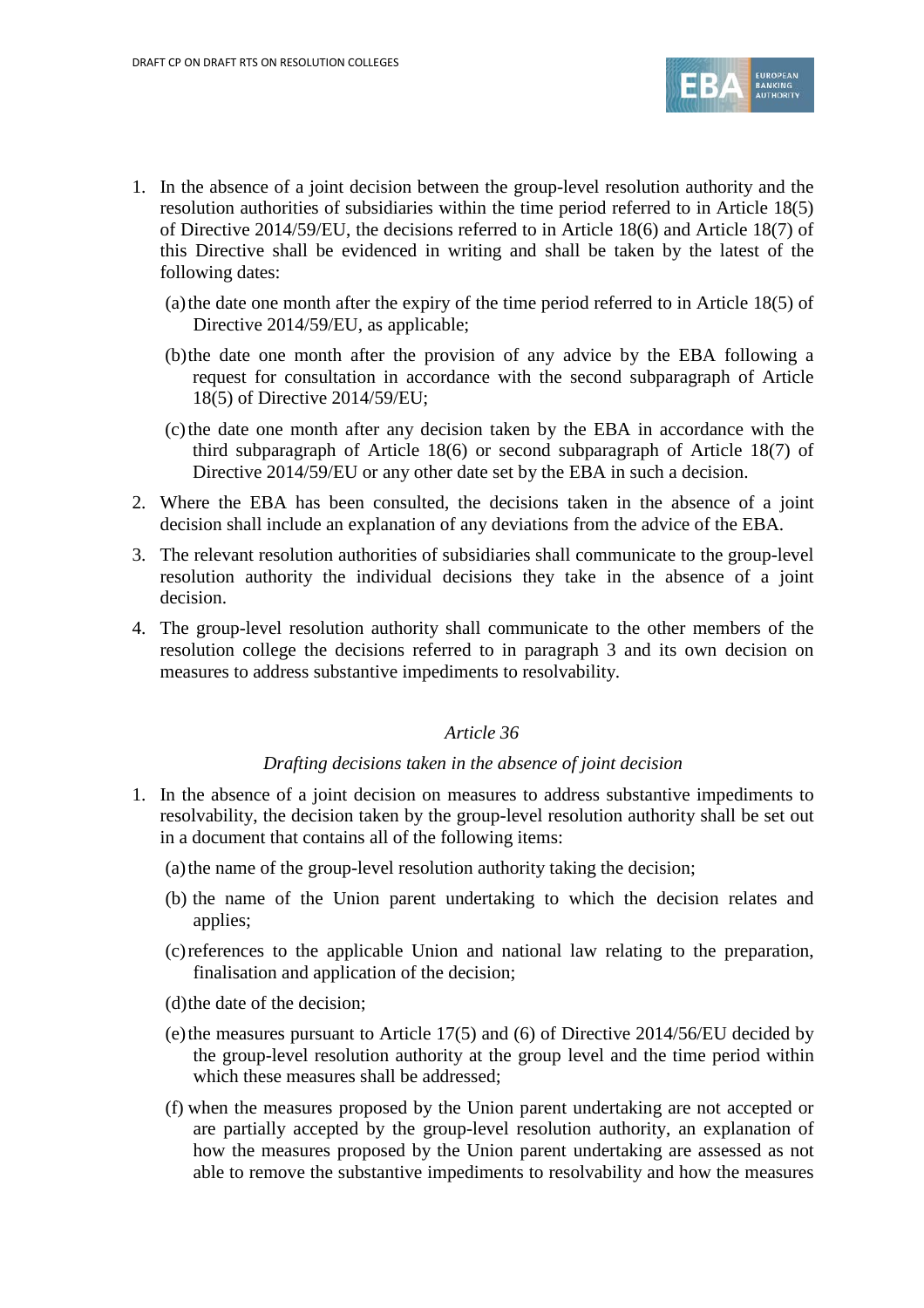

of point (e) would effectively reduce or remove the substantive impediments to resolvability;

- $(g)$ the names of the resolution authorities, competent authorities and third-country resolution authorities involved and consulted in the joint decision process on measures to address substantive impediments to resolvability, along with a summary of the views expressed by these authorities and information on issues leading to disagreement;
- (h)comments of the group-level resolution authority on the views expressed by the resolution authorities of subsidiaries, in particular on issues leading to disagreement.
- 2. Resolution authorities deciding on measures to be taken by subsidiaries at individual level in the absence of a joint decision shall transmit to the group-level resolution authority a document that contains all of the following items:
	- (a) the name of the resolution authority taking the decision;
	- (b)the name of the entities under the jurisdiction of the resolution authority to which the decision relates and applies;
	- (c)references to the applicable Union and national law relating to the preparation, finalisation and application of the decision;
	- (d)the date of the decision;
	- (e) the measures pursuant to Article  $17(5)$  and (6) of Directive 2014/56/EU decided by the resolution authority, specifying the entities of the group under its jurisdiction to which the measures are addressed and the time period within which the respective entities shall address these measures;
	- (f) when the measures proposed by the subsidiaries in accordance with Article 17(3) and (4) are not accepted or are partially accepted by the resolution authority of subsidiaries respectively, an explanation of how the measures proposed by these subsidiaries are assessed as not able to remove the substantive impediments to resolvability and how the measures of point (f) would effectively reduce or remove the substantive impediments to resolvability;
	- (h)the name of the group-level resolution authority along with explanations on the reasons for disagreement with the proposed by the group-level resolution authority measures to address substantive impediments to resolvability.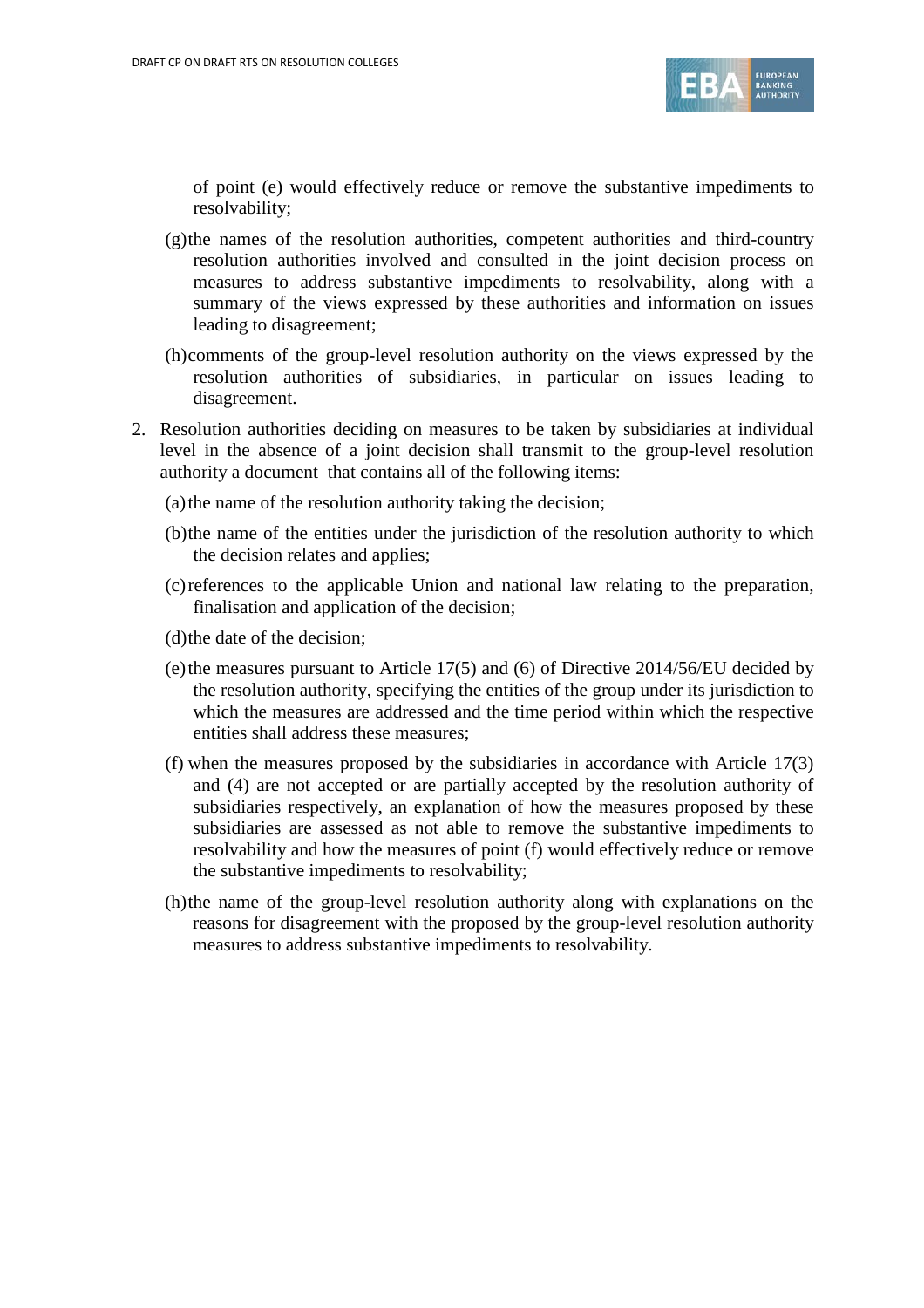

# **Chapter II**

# **JOINT DECISION PROCESS ON MINIMUM REQUIREMENTS FOR OWN FUNDS AND ELIGIBLE LIABILITIES**

# *Section I*

## *Joint decision process*

## *Article 37*

*Planning of the joint decision on MREL at consolidated, parent and each subsidiary level*

- 1. Prior to the start of the joint decision on MREL at consolidated, parent and each subsidiary level, the group-level resolution authority and the resolution authorities of subsidiaries shall agree on a timetable of steps to be followed in that process (hereinafter "MREL joint decision timetable"). In the case of disagreement, the grouplevel resolution authority shall set the MREL joint decision timetable after considering the views and reservations expressed by the resolution authorities of subsidiaries.
- 2. For the purpose of taking in parallel the joint decision on minimum requirements with the development and maintenance of the group resolution plan as required by Article 45(15) of Directive 2014/59/EU, the MREL joint decision timetable shall be organized taking into account the timetable for the joint decision on group resolution plan and resolvability assessment. In particular, the group-level resolution authority and the resolution authorities of subsidiaries shall consider that the four-month period for the reach of the MREL joint decision starts at the same time as the joint decision on group resolution plan and resolvability assessment.
- 3. The MREL joint decision timetable shall be updated on a regular basis and shall include at least the following steps:
	- (a)proposal of the group-level resolution authority on the MREL at consolidated and parent entity level to the resolution authorities of subsidiaries, and to the consolidating supervisor;
	- (b)proposal of resolution authorities of subsidiaries on the MREL for the entities under their jurisdiction at individual level to the group-level resolution authority and the respective competent authorities;
	- (c)dialogue between the group-level resolution authority and the resolution authorities of subsidiaries on the proposed MREL at consolidated, parent and each subsidiary level, , as well as with the resolution authorities of jurisdictions where significant branches are established and with the third country resolution authorities as agreed by the members of the resolution college and in accordance with the principles set out in Article 15(2) and (3), as appropriate;
	- (d)preparation and submission by the group-level resolution authority of the draft joint decision on MREL at consolidated, parent and each subsidiary level to the resolution authorities of subsidiaries;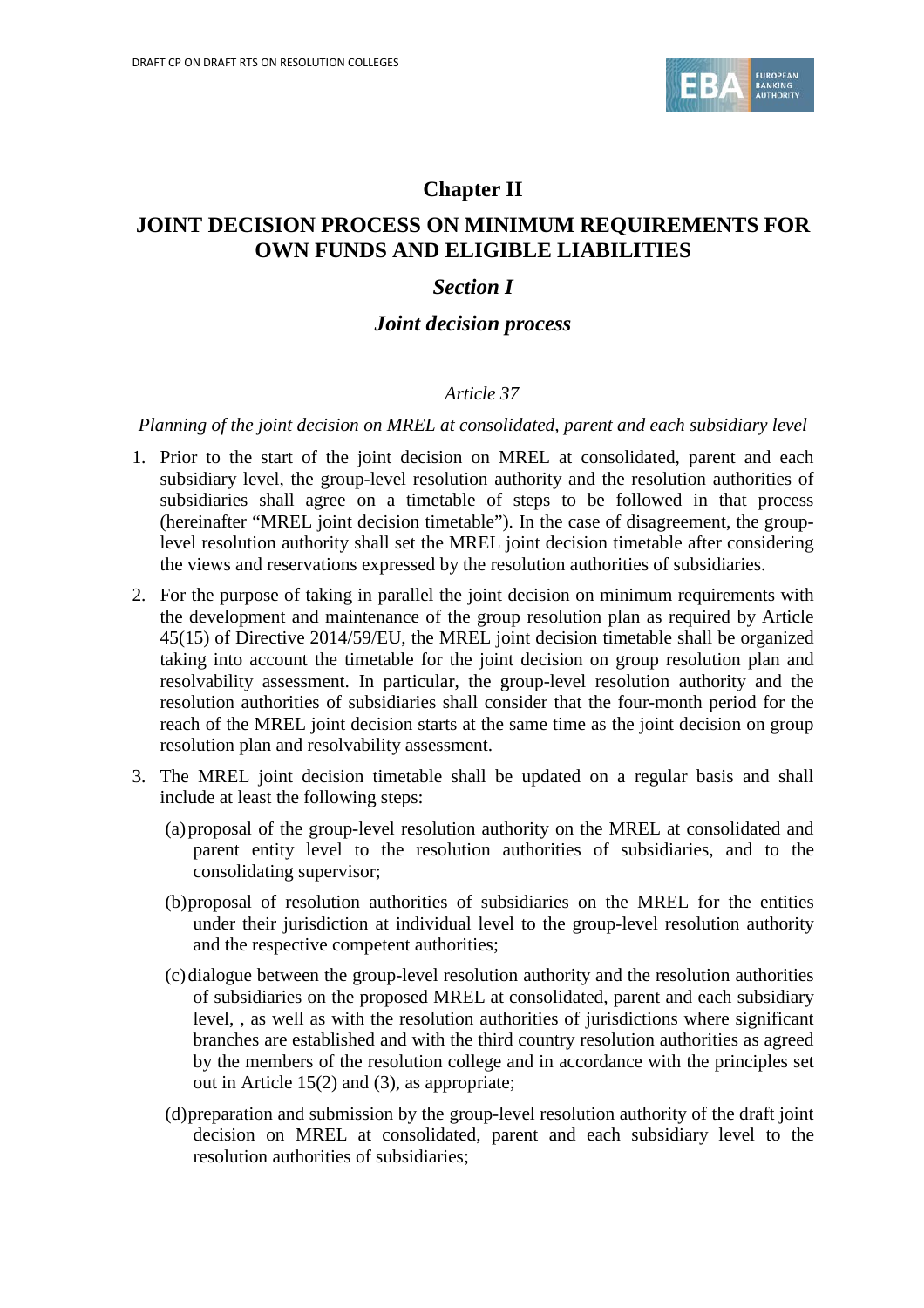

- (e) consultation on the draft joint decision on MREL at consolidated, parent and each subsidiary level with the Union parent undertaking and the subsidiaries of the group, where required by the legislation of a Member State;
- (f) reaching the joint decision on MREL at consolidated, parent and each subsidiary level;
- (g)communication of the joint decision on MREL at consolidated, parent and subsidiary level to all group entities, including the Union parent undertaking.
- 4. The timetable shall:
	- (a)reflect the scope and complexity of each step of the joint decision process;
	- (b)take into account the timetable of other joint decisions organised within the resolution college;
	- (c)take into account, to the extent possible, the timetable of other joint decisions organised within the relevant supervisory college, in particular the timetable of the joint decisions on institution-specific prudential requirements in accordance to Article 113 of Directive 2013/36/EU;
	- (d)be reviewed and reflect the outcome of the resolvability assessment, especially when this assessment results on measures to remove or address substantive impediments to resolvability that may have immediate effect on the minimum requirements for own funds and eligible liabilities at consolidated or entity level.
- 5. The group-level resolution authority and the resolution authorities of subsidiaries shall communicate to the institutions of the group for which they are respectively responsible an indicative date for the consultation referred to in paragraph 2(d) on the aspects of the draft joint decision documents insofar as these institutions are concerned.

The group-level resolution authority and the resolution authorities of subsidiaries shall communicate to the institutions of the group for which they are respectively responsible an estimated date for the communication referred to in paragraph 2(g).

#### *Article 38*

#### *Proposal of the group-level resolution authority on MREL at consolidated and Union parent undertaking level*

- 1. The group-level resolution authority shall communicate to the resolution authorities of subsidiaries and the consolidating supervisor its proposal on:
	- (a)the minimum requirement for own funds and eligible liabilities to be met, at all times, by the Union parent undertaking, unless use of waiver has been granted in accordance with Article 45(11) of Directive 2014/59/EU; and
	- (b) the minimum requirement for own funds and eligible liabilities applied at consolidated level;
- 2. The group-level resolution authority shall support the proposal referred to in paragraph 1 by reasoning especially with regards to the assessment criteria referred to in Article 45(6)(a) to (f) of Directive 2014/59/EU.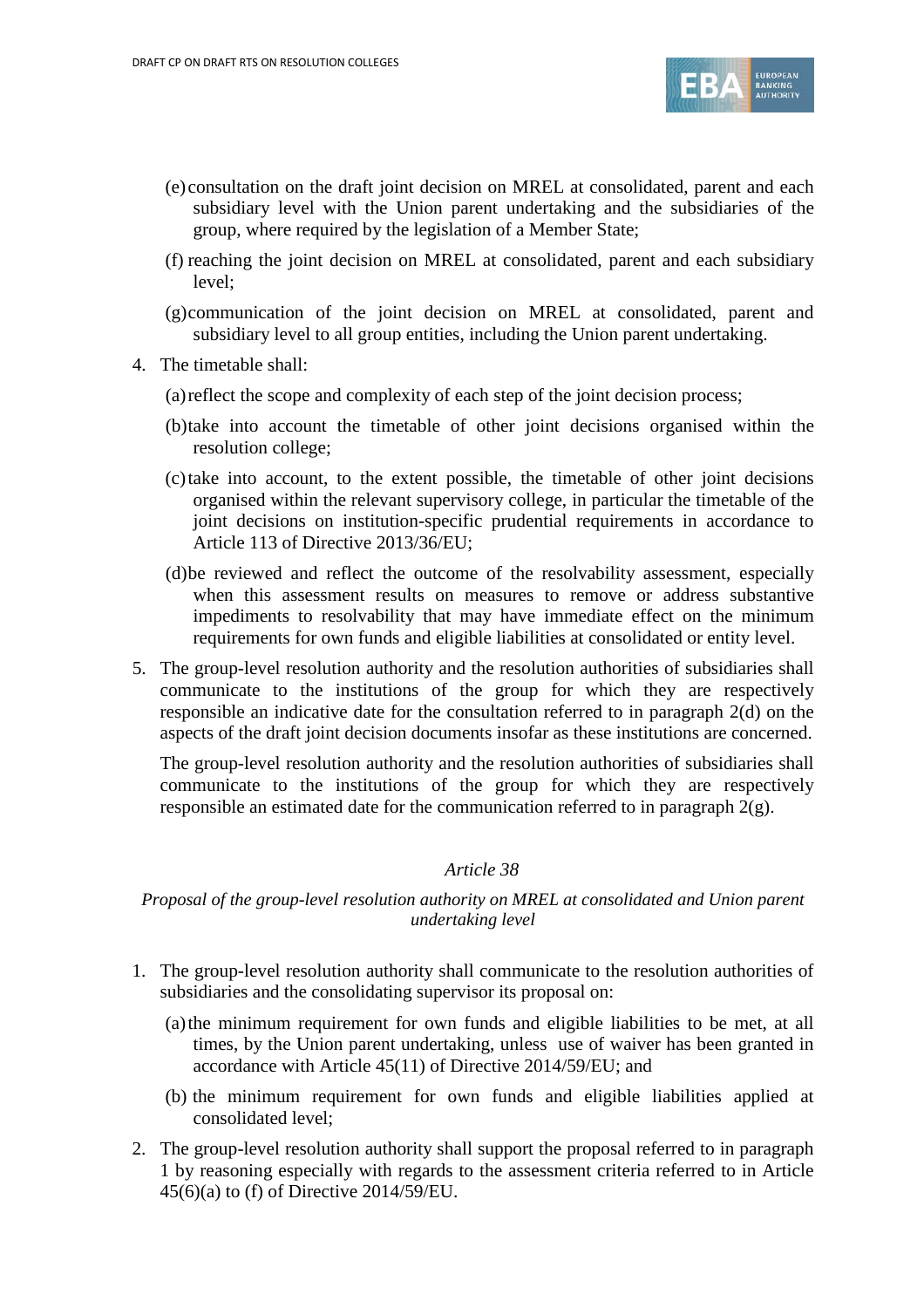

- 3. The group-level resolution authority shall indicate a deadline by when comments, which shall be fully reasoned and in writing, from the consolidating supervisor are to be submitted, especially with regards to the assessment criteria referred to in Article 45(6)(a) to (f) of Directive 2014/59/EU. When the consolidating supervisor does not provide any comments by this deadline, the group-level resolution authority shall presume that the consolidating supervisor does not have any comments on its proposal under paragraph 1.
- 4. The group-level resolution authority shall provide as soon as possible to the resolution authorities of subsidiaries any comments submitted by the consolidating supervisor within the deadline indicated in paragraph 3.

#### *Proposal of the resolution authorities of subsidiaries on MREL at subsidiary level*

- 1. The resolution authorities of subsidiaries shall communicate to the group-level resolution authority and the respective competent authorities their proposal on the minimum requirement for own funds and eligible liabilities to be met, at all times, by the group's subsidiaries on an individual basis, unless use of waiver has been granted in accordance to Article 45(12) of Directive 2014/59/EU.
- 2. The resolution authorities of subsidiaries shall support the proposal referred to in paragraph 1 by reasoning especially with regards to the assessment criteria referred to in Article 45(6)(a) to (f) of Directive 2014/59/EU.
- 3. The resolution authorities of subsidiaries shall agree with the group-level resolution authority and indicate a deadline by when written and fully reasoned comments from the competent authorities in their jurisdiction are to be submitted, especially with regards to the assessment criteria referred to in Article 45(6)(a) to (f) of Directive 2014/59/EU. When the competent authorities do not provide any comment by this deadline, the resolution authorities of the subsidiaries shall presume that these competent authorities do not have any comments on the respective proposals under paragraph 1.
- 4. The resolution authorities of subsidiaries shall provide as soon as possible to the grouplevel resolution authority any comments submitted by the competent authorities within the deadline indicated in paragraph 3.

## *Article 40*

*Dialogue on the proposed MREL at consolidated, parent and each subsidiary level*

- 1. The group-level resolution authority shall organise a dialogue with the resolution authorities of subsidiaries on the proposed MREL at consolidated, parent and each subsidiary level.
- 2. The group-level resolution authority and the resolution authorities of subsidiaries shall discuss the reconciliation of the proposed MREL at consolidated level with the proposals at the parent and each subsidiary level.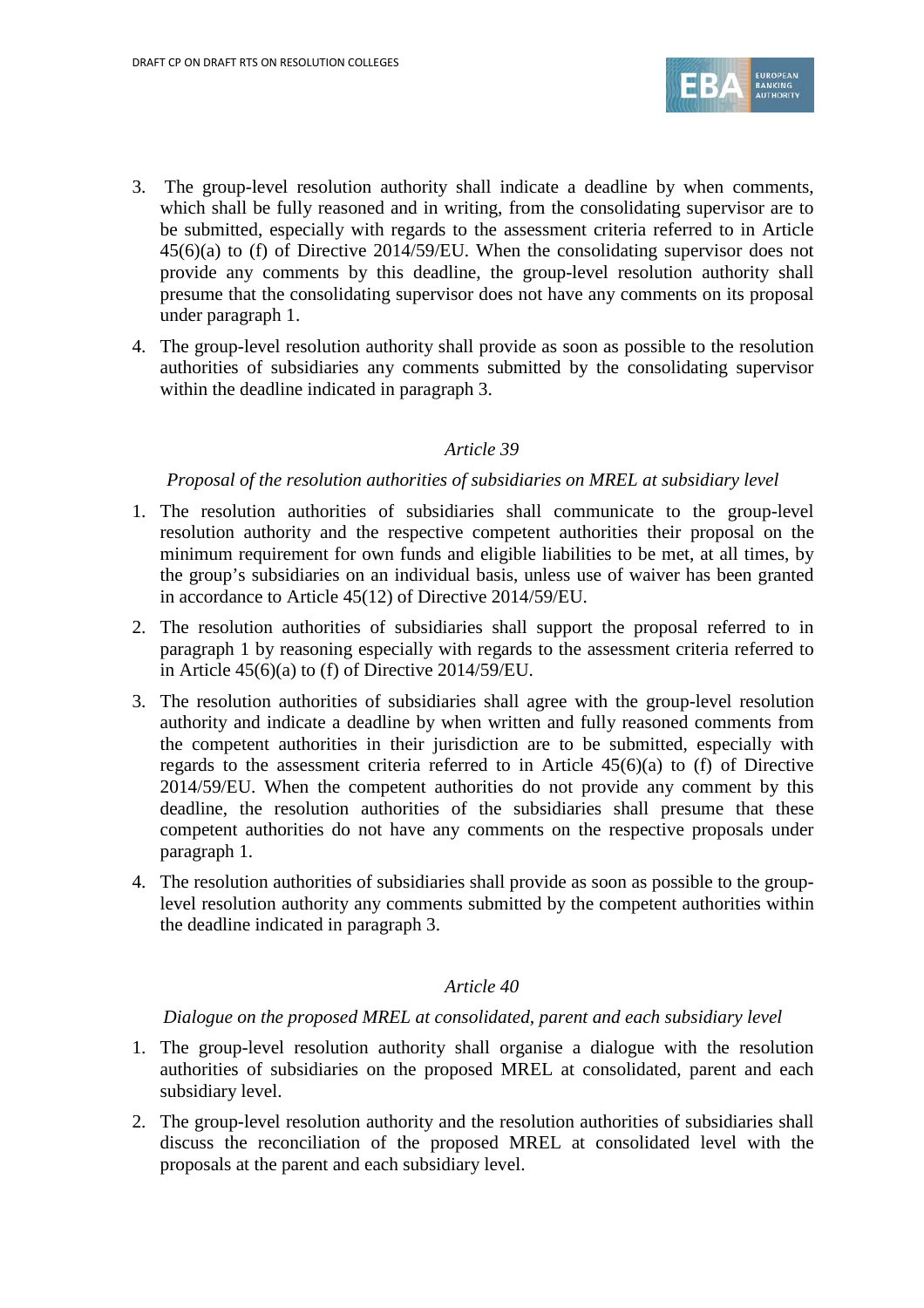

#### *Drafting the joint decision on MREL at consolidated, parent and each subsidiary level*

- 1. The group-level resolution authority shall prepare a draft joint decision on MREL at consolidated, parent and each subsidiary level, taking into account the use of waivers, if any, under Article 45(11) or (12). The draft joint decision shall set out each of the following:
	- (a) the names of the group-level resolution authority and the resolution authorities of subsidiaries reaching the joint decision on the MREL at consolidated, parent and each subsidiary level;
	- (b) the names of the consolidating supervisor and other competent authorities that have been consulted;
	- (c) the name of the Union parent undertaking and a list of group's institutions to which the joint decision relates and applies;
	- (d) the references to the applicable Union and national law relating to the preparation, finalisation and reach of the joint decision. In particular, references to any additional criteria provided by the Member States on the basis of which the minimum requirement for own funds and eligible liabilities shall be determined;
	- (e) the date of the draft joint decision, and of any relevant update thereto;
	- (f) the minimum requirement on own funds and eligible liabilities at consolidated level, and a deadline to reach that level, where applicable, along with appropriate reasoning for setting the minimum requirement on own funds and eligible liabilities at this level having regard to the assessment criteria criteria referred to in Article 45(6)(a) to (f) of Directive 2014/59/EU;
	- (g) the minimum requirement on own funds and eligible liabilities at the level of the Union parent undertaking, unless use of waivers in accordance to Article 45(11) is granted, and a deadline to reach that level, where applicable, along with appropriate reasoning for setting the minimum requirement on own funds and eligible liabilities at this level having regard to the assessment criteria criteria referred to in Article 45(6)(a) to (f) of Directive 2014/59/EU;
	- (h) the minimum requirement on own funds and eligible liabilities at each group' subsidiary on an individual basis, unless use of waiver in accordance to Article 45(12) has been granted, and a deadline to reach that level, where applicable, along with appropriate reasoning for setting the minimum requirement on own funds and eligible liabilities at this level having regard to the assessment criteria criteria referred to in Article 45(6)(a) to (f) of Directive 2014/59/EU;
- 2. When the decision that relates to the minimum requirement on own funds and eligible liabilities provides that this is partially met at consolidated or individual level for the Union parent undertaking or any of the group's subsidiaries through contractual bail-in instruments, then the decision shall include details demonstrating the satisfaction of the resolution authorities that the instruments qualifies as a contractual bail-in instruments in accordance to the criteria set in Article 45(14) of Directive 2014/59/EU.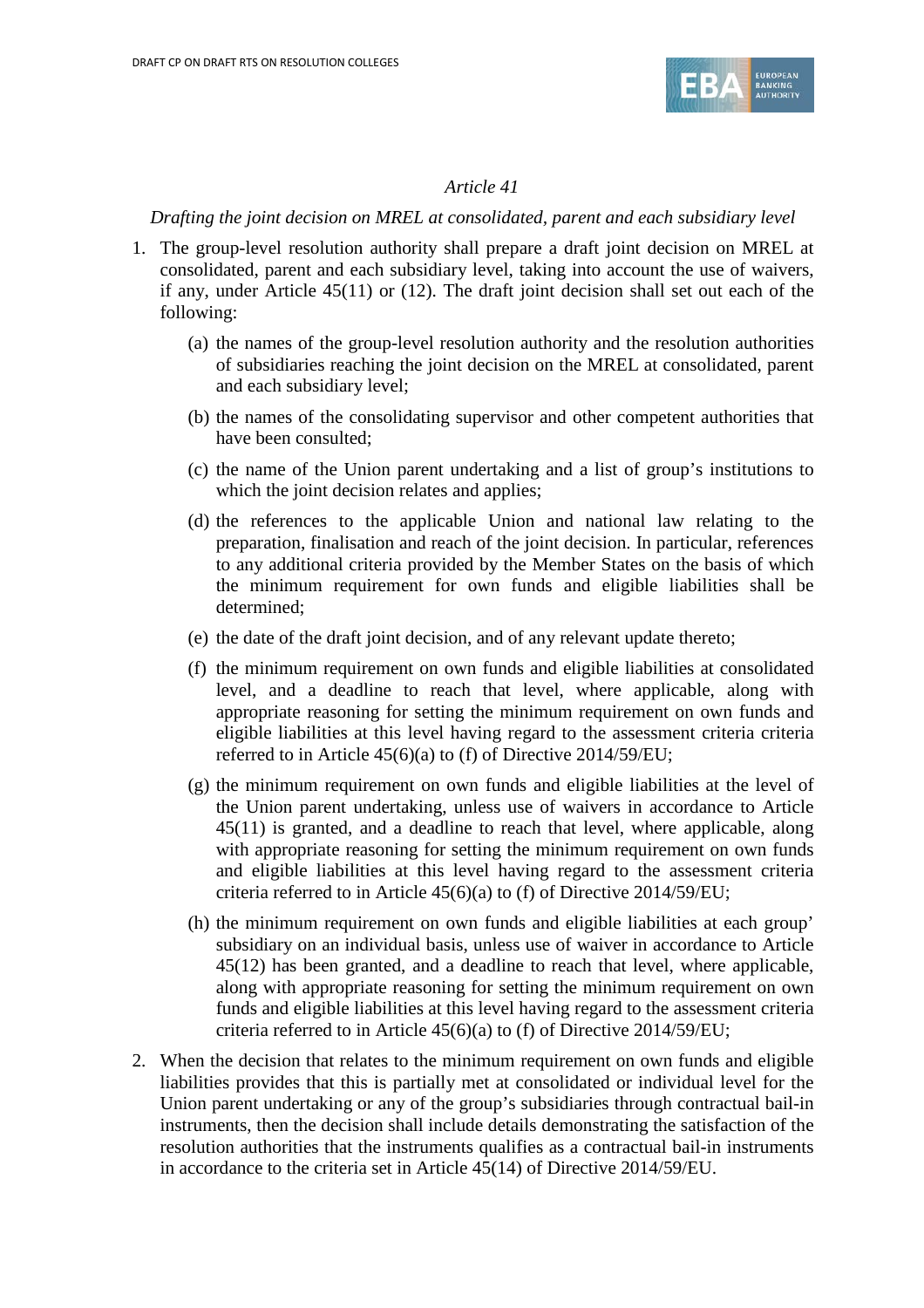

- 3. The group-level resolution authority shall provide the draft joint decision to the resolution authorities of subsidiaries in a timely manner and in any event by the deadline specified in the MREL joint decision timetable pursuant to Article 37(3)(d) inviting them to submit their fully reasoned comments in writing within an exclusively set deadline, after the expiry of which the group-level resolution authority shall presume consent of the authorities consulted.
- 4. Taking into account the comments expressed during consultation the group-level resolution authority shall prepare the final draft joint decision in accordance with paragraphs 1 and 2.

#### *Reaching joint decision on MREL at consolidated, parent and each subsidiary level*

- 1. The group-level resolution authority shall send to the resolution authorities of subsidiaries without undue delay the draft joint decision on MREL at consolidated, parent and each subsidiary level setting an adequate and exclusive deadline within which the resolution authorities of subsidiaries shall provide their written agreement, which may be sent by electronic means, to this joint decision.
- 2. The resolution authorities of subsidiaries receiving the draft joint decision and not disagreeing with it shall provide to the group-level resolution authority written agreement, within the set deadline.
- 3. The final joint decision shall consist of the joint decision document plus the written agreements attached thereto and shall be provided to the resolution authorities of subsidiaries agreeing with the joint decision by the consolidating supervisor.
- 4. The group-level resolution authority shall communicate the reach of the joint decision on MREL at consolidated, parent and each subsidiary level to the members and observers of the college.

#### *Article 43*

## *Communication of the joint decision on MREL at consolidated, parent and each subsidiary level*

- 1. The group-level resolution authority shall provide the joint decision on MREL at consolidated, parent and each subsidiary level to the management body of the Union parent undertaking in a timely manner and in any event by the deadline specified in the joint decision timetable pursuant to Article 37(3)(g). The group-level resolution authority shall confirm this communication to the resolution authorities of subsidiaries.
- 2. The resolution authorities of subsidiaries shall provide to the management bodies of the institutions under their jurisdiction the respective parts of the joint decision on MREL at consolidated, parent and each subsidiary level, in a timely manner and in any event by the deadline specified in the joint decision timetable pursuant to Article  $37(3)(g)$ .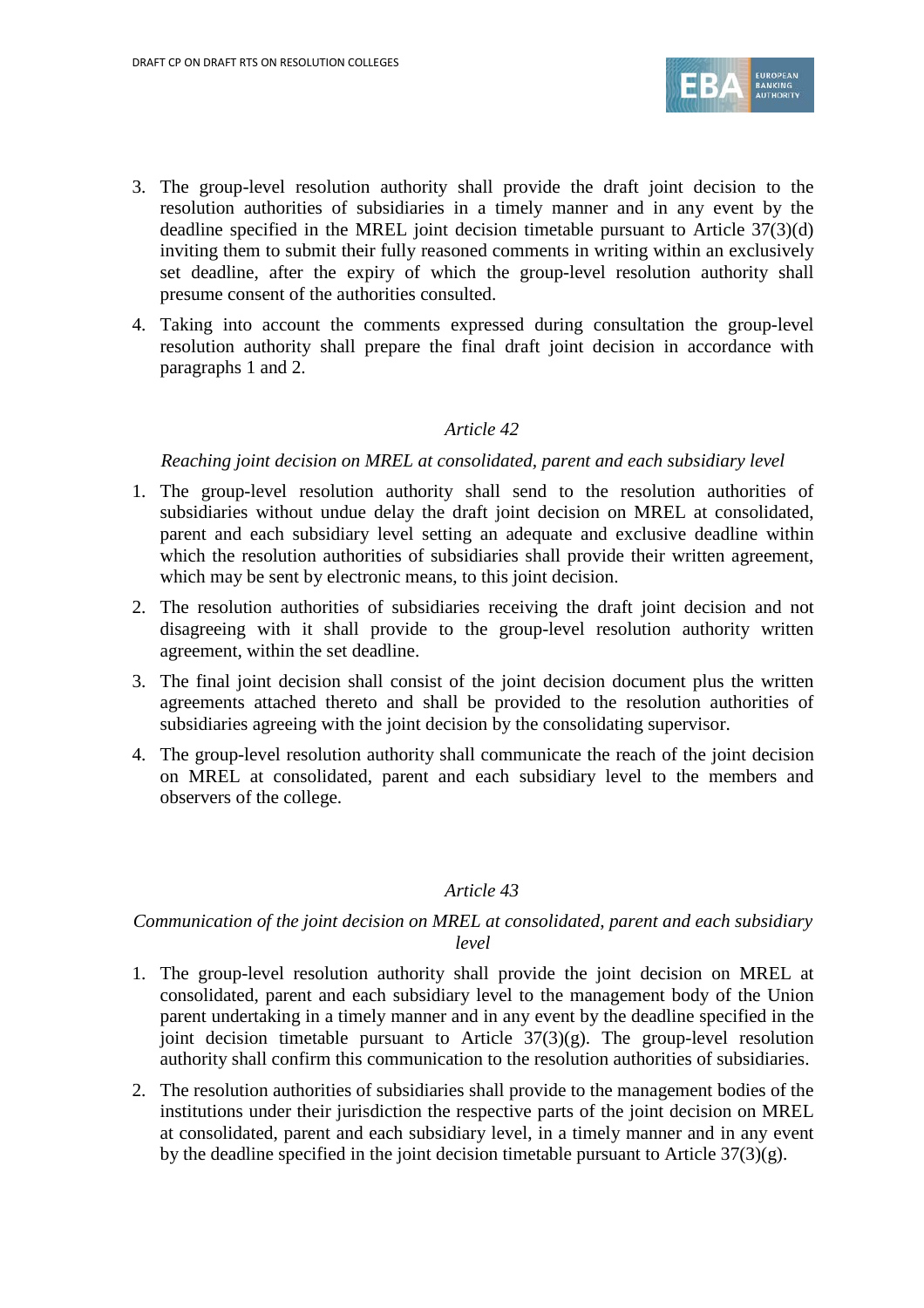

- 3. The group-level resolution authority shall, where appropriate, discuss the joint decision on MREL at consolidated, parent and each subsidiary level with the Union parent undertaking to explain the details of the decision and its application.
- 4. The resolution authorities of subsidiaries shall, where appropriate, discuss the respective parts of the joint decision on MREL at consolidated, parent and each subsidiary level with the institutions under their jurisdictions to explain the details of the decision and its application.

#### *Monitoring of the application of the joint decision on MREL at consolidated, parent and each subsidiary level*

- 1. The group-level resolution authority shall communicate the outcome of the discussion referred to in Article 43(3) to resolution authorities of subsidiaries when the Union parent undertaking is required to take specific actions in order to meet the minimum requirement for own funds and eligible liabilities at consolidated or individual basis.
- 2. The resolution authorities of subsidiaries shall communicate the outcome of the discussion referred to in Article 43(4) to the group-level resolution authority when the group's subsidiaries under their jurisdiction are required to take specific actions in order to meet the minimum requirement for own funds and eligible liabilities at consolidated or individual basis.
- 3. The group-level resolution authority shall forward the outcome of the discussion referred to in paragraph 2 to the other resolution authorities of subsidiaries.
- 4. The group-level resolution authority and the resolution authorities of subsidiaries shall monitor the application of the joint decision on MREL at consolidated, parent and each subsidiary level, for all entities of the group subject to the joint decision and at consolidated level.

## *Section II*

# *Disagreements and decisions taken in the absence of joint decision on MREL at consolidated, parent and each subsidiary level*

## *Article 45*

#### *Decision process in the absence of joint decision*

- 1. In the absence of a joint decision on MREL at consolidated, parent and each subsidiary level between the group-level resolution authority and the resolution authorities of subsidiaries within the time period referred to in Article 45(9) or (10) of Directive 2014/59/EU, the decisions taken by the group-level resolution authority and by the resolution authorities of the subsidiaries shall be evidenced in writing and shall be taken by the latest of the following dates:
	- (d)the date one month after the expiry of the time period referred to in Article 45(9) or (10) of Directive 2014/59/EU, as applicable;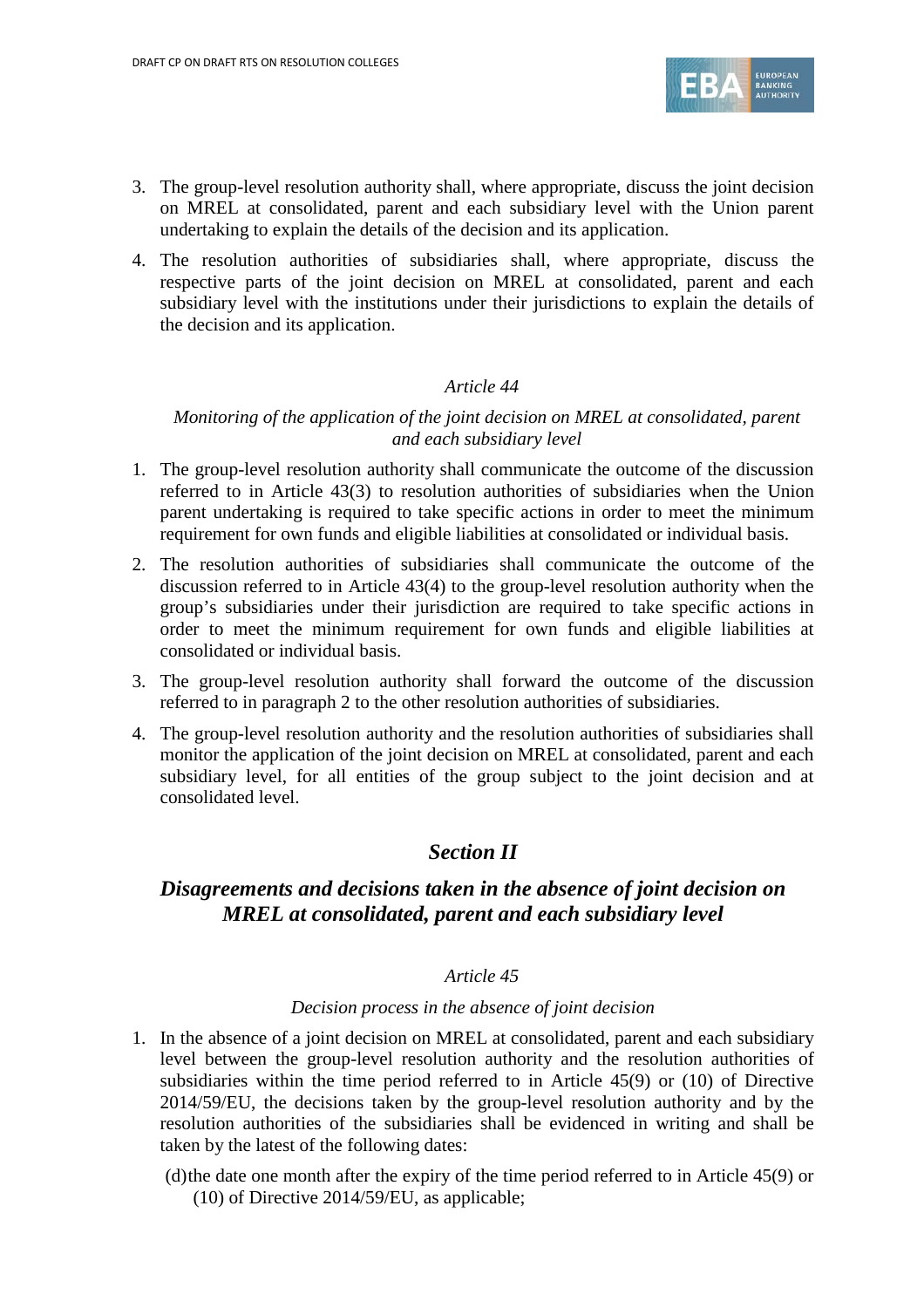

- (e)the date one month after the provision of any advice by the EBA following a request for consultation in accordance with the second subparagraph of Article 18(5) of Directive 2014/59/EU;
- (f) the date one month after any decision taken by the EBA in accordance with the third subparagraph of Article 45(9) or fifth subparagraph of Article 45(10) of Directive 2014/59/EU or any other date set by the EBA in such a decision.
- 2. Where the EBA has been consulted, the decisions taken in the absence of a joint decision shall include an explanation of any deviations from the advice of the EBA.
- 3. The relevant resolution authorities of subsidiaries shall communicate to the group-level resolution authority the individual decisions they take in the absence of a joint decision.
- 4. The group-level resolution authority shall communicate to the other members of the resolution college the decisions referred to in paragraph 3 and its own decision on the minimum requirement on own funds and eligible liabilities at consolidated and parent entity level.

## *Joint decisions taken at each subsidiary level in the absence of a joint decision at consolidated level*

- 1. Notwithstanding the absence of a joint decision at consolidated or parent entity level in accordance to Article 45(9) of Directive 2014/59/EU, the group-level resolution authority and the resolution authorities of subsidiaries shall do everything within their power to reach a joint decision on the level of the minimum requirement of own funds and eligible liabilities to be applied to each respective subsidiary at an individual level.
- 2. This joint decision shall take into account the minimum requirement on own funds and eligible liabilities set at consolidated level by the group-level resolution authority, and shall follow all relevant steps of Articles 41 to 44 for drafting, reaching, communicating and monitoring the application of the joint decision on the level of the minimum requirement of own funds and eligible liabilities to be applied to each respective subsidiary at an individual level.

#### *Article 47*

#### *Drafting decisions taken in the absence of a joint decision*

1. The decision on the MREL at consolidated and parent entity level taken by the grouplevel resolution authority resolution plan shall be set out in a document that contains all of the following items:

(a)the name of the group-level resolution authority;

(b)the name of the Union parent undertaking;

(c)references to the applicable Union and national law relating to the preparation, finalisation and application of the decision. In particular, references to any additional criteria provided by the Member State, in which the parent undertaking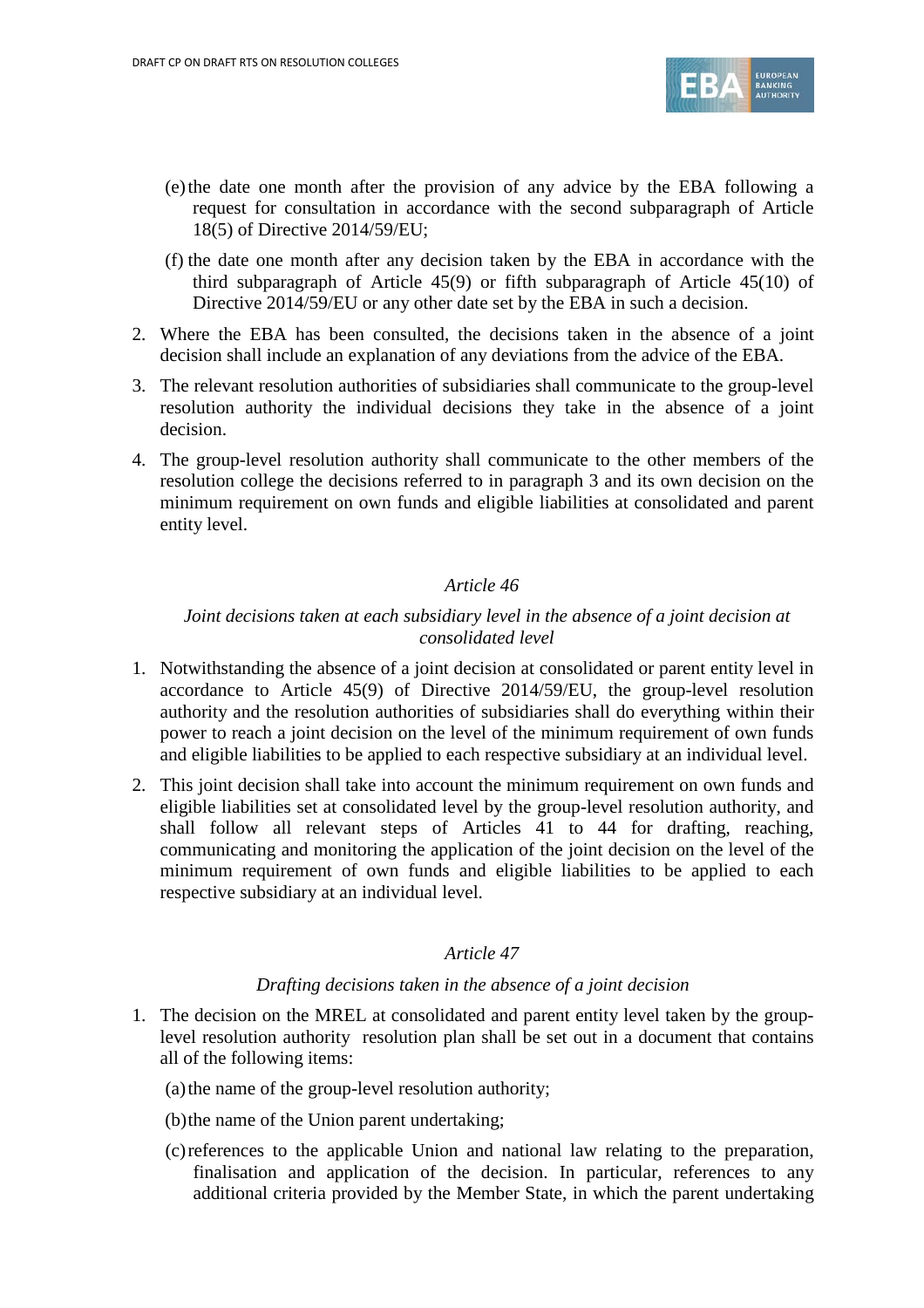

is authorised, on the basis of which the minimum requirement for own funds and eligible liabilities are determined;

(d)the date of the decision;

- (e)the minimum requirement on own funds and eligible liabilities at consolidated level, and a deadline to reach that level, where applicable, along with appropriate reasoning for setting the minimum requirement on own funds and eligible liabilities at this level having regard to the assessment criteria referred to in Article 45(6)(a) to (f) of Directive 2014/59/EU.
- (f) the minimum requirement on own funds and eligible liabilities at the level of the Union parent undertaking, unless use of waivers in accordance to Article 45(11) is granted, and a deadline to reach that level, where applicable, along with appropriate reasoning for setting the minimum requirement on own funds and eligible liabilities at this level having regard to the assessment criteria referred to in Article  $45(6)(a)$  to (f) of Directive 2014/59/EU;
- (g)the names of the resolution authorities of subsidiaries involved and consulted in the joint decision process, along with a summary of the views expressed by these authorities and information on issues leading to disagreement;
- (h)comments of the group-level resolution authority on the views expressed by the resolution authorities of subsidiaries, in particular on issues leading to disagreement.
- (i) when the decision that relates to the minimum requirement on own funds and eligible liabilities provides that this is partially met at consolidated or individual level for the Union parent undertaking through contractual bail-in instruments, then the decision shall include details demonstrating the satisfaction of the grouplevel resolution authority that the instruments qualify as a contractual bail-in instruments in accordance to the criteria set in Article 45(14) of Directive 2014/59/EU.
- 2. The resolution authorities of subsidiaries drawing up individual resolution plans in the absence of a joint decision shall transmit to the group-level resolution authority a document that contains all of the following items:
	- (i) the name of the resolution authority of the subsidiary taking the decision;
	- (j) the name of the group's subsidiaries under its jurisdiction to which the decision relates and applies;
	- (k)references to the applicable Union and national law relating to the preparation, finalisation and application of the decision. In particular, references to any additional criteria provided by the Member States, in which these group's subsidiaries are authorised, on the basis of which the minimum requirement for own funds and eligible liabilities are determined;
	- (l) the date of the decision;
	- (m)the minimum requirement on own funds and eligible liabilities to be applied to the subsidiary at individual level, and a deadline to reach that level, where applicable, along with appropriate reasoning for setting the minimum requirement on own funds and eligible liabilities at this level having regard to the assessment criteria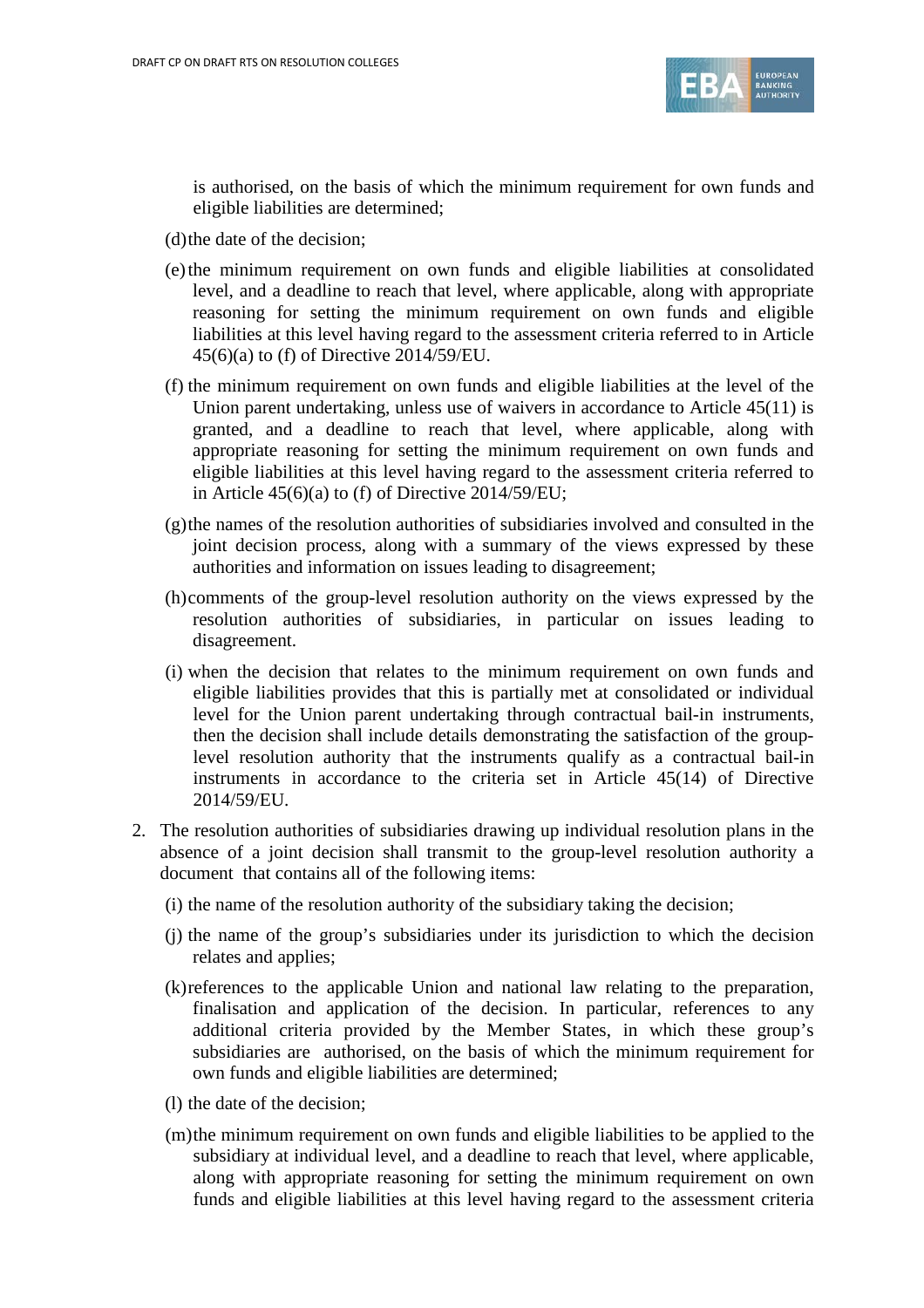

mentioned in points (a) to (f) of paragraph (6) of Article 45 of Directive 2014/59/EU;

- (n)the name of the group-level resolution authority involved and consulted in the joint decision process, along with a summary of the views it expressed and information on issues leading to disagreement;
- (o)comments of the resolution authority of the subsidiary on the views expressed by the group-level resolution authority, in particular on issues leading to disagreement;
- (p)when the decision that relates to the minimum requirement on own funds and eligible liabilities provides that this is partially met at the subsidiary level through contractual bail-in instruments, then the decision shall include details demonstrating the satisfaction of the respective resolution authority of the subsidiary that the instruments qualify as a contractual bail-in instruments in accordance to the criteria set in paragraph 14 of Article 45 of Directive 2014/59/EU.

# *TITLE III CROSS-BORDER GROUP RESOLUTION*

## *Chapter 1*

# *DECISION ON THE NEED FOR A GROUP RESOLUTION SCHEME UNDER ARTICLE 91 AND 92 OF DIRECTIVE 2014/59/EU*

#### *Article 48*

#### *Process for deciding on the need for a group resolution scheme*

The process for the assessment of the need for a group resolution scheme shall comprise the following steps to be implemented as agreed between the group-level resolution authority and the resolution authorities of subsidiaries:

- (a) dialogue, where possible, on the situation of the failing institution and the need for a group resolution scheme and for mutualising financing arrangements;
- (b) draft assessment or draft decision on the need for a group resolution scheme by the group-level resolution authority and communication to the members of the resolution college and to the observers, where appropriate;
- (c) consultation on the draft assessment or draft decision on the need for a group resolution scheme among the members of the resolution college;
- (d) finalisation of the assessment or the decision on the need for a group resolution scheme and communicating to the resolution college.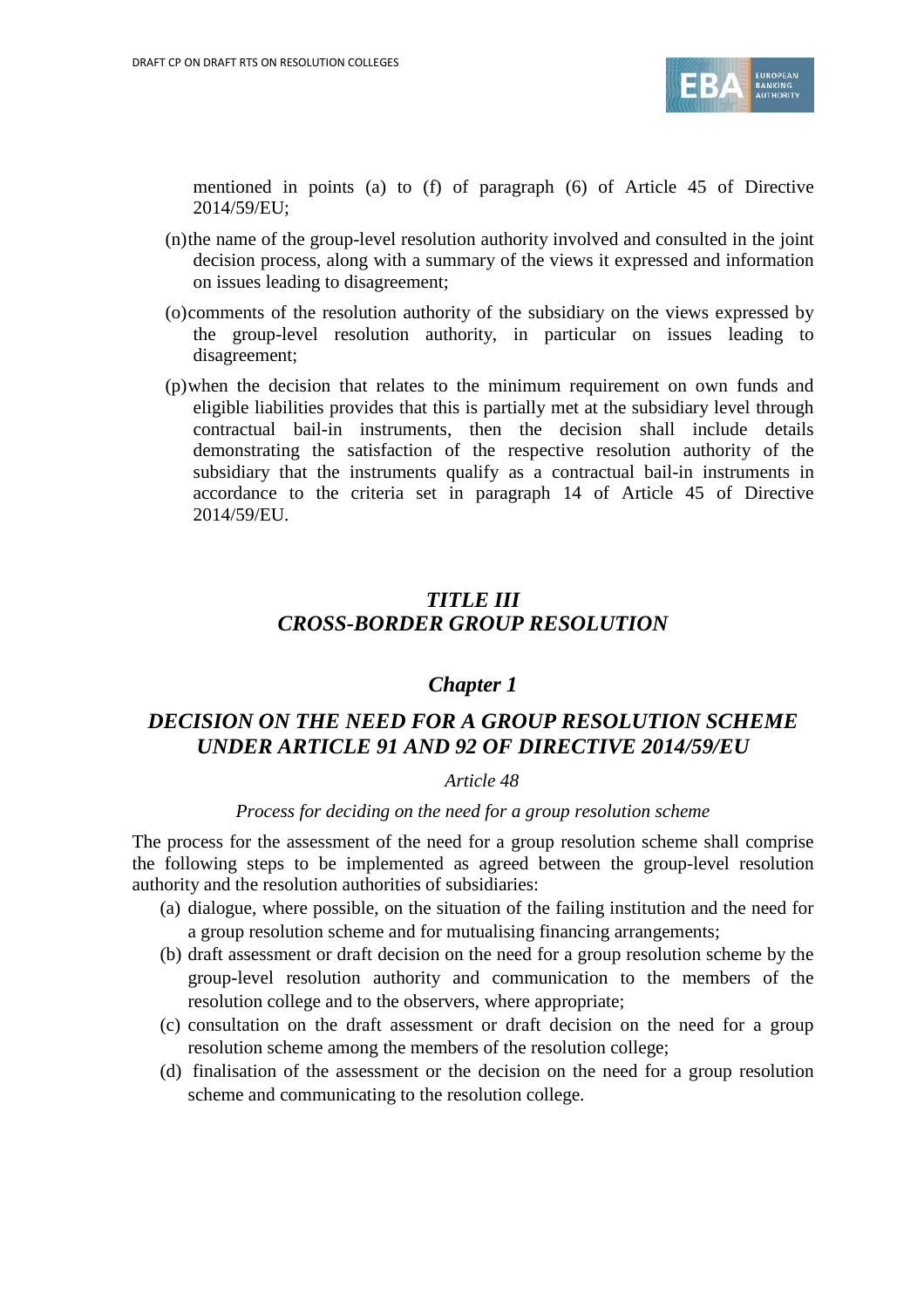

## *Dialogue on the need for a group resolution scheme*

- 1. After receiving the notification referred to in paragraph (3) (a) or (h) of Article 81 of Directive 2014/59/EU, the group-level resolution authority shall endeavour to organise a dialogue in accordance with this article involving at least those members of the college who are the resolution authorities of the subsidiaries.
- 2. For the purpose of paragraph 1, the group-level resolution authority shall transmit to the members referred to in the previous paragraph:
	- (a) the notification received;
	- (b) its proposal on the topics referred to in paragraph 3;
	- (c) the deadline by which the dialogue should be concluded.
- 3. The dialogue shall concern the following:
	- (a) whether the conditions of resolution as referred to in paragraph (1) (c) of Article 32 of Directive 2014/59/EU are satisfied for the relevant Union parent undertaking or subsidiary entity;
	- (b) whether, in accordance with Articles 91 or 92 of Directive 2014/59/EU, the resolution of the subsidiary, or of the Union parent undertaking respectively, would have group dimensions and would require the drawing up of a group resolution scheme;
	- (c) whether the financing plan shall be based on mutualisation of national financing arrangements in accordance with Article 107 of Directive 2014/59/EU.

## *Article 50*

## *Preparation and communication of the draft assessment or draft decision on the need for a group resolution scheme*

- 1. For the purposes of assessing the need for a group resolution scheme in the context of paragraphs (1) to (4) of Article 91 of Directive 2014/59/EU, the group-level resolution authority shall prepare its draft assessment following receipt of the notification referred to in paragraph (1) of Article 91.
- 2. For the purposes of deciding that a group resolution scheme is not needed as referred to in paragraph (2) of Article 92 of Directive 2014/59/EU, the group-level resolution authority shall prepare its draft decision after assessing that the Union parent undertaking meets the conditions referred to in Articles 32 and 33 of that Directive and that none of the conditions referred to in paragraph  $(1)$   $(a) - (d)$  of Article 92 of Directive 2014/59/EU applies.
- 3. The group-level resolution authority shall take into account the outcome of the dialogue, where applicable, for preparing the draft assessment or decision.
- 4. The group-level resolution authority shall provide its draft assessment or decision to the members of the resolution college, and to the observers where appropriate, setting out:
	- (a) for the purposes of Article 91 of Directive 2014/59/EU, its opinion on the likely impact of the notified resolution actions or of the insolvency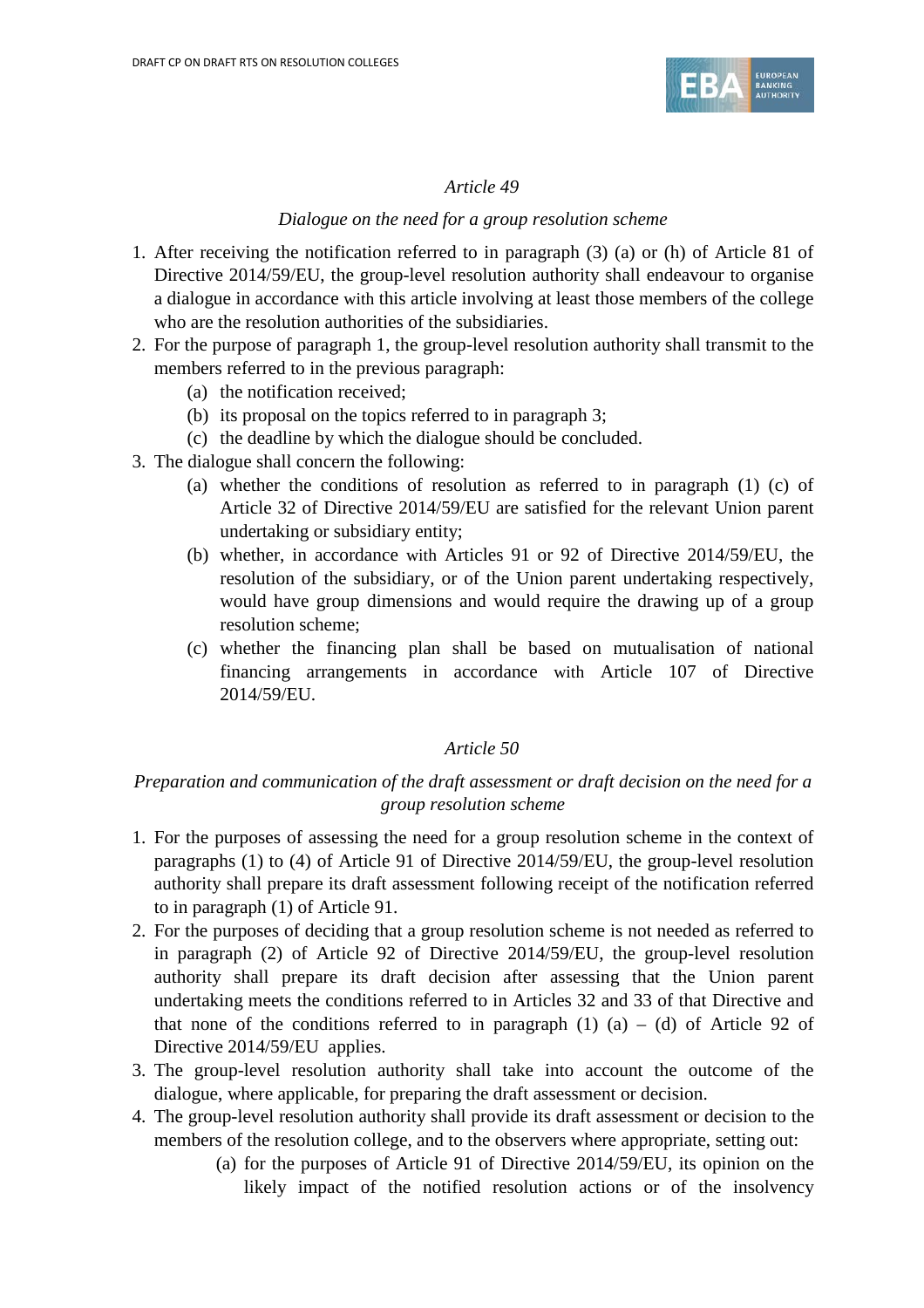

measures on the group and on group entities in other Member States, and, in particular, whether the resolution actions or the other measures would make it likely that the conditions for resolution would be satisfied in relation to a group entity in another Member State;

- (b) for the purposes of Article 92 of Directive 2014/59/EU, its opinion on the non-applicability of any of the conditions for a group resolution scheme as referred to in paragraph (1) of Article 92 of Directive 2014/59/EU taking due account of conditions referred to in paragraph 2 of that article; and
- (c) its opinion on the need to mutualize the financing arrangements for the purposes of the financing plan in accordance with Article 107 of Directive 2014/59/EU.
- 5. The group-level resolution authority shall annex to its draft assessment or decision all relevant material information, which it has received under Articles 81 to 82, 91 or 92 of Directive 2014/59/EU and shall set a clear deadline by which the members of the college and observers involved shall express concerns or views divergent from the draft assessment.
- 6. The draft assessment shall be prepared and communicated by the group-level resolution authority, without undue delay and, where applicable, respecting the time limit set out in Article 91 of Directive 2014/59/EU.

## *Article 51*

## *Consultation on the draft assessment or decision on the need for a group resolution scheme*

- 1. The members and observers of the resolution college receiving the draft assessment or draft decision shall express their material diverging views or concerns, if any.
- 2. Material divergent views and concerns shall be clearly set out in writing, which may be submitted in electronic format, and shall be fully reasoned.
- 3. Material divergent views and concerns shall only be expressed, without undue delay recognising the urgency of the situation and by the set deadline.
- 4. Upon expiry of the deadline, the group-level resolution authority shall presume consent of the members and observers who did not express any material divergent views or concerns.

## *Article 52*

#### *Finalisation of the assessment or the decision on the need for a group resolution scheme*

1. Upon expiry of the consultation deadline, and without undue delay taking into account the time limits of Article 91 of Directive 2014/59/EU, where applicable, the group-level resolution authority shall finalise its assessment or decision on the need for a group resolution scheme. The final assessment or decision shall also include an opinion on the need to mutualise national financing arrangements for the purposes of the financing plan in accordance with Article 107 of Directive 2014/59/EU and it shall take into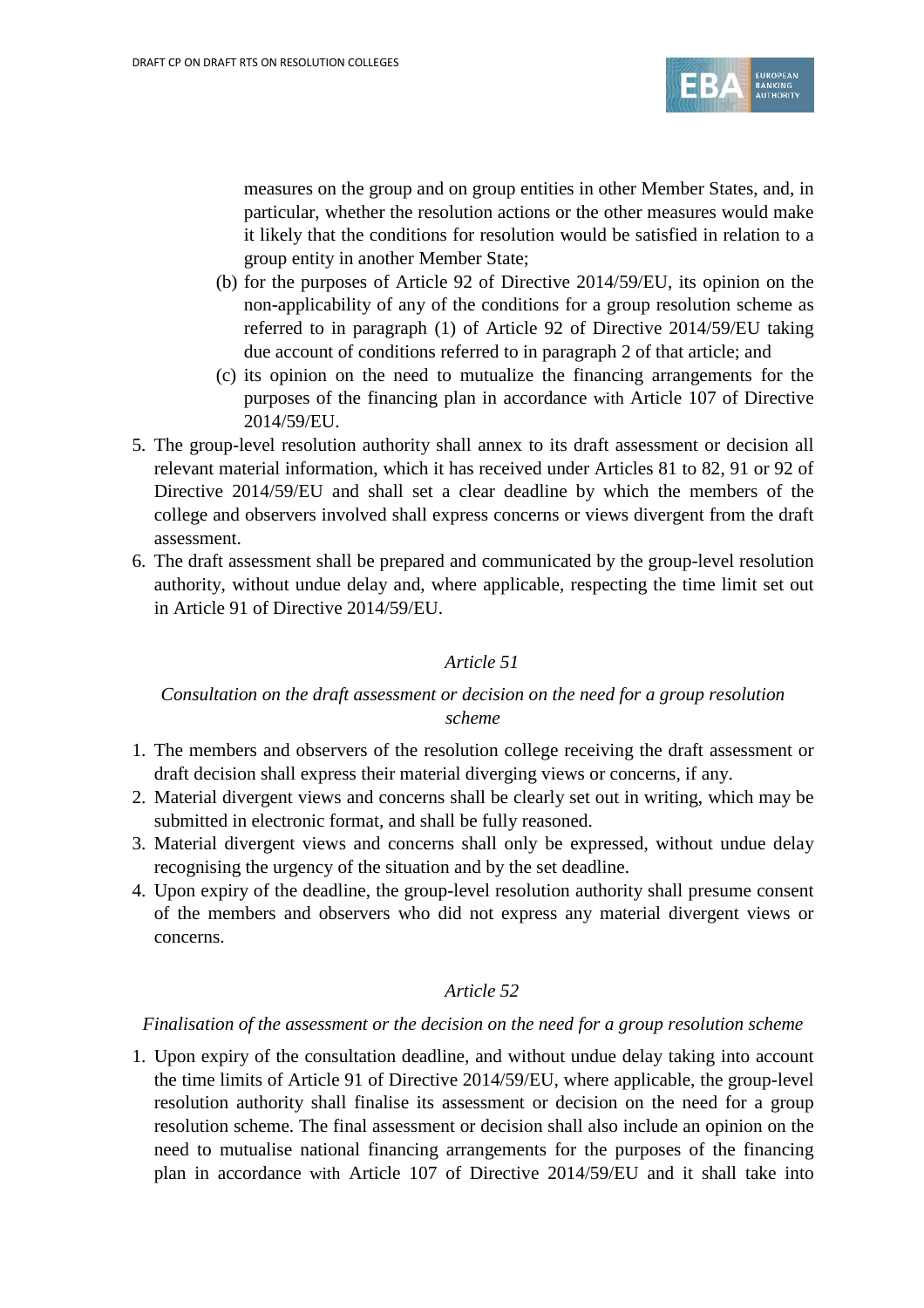

account concerns and divergent views expressed during consultation with amendments as appropriate.

- 2. The group-level resolution authority shall provide reasoning for the assessment or for the decision that a group resolution scheme is not needed, only if material divergent views and concerns had been raised during consultation.
- 3. The group-level resolution authority shall also fully reason any deviation on the final assessment or decision from the EBA's input, if the EBA has been consulted.
- 4. The group-level resolution authority shall, without undue delay, communicate its final assessment or decision to the members of the resolution college and to the observers involved in the process.
- 5. The group level resolution authority, which considers that a group resolution scheme is needed, may omit paragraph 4 and directly apply Article 53 on preparing the group resolution scheme.

# **Chapter 2: JOINT DECISION PROCESS ON THE GROUP RESOLUTION SCHEME** *Section I: Group resolution scheme and joint decision*

## *Article 53*

#### *Process of the joint decision on the group resolution scheme*

The process to reach a joint decision on the group resolution scheme which is either proposed under paragraph (4) of Article 91 or paragraph (1) of Article 92 of Directive 2014/59/EU shall comprise the following steps to be implemented as agreed between the group-level resolution authority and the resolution authorities of subsidiaries:

- (a) preparation of the draft group resolution scheme by the group-level resolution authority and communication to the resolution college members, and to the observers as it deems appropriate;
- (b) consultation on the draft group resolution scheme at least among the resolution authorities of the entities covered by the group resolution scheme;
- (c) preparation and communication of the joint decision on the group resolution scheme, by the group-level resolution authority to the resolution authorities of the subsidiaries covered by the group resolution scheme;
- (d) finalisation of the joint decision on the group resolution scheme pursuant to paragraph (7) of Article 91 or paragraph (3) of Article 92;
- (e) communication of the outcome of the joint decision to the resolution college members and to the observers, if appropriate.

### *Article 54*

*Preparation and communication of the draft group resolution scheme*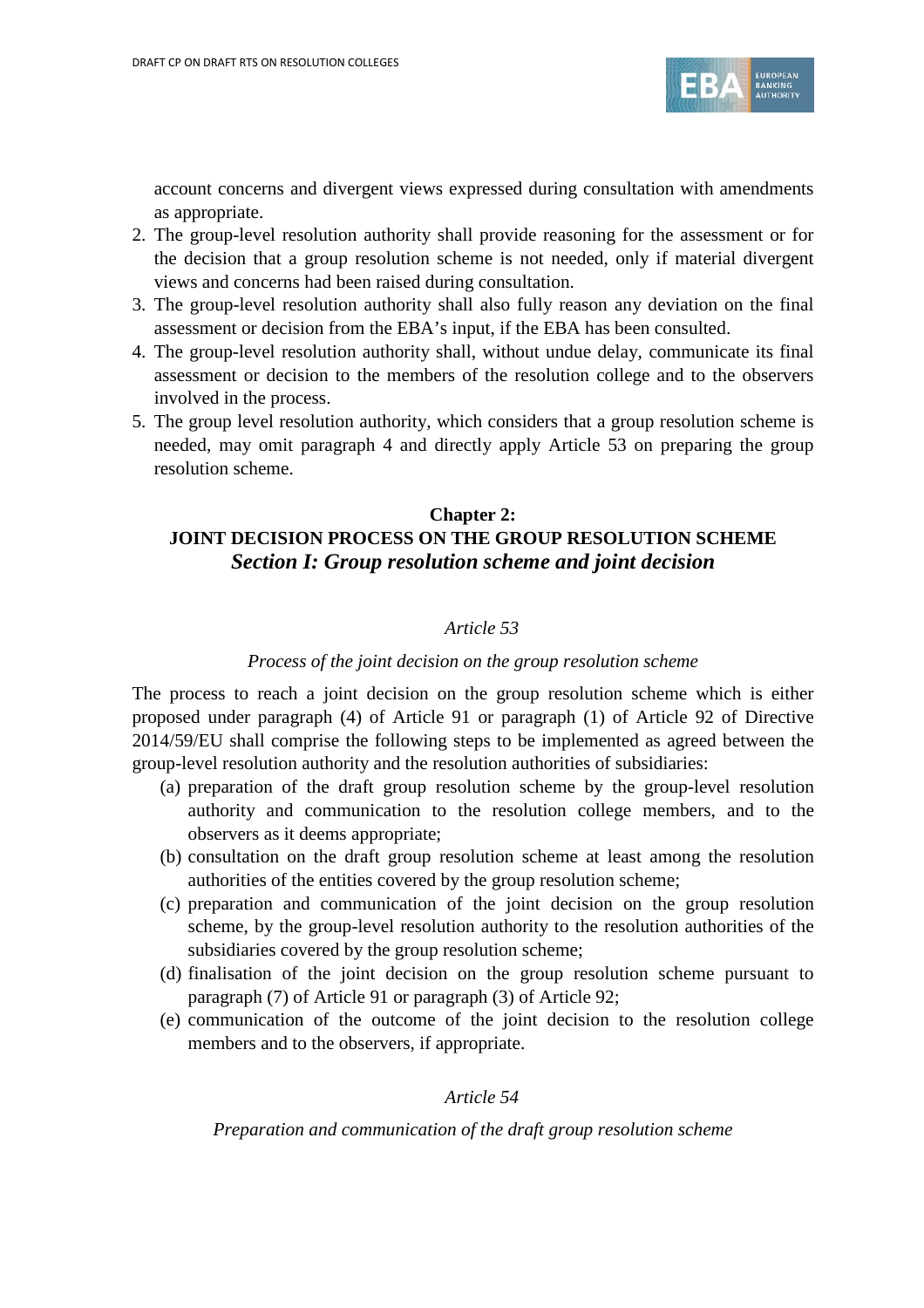

- 1. The draft group resolution scheme shall be drawn up by the group-level resolution authority in accordance with paragraph (6) of Article 91 of Directive 2014/59/EU and shall include the following elements:
	- (a) a description of the measures, if any, that that need to be implemented in order to ensure that the group resolution scheme can be operationalized;
	- (b) a description of legal or regulatory preconditions to be fulfilled, if any, for carrying out the group resolution scheme;
	- (c) the timeframe for executing the group resolution scheme as well as the timing and sequencing of each resolution action to be undertaken;
	- (d) the allocation of tasks and responsibilities for the coordination of the resolution actions, external communication and internal communication to the members of the resolution college and contact information of the members of the resolution college.
	- (e) a financing plan, on the basis of Article 107 of Directive 2014/59/EU, as appropriate and taking into account the need for mutualisation of the financing arrangements.
- 2. For the purposes of paragraph (6) (a) of Article 91 of Directive 2014/59/EU, the grouplevel resolution authority shall ensure that the draft group resolution scheme includes:
	- (a) an explanation why an alternative option to the resolution plan, pursuant to Article 13 of Directive 2014/59/EU, is followed including, why the proposed actions are considered to more efficiently achieve the resolution objectives and principles referred to in Article 31 and 34 of Directive 2014/59/EU than the strategy and resolution actions provided for in the resolution plan;
	- (b) identification and description of elements of the group resolution scheme which depart from the resolution plan referred to in Article 13 of Directive 2014/59/EU.
- 3. The group-level resolution authority shall provide the draft resolution scheme to the members of the resolution college and observers, where appropriate, without undue delay and with a deadline:
	- (a) for consultation in accordance with Article 55;
	- (b) for finalising the joint decision on the group resolution scheme in accordance with Article 57.
- 4. The group-level resolution authority shall develop and communicate the draft group resolution scheme without undue delay and taking into account the time limits of Article 91 of Directive 2014/59/EU where applicable.
- 5. The group-level resolution authority shall ensure that the deadlines set out in paragraph 3 shall be adequate for the authorities to express their views taking however into account the time limits of Article 91 of Directive 2014/59/EU where applicable.

#### *Consultation on the group resolution scheme*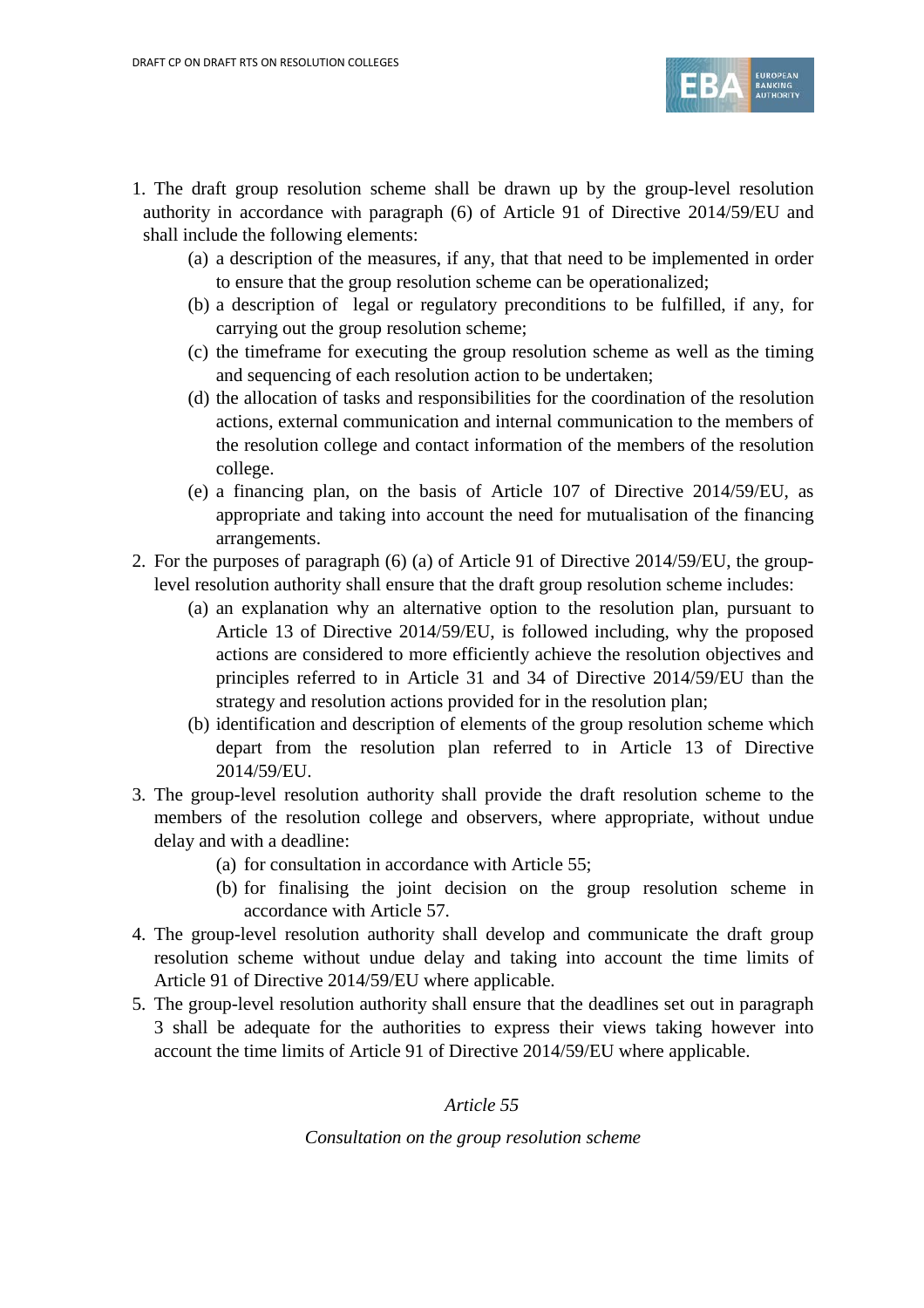

- 1. The members and observers of the college receiving the draft group resolution scheme in accordance with Article 54 (3) shall express their material diverging views or concerns, if any.
- 2. Material divergent views and concerns may address all aspects of the draft group resolution scheme, including:
	- (a) impediments, if any, in national law or otherwise to carrying out the group resolution scheme in accordance with the strategy and resolution actions;
	- (b) any relevant updates to the information submitted for the mutualisation of the financing arrangements that could impact carrying out the financing plan;
	- (c) the impact of the group resolution scheme or of the financing plan on the subsidiaries covered by the group resolution scheme in their respective Member State.
- 3. Material divergent views and concerns shall be clearly set out in writing, which may include electronic format, and shall be fully reasoned.
- 4. Material divergent views and concerns shall only be expressed, without undue delay recognising the urgency of the situation and by the deadline set in Article 54 (3).
- 5. Upon expiry of the deadline, the group-level resolution authority shall presume consent of the members and observers who did not express divergent views or concerns.

## *Preparation and communication of the joint decision on the group resolution scheme*

- 1. Upon expiry of the consultation deadline, the group-level resolution authority shall prepare the draft joint decision on the group resolution scheme in accordance with Articles 91, 92 and, as applicable, Article 107 of Directive 2014/59/EU.
- 2. For the draft joint decision, the group-level resolution authority shall consider and take into account all concerns and divergent views expressed during the consultation and it shall make amendments to the group resolution scheme as appropriate.
- 3. The group-level resolution authority shall at least justify and reason:
	- (a) how it has handled the material divergent views and concerns expressed by the resolution authorities of the subsidiaries covered by the group resolution scheme for the purposes of the draft joint decision;
	- (b) why and to what extent the group resolution scheme deviates from any EBA input, if a consultation with the EBA has been held.
- 4. The draft joint decision shall include the following elements:
	- (a) the names of the group-level resolution authority and the resolution authorities responsible for the subsidiaries covered by the group resolution scheme;
	- (b) the name of the Union parent undertaking and a list of all institutions within the group to which the group resolution scheme relates to and applies;
	- (c) the references to the applicable Union and national law relating to the preparation, finalisation and application of the joint decision on the group resolution scheme;
	- (d) the date of the draft joint decision on the group resolution scheme;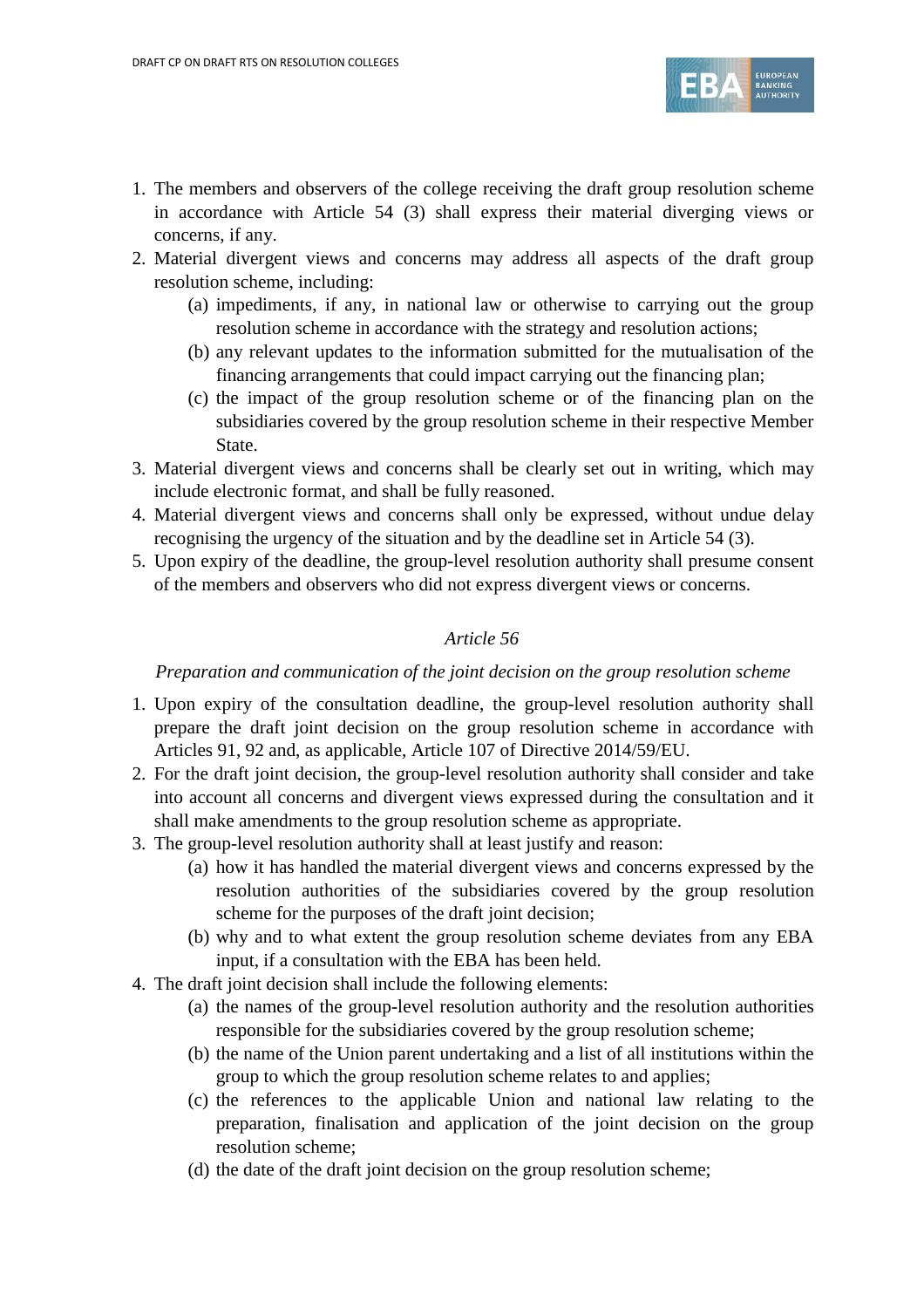

- (e) the final group resolution scheme, including any reasoning if needed in accordance with paragraph 3.
- 5. The group-level resolution authority shall send the draft joint decision on the group financing scheme without undue delay to the resolution authorities of the entities covered by the group resolution scheme setting them a deadline by which they shall provide their agreement to the joint decision on the group resolution scheme.

#### *Finalising the joint decision on the group resolution scheme*

- 1. The resolution authorities receiving the joint decision in accordance with Article 56 (5) and not disagreeing with it shall provide to the group-level resolution authority proof of their agreement, which may be sent by electronic means, by the established deadline. The proof of agreement may be sent by electronic means.
- 2. The final joint decision on the group resolution scheme shall consist of the final joint decision plus the proofs of agreement attached thereto.

## *Article 58*

#### *Communication of the joint decision to the college*

- 1. The final joint decision shall be transmitted without undue delay by the group-level resolution authority to the resolution authorities of the subsidiaries covered by the group resolution scheme.
- 2. At least a summary of the joint decision on the group resolution scheme shall be communicated by the group-level resolution authority to members and observers of the resolution college.

## *Section II*

## *Disagreements and decisions taken in the absence of joint decision*

#### *Article 59*

#### *Notification in case of disagreement or departure from the group resolution scheme*

- 1. In the case that a resolution authority disagrees with or departs from the group resolution scheme proposed by the group-level resolution authority or considers that they need to take independent resolution actions or measures for reasons of financial stability pursuant to paragraph (8) of Article 91 and paragraph (4) of Article 92 of Directive 2014/59/EU, that resolution authority shall notify the group-level resolution authority of the disagreement without undue delay.
- 2. The notification referred to in paragraph 1 shall include the following:
	- (a) the name of the resolution authority;
	- (b) the name of the entity under the jurisdiction of the resolution authority;
	- (c) the date of the notification;
	- (d) the name of the group-level resolution authority;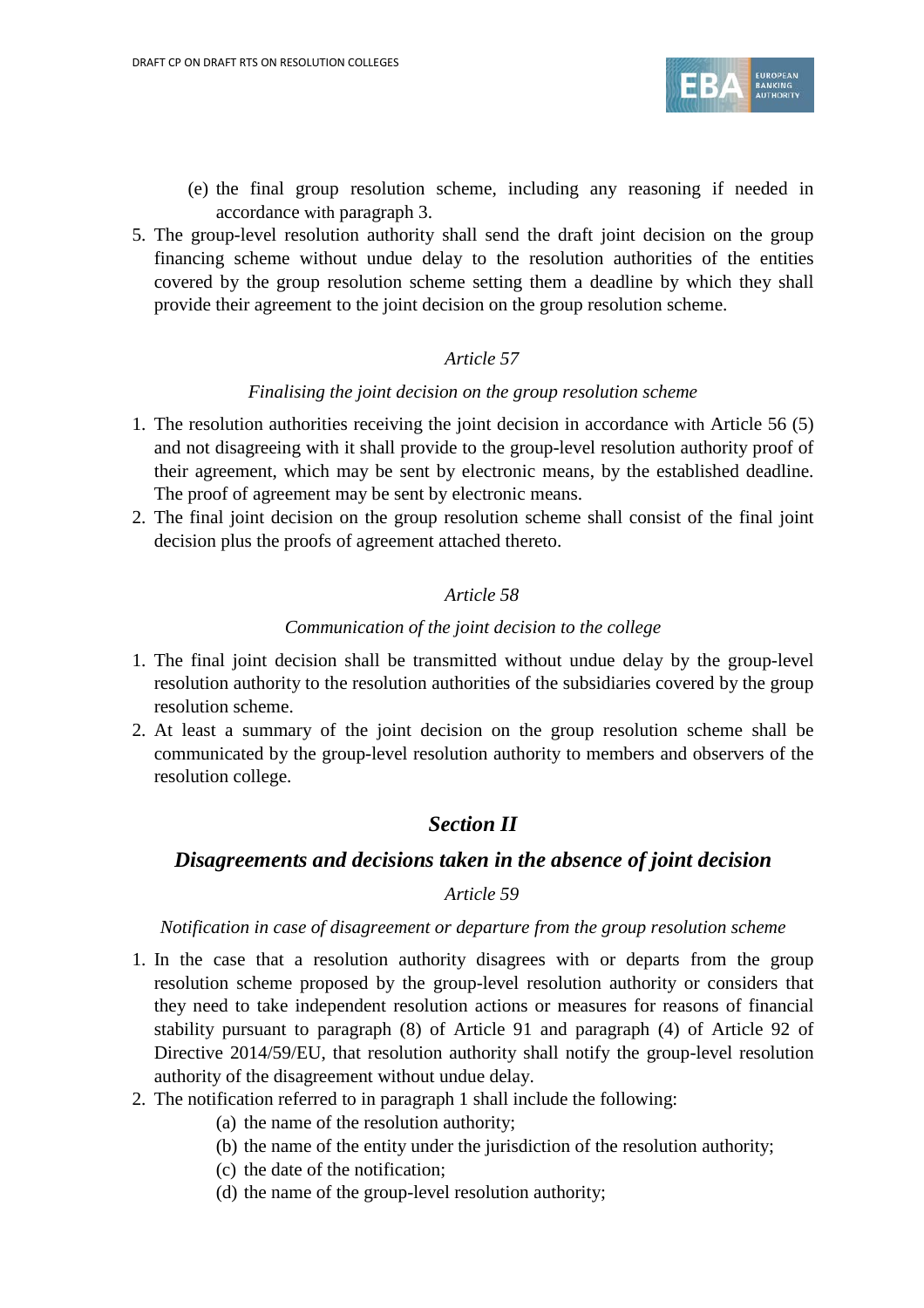

- (e) a statement of the resolution authority on its disagreement, or departure from the group resolution scheme, or of its consideration that independent resolution actions or measures are appropriate for the entity(ies) under its jurisdiction:
- (f) detailed reasoning of the element(s) of the group resolution scheme with which the resolution authority is in disagreement, or from which it departs, or an explanation of why it considers that independent resolution action or measures are appropriate;
- (g) detailed description of the actions or measures that the resolution authority will take, including the timing and sequencing of action(s).
- 3. The group-level resolution authority shall notify the other members of the resolution college of the notification(s) referred to in paragraph 2.

#### *Decision making process between non disagreeing resolution authorities*

- 1. Resolution authorities which do not disagree pursuant to paragraph (9) of Article 91 and paragraph (5) of 92 of the Directive 2014/59/EU shall apply Article 57 and 58 and conclude a joint decision among themselves.
- 2. This joint decision shall contain all elements referred to in Articles 57 and 58 in addition to the information on disagreement received in accordance with Article 59 (2).

## TITLE IV FINAL PROVISIONS

#### *Article 61*

#### *Entry into force*

This Regulation shall enter into force on the twentieth day following that of its publication in the Official Journal of the European Union.

This Regulation shall be binding in its entirety and directly applicable in all Member States.

Done at Brussels,

*For the Commission The President*

*[For the Commission*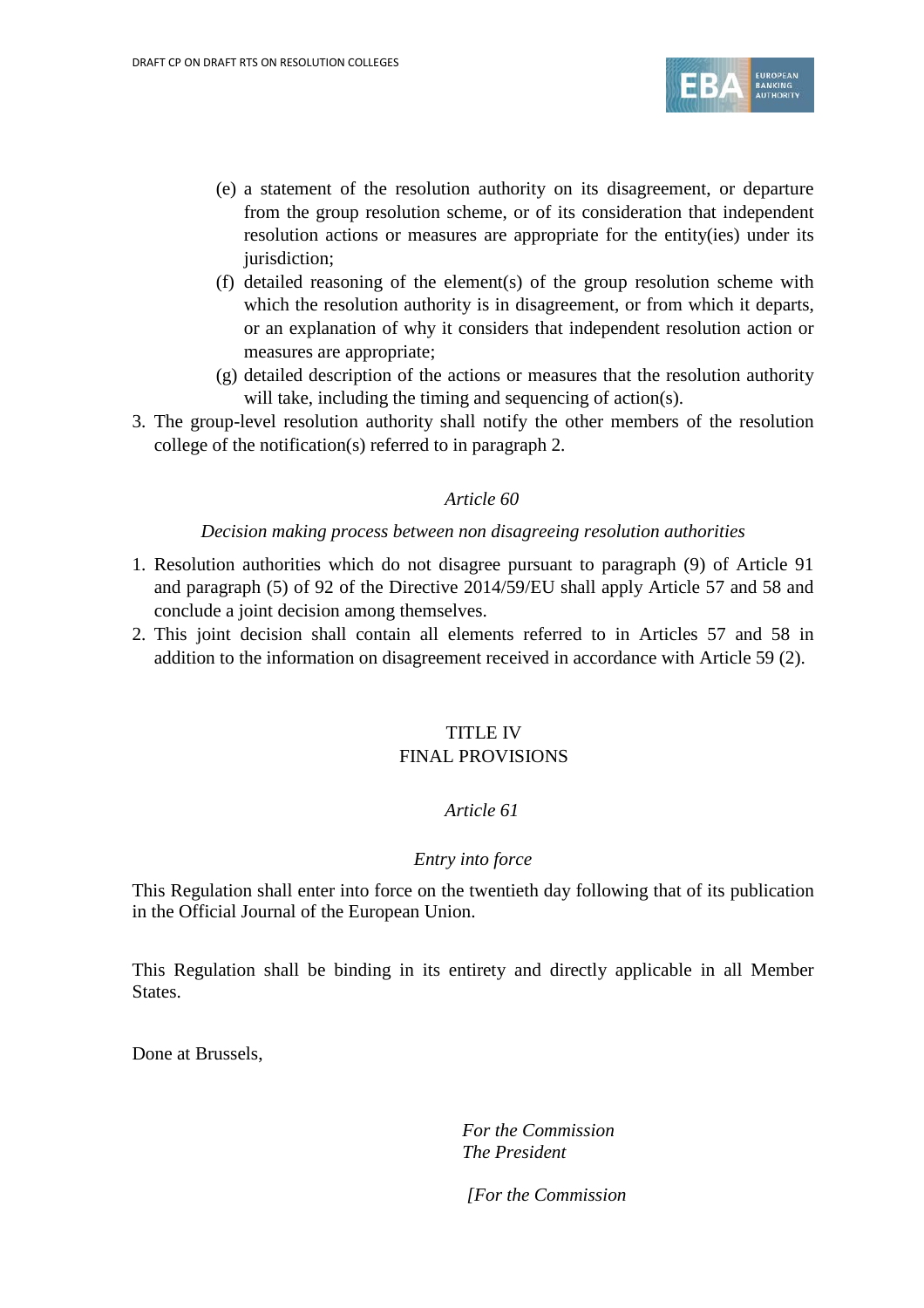

*On behalf of the President*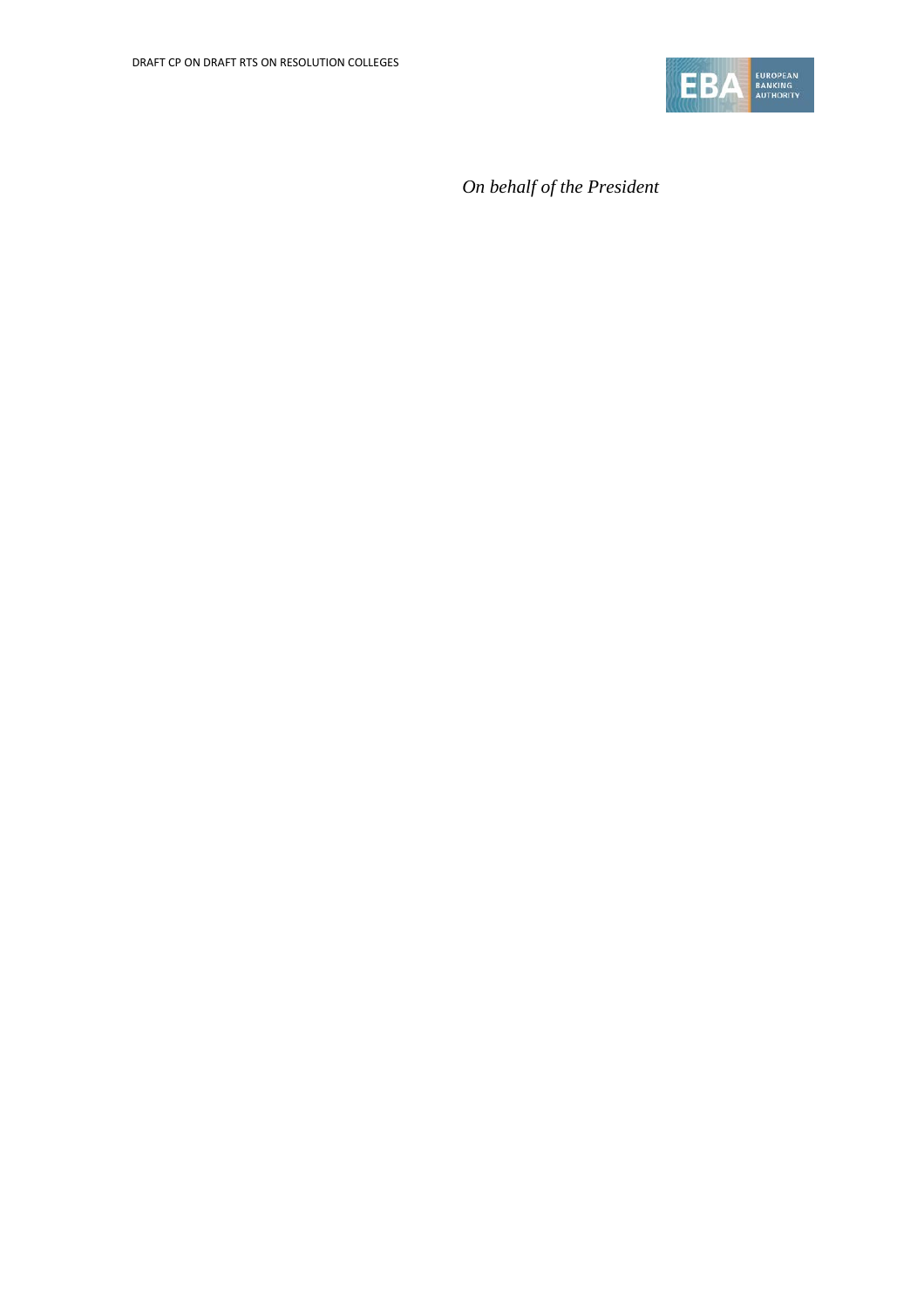

# 5. Accompanying documents

#### **5.1 Draft Impact Assessment Analysis**

#### **5.1.1 Introduction**

Article 88(7) of the Banking Recovery and Resolution Directive (BRRD) mandates the EBA to develop draft Regulatory Technical Standards (RTS) to specify the operational functioning of the resolution colleges for the performance of the tasks referred to in paragraph 1 of this Article.

As per Article 10(1) of the EBA Regulation (Regulation (EU) No 1093/2010 of the European Parliament and of the Council), any draft regulatory or implementing technical standards developed by the EBA – when submitted to the EU Commission for adoption- shall be accompanied by an Impact Assessment (IA) which analyses 'the potential related costs and benefits' and is included as annex in the submitted technical standards. In principle, such annexes provide an overview of the findings as regards the problem identification, the options considered from the regulators while developing the technical standards and eventually the associated impact arising from these policy options.

A cost-benefit analysis is also part of the IA described in the present Consultation Paper. The structure of the cost-benefit analysis follows the one of the draft regulatory technical standards meaning that the options analysed are organised in three main sections: i) operational organisation aspects of the resolution colleges, ii) resolution planning joint decisions, and iii) decisions on the need for, and the joint decision on the group resolution schemes.

In being complaint with the proportionality principle when assessing the problems addressed by the regulation, the IA is mostly qualitative and addresses the issue at high level.

#### **5.1.2 Problem definition**

The lack of operational procedures and guidance for the resolution authorities in setting up resolution colleges and in assessing the confidentiality provisions of third country resolution authorities and agreeing on their involvement in the work of the resolution college increases the risk of operational malfunctions in resolution colleges, and threatens the establishment of relations of trust between its members. It also creates un-level playing field in the treatment of third country resolution authorities undermining their possible involvement in the activities of the resolution college.

The absence of clear provisions covering various aspects of the resolution planning joint decisions processes may have consequences in their smooth completion

The EBA aims to achieve the maximum possible level of harmonisation by delivering the draft RTS in order to establish a level-playing field, prevent regulatory arbitrage opportunities, enhance convergence in supervisory and resolution functions and reinforcing legal clarity. Solving these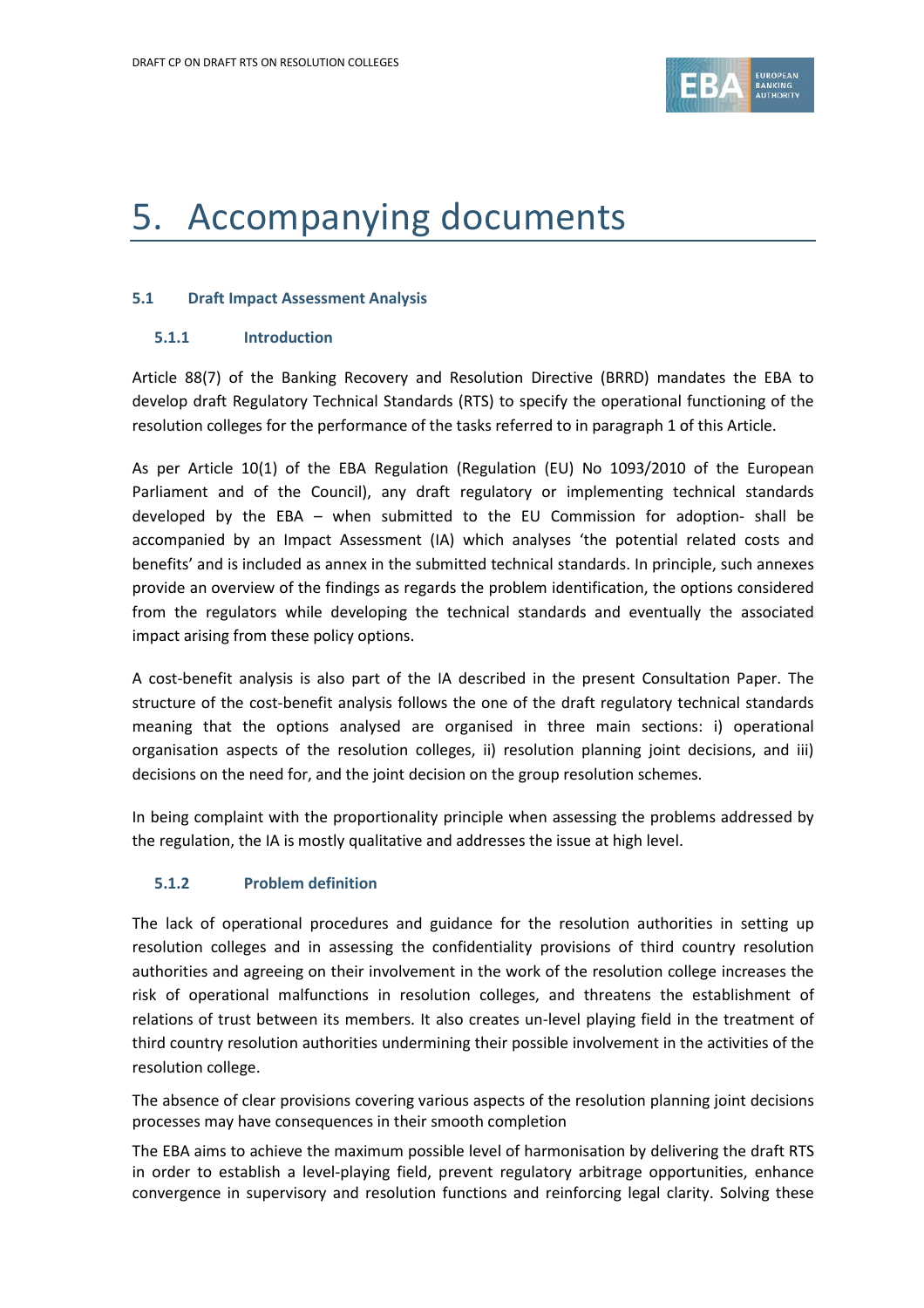

problems should also help resolution colleges to operate efficiently and effectively by reducing the compliance burden on the resolution authorities and competent authorities, and avoid overlapping efforts put by different authorities in addressing the same issues.

#### **5.1.3 Objectives**

This RTS seeks to address the following core policy issues:

- (1) Facilitating the establishment of resolution colleges by providing common procedures for the identification of its members and observers, including the assessment of confidentiality provisions of third country resolution authorities, and for arranging and agreeing on other operational aspects of resolution college function, such as:
	- a. determining the main elements of the written arrangements and procedures for the functioning of the resolution colleges, including the process of developing, agreeing and updating these written arrangements;
	- b. setting the process of exchanging information while performing different tasks within the resolution college framework;
- (2) Ensuring uniform conditions of application of decisions taken jointly by the group-level resolution authority and resolution authorities of subsidiaries while in the process of resolution planning, which is an essential component of effective resolution.
- (3) Ensuring uniform conditions of application when assessing the need for a group resolution scheme by the group-level resolution authority and resolution college members;
- (4) Ensuring uniform conditions of application of decisions taken by the group-level resolution authority and resolution authority of subsidiaries while in resolution for the group resolution scheme and in coordinating the use of financing arrangements , where necessary;
- (5) Ensuring that decisions taken by the group-level resolution authority and the resolution authorities of subsidiaries jointly or sub-jointly or on a unilateral basis, in resolution planning and in resolution, are drafted in such way that deliver clarity on the members of the resolution college reaching the joint decision, on the members of the resolution college that have been consulted and on the rationale of the decisions taken, as appropriate.

#### **5.1.4 Options considered**

The mandate for the development of the draft RTS on Resolution Colleges comes from the BRRD which is in the process of being implemented by the Member States. The requirement of setting up and operating resolution colleges will provide a framework to the resolution and competent authorities to plan for and deal with the resolution of cross-border institutions. Given that there is no previous experience or status quo on resolution colleges, the main policy options to be considered in these draft RTS was based on the experience that competent authorities have gained from the organisation and functioning of supervisory colleges, recognising the differences in membership, tasks and responsibilities between supervisory and resolution colleges. Thus, the main options in developing the draft RTS on resolution colleges are summarised below:

 Option 1: consider both the EU regulatory framework covering supervisory colleges function and current practices followed by well-established EEA supervisory colleges;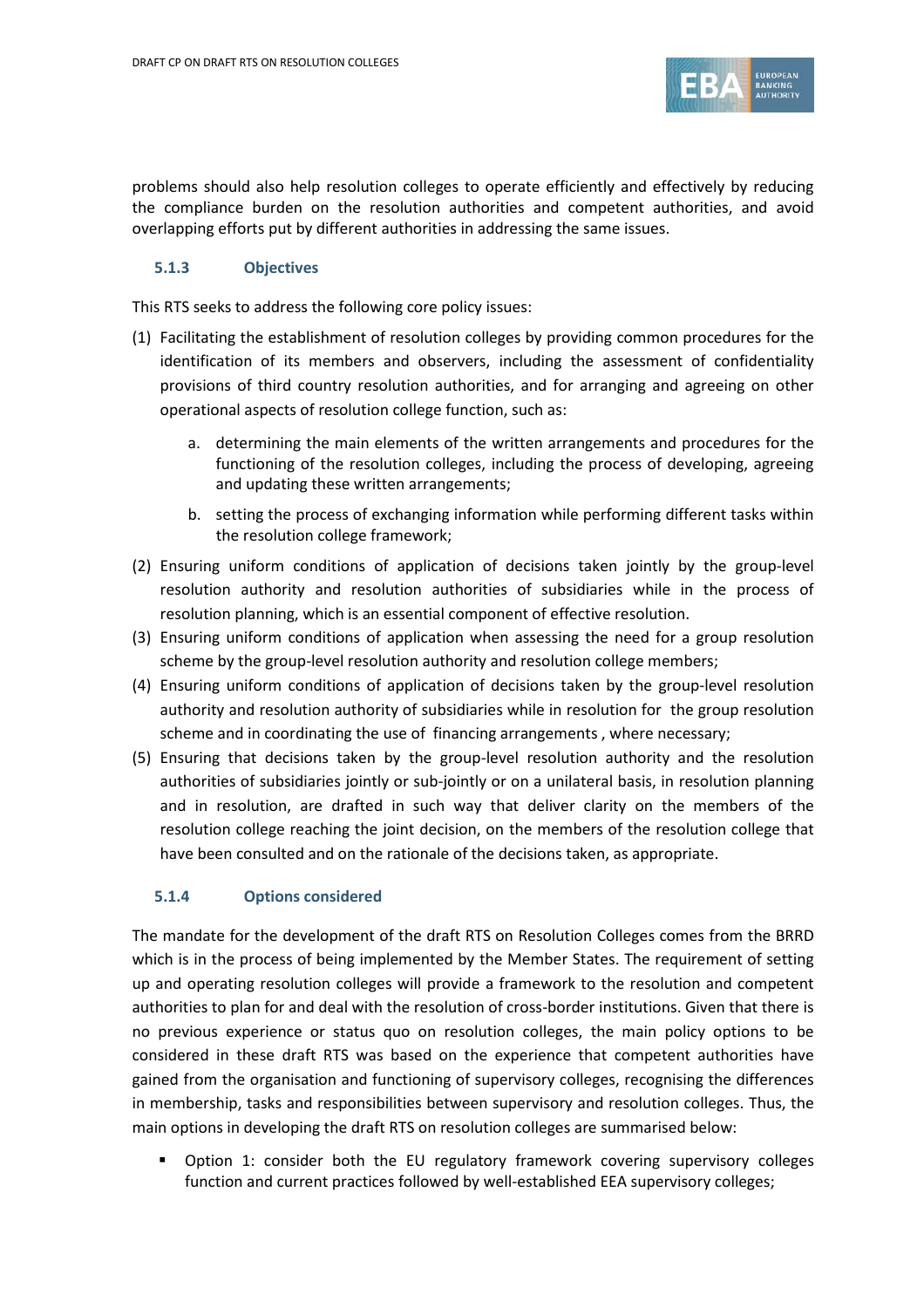

- Option 2: rely on the experience gained from the Crisis Management Groups (CMGs) and Cross Border Stability Groups (CBSGs), where these have been established for EEA banking group based on the requirements introduced by the FSB standards<sup>[3](#page-52-0)</sup>.
- Option 3: combination of option 1 and 2.

The implementation of option 3 would be the preferred solution to the identified problem as it carries the highest positive net impact arising from the enhanced efficiency of (a) leveraging on the existing EU experience and (b) enriching it with the internationally acclaimed standards. The implementation of option 1 and 2 would be of negligible positive impact which is lower though than the net impact implied in option 3. As the current impact assessment is carried out as highlevel, there is no need for carrying out cost-benefit analysis for all three options, mainly because the preferred option was chosen on the basis of qualitative assessment. Thus, the following section is focusing on analysing the costs and benefits of specific options taken on the assumption of the preferred option.

#### **5.1.5 Cost-benefit analysis**

The section below presents some detailed policy options that have been taken in drafting the technical standards on resolution colleges on the basis of option 3. For each policy option examined we present expected costs and benefits.

Section I – Operational organisation of resolution colleges

#### **a. Mapping of the members and observes of the resolution college**

#### Description of the policy option

With regards to the mapping of the resolution college the draft RTS require that this exercise is performed based on the mapping of the supervisory college which is expected to be undertaken in accordance to the RTS and ITS on supervisory colleges and its respective templates (e.g. Annex I of the ITS on supervisory colleges – Mapping Template) by the consolidating supervisor.

#### **Costs**

The main costs of the preferred policy option arise from the need to support the interaction and cooperation between the group-level resolution authority and the consolidating supervisor, especially in these Member States where the group-level resolution authority differs from the consolidating supervisor.

#### Benefits

The main benefits expected to arise by the specific policy option are the following:

i. ensure consistency of practices followed by the supervisory and resolution colleges in the process of identifying members and observers, both in terms of approaches for the performance of the exercise as well as with regards to the treatment of third country supervisory and resolution authorities;

<span id="page-52-0"></span> $\frac{3}{3}$  Key Attributes of Effective Resolution Regimes for Financial Institutions (last update October 2014): [http://www.financialstabilityboard.org/wp-content/uploads/r\\_141015.pdf](http://www.financialstabilityboard.org/wp-content/uploads/r_141015.pdf)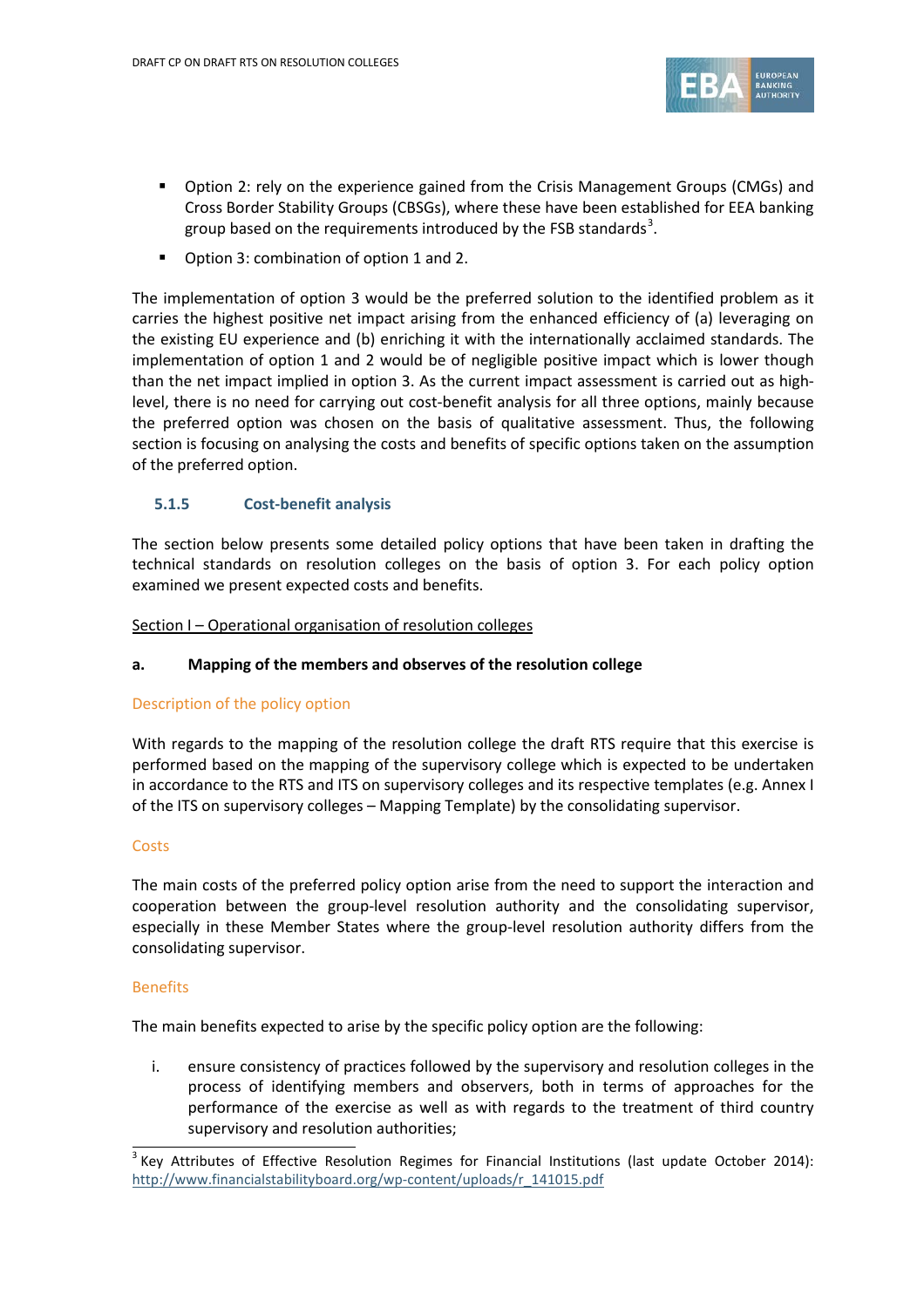

- ii. reducing the cost needed for the performance of the mapping exercise, given that with the specific policy option the group-level resolution authority will leverage on the work performed already by the consolidating supervisor thus the expected cost will be marginal; and
- iii. ensure consistency of practices among various resolution colleges, thus reducing costs and administrative burden both for the group-level resolution authority and for the members and observers of the resolution college which expect to provide comments and feedback on the mapping of the resolution college.

#### Section II – Resolution planning joint decisions

This section of the draft ITS covers three types of joint decisions taken while the resolution college is in the process of resolution planning: i) the joint decision on the development and maintenance of the group resolution plan, including the performance of the resolvability assessment, ii) joint decision on the measures to address substantive impediments to resolvability, iii) joint decisions on the level of minimum requirements for own funds and eligible liabilities (MREL) at each subsidiary, parent and at consolidated level. For the three types of resolution planning joint decisions the following policy options were considered and analysed:

#### **b. Joint decision timetable**

#### Description of the policy option

The draft RTS specify cooperation between the group-level resolution authority and resolution authorities of subsidiaries in developing and organising the joint decision process, its steps and the timing of these steps, reflecting the scope and complexity of each joint decision, as well as potential links between different joint decisions taken by the resolution college and the supervisory college in going concern situations., The provisions of the draft RTS encourage resolution authorities to organise the respective timetables taking into account, to the extent possible, the timetables of joint decisions taken by supervisory colleges, and in particular the joint decisions on the assessment of the group recovery plan and the joint decision on capital under Pillar 2.

#### **Costs**

The main costs arising from the provisions of the RTS requiring the group-level resolution authority and the resolution authorities of subsidiaries to develop and agree together on timetables for the resolution planning joint decision relate to:

- i. the resources or (re-)allocation of resources needed for developing the above mentioned timetables and for getting consent from the involved resolution authorities; and
- ii. the continuous engagement of all the involved authorities to ensure that the timetables remain realistic, up-to-date and reflect the most recent findings that may arise during the joint decision process (e.g. identification of substantive impediments to resolvability will result in the need of updating the timetable of the joint decision on group resolution plan and resolvability assessment).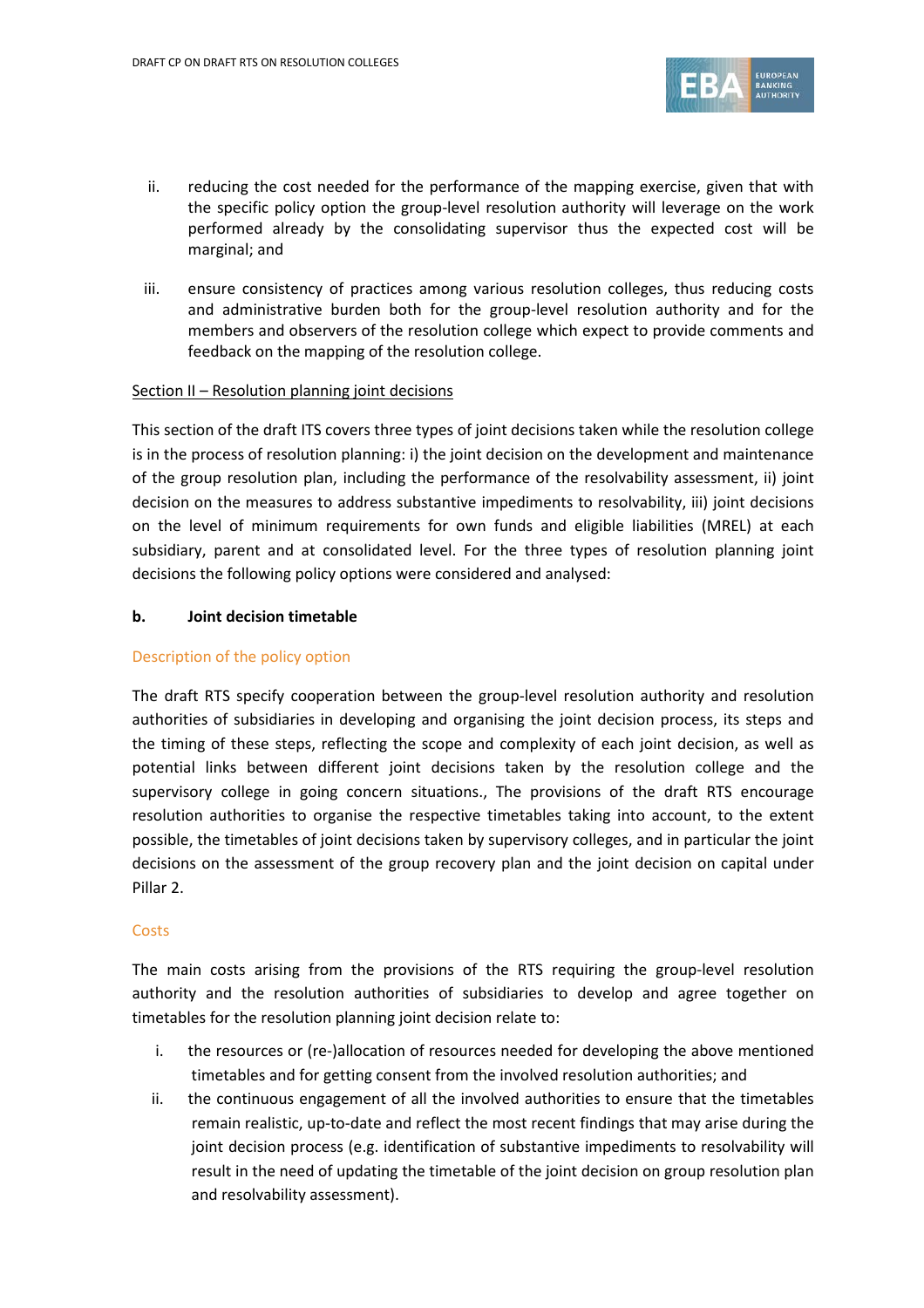

#### Benefits

The main benefits expected to arise from these provisions of the draft RITS are the following:

- i. timely, appropriate and efficient planning of the joint decision process, allowing to all relevant resolution authorities the possibility to inform and reflect on the timeline;
- ii. allowing involved resolution and supervisory authorities to build up a better understanding of the resolution planning process and the interaction between the authorities and the Union parent undertaking; and
- iii. allowing the resolution and supervisory colleges the possibility to coordinate the timeline of the joint decisions organised under these framework, in order to ensure that interaction and information exchange is organised in the most appropriate way, both in terms of transparency as well as in terms of timing.

#### **c. Drafting of the joint decision documents and decision taken in the absence of joint decision**

#### Description of the policy option

The draft RTS foresee that the group-level resolution authority is the authority responsible for drafting the joint decision document based on a list of elements noted in the regulatory standards. Especially in the case of the joint decision on MREL at subsidiary, parent and at consolidated level, the drafting of the joint decision document is based on contributions submitted by the resolution authorities of subsidiaries which they should also meet some specific elements as per the RTS requirements. The elements envisaged in the respective articles of the draft RTS with regards to the joint decision documents depend on two main factors: i) whether there is a requirement derived from the Level 1 text for the joint decision to be a fully reasoned joint decision, and ii) whether the decision is taken in the absence of a joint decision (in that case the decisions shall provide information on the reasons that led to disagreement).

#### **Costs**

The main costs expected to arise from the preferred policy option with regards to the drafting of the joint decisions or decisions taken in the absence of a joint decision are relating to the:

- i. Costs in terms of resources and the supervisory skills needed to draft the joint decision documents or decisions taken in the absence of a joint decision by following the requirements of the level 1 text and of the draft RTS;
- ii. Resolution authorities devoting resources to support the home-host cooperation in developing the joint decision documents (e.g. submission of contributions where needed, and discussions on the submitted contributions).

#### **Benefits**

The following benefits are expected from:

i. the contributions to the joint decision documents from resolution authorities of subsidiaries and from the group-level resolution authority will be more homogenous, comparable, of the same quality and will ensure compliance with the level 1 text;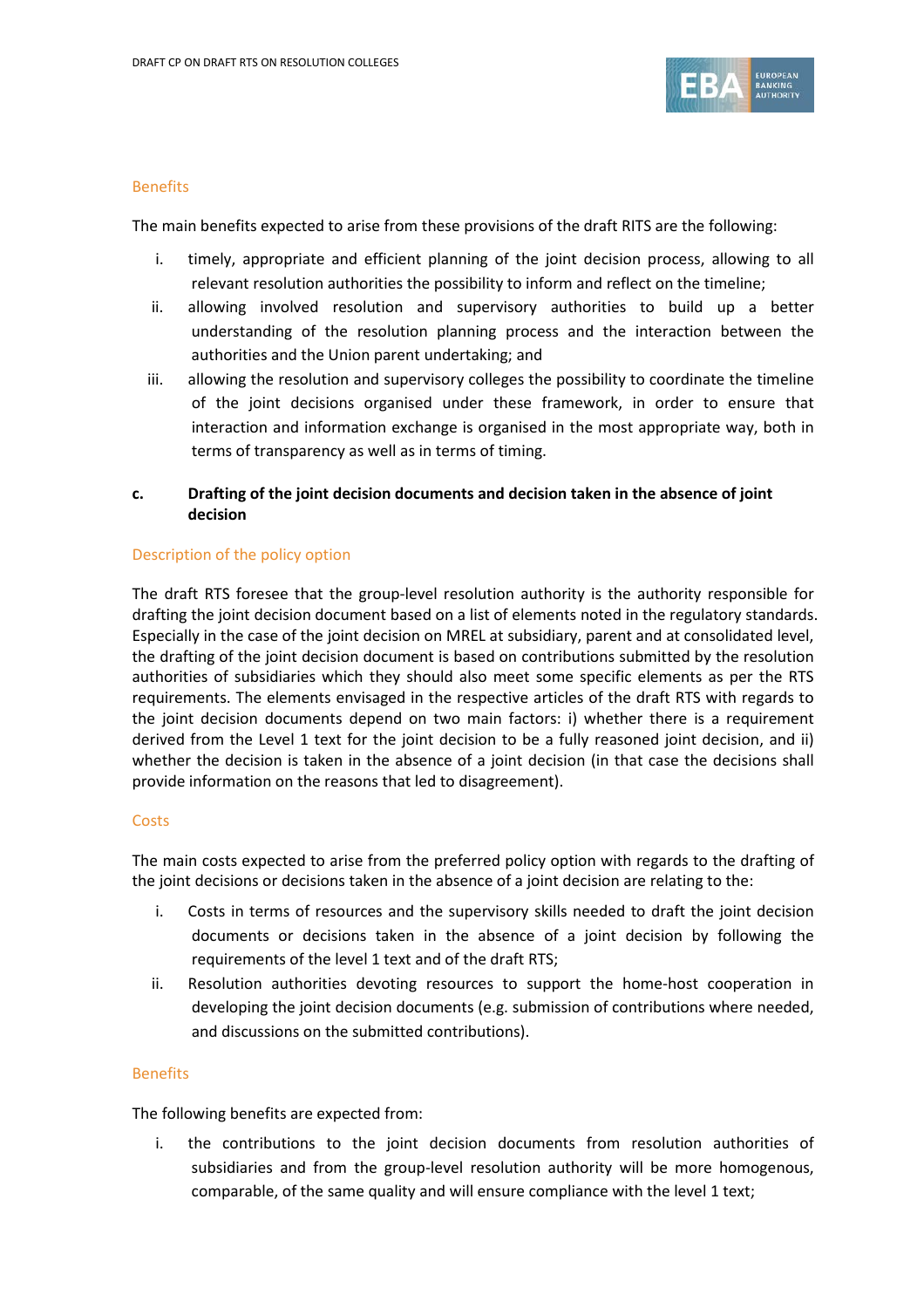

- ii. the joint decision document is expected to contain these elements, which will allow its qualification as a fully reasoned joint decision, where needed;
- iii. The recipients of the joint decision documents or the decisions taken in the absence of a joint decision, Union parent undertaking or other members of the resolution college, are expected to receive documents that will allow them to understand the details of the decisions taken or the reasons leading to disagreement.

#### Section III - Resolution joint decisions

**d. Consultation - Presumption of consent of the members and observers who did not express any material divergent views or concerns**

#### Description of the policy option

The draft RTS specify how the group-level resolution authority shall consult members and observers (on the draft assessment or decision on the need for a group resolution scheme and also on the group resolution scheme). In the consultation, upon expiry of the deadline, the grouplevel resolution authority shall presume consent of the members and observers who did not express divergent views or concerns.

#### **Costs**

The main costs expected to arise from presuming consent from members and observers in the absent of any response within the deadline are as follows:

- i. there may be costs in facilitating fast and secure means of communication to and from the group-level resolution authority to the members and observers;
- ii. there will likely be a tight time schedule on the resolution authorities to process and respond quickly to the relevant group-level resolution authority meaning requirements in establishing more efficient management of resolution cooperation and potentially higher costs in terms of the resources needed to develop a response on any divergent views or concerns on the assessment, decision or proposals being consulted on;
- iii. further resources may be required from the group-level resolution authority to review the divergent views or concerns being submitted in a short period of time.

#### Benefits

The provisions of the RTS covering the conduct in the consultations when in resolution are expected to result in the following benefits both for the members and observers of the resolution college and the supervised entities:

- i. maintenance of the fast process necessary in the situation of resolution
- ii. ensuring that the members and observers take the necessary steps internally in the context of the urgency of the matter to ensure a fast response;
- iii. improvements in cooperation ensuring that both the group-level resolution authority and the relevant members and observers to whom the decision, assessment or proposal is relevant to respond where necessary;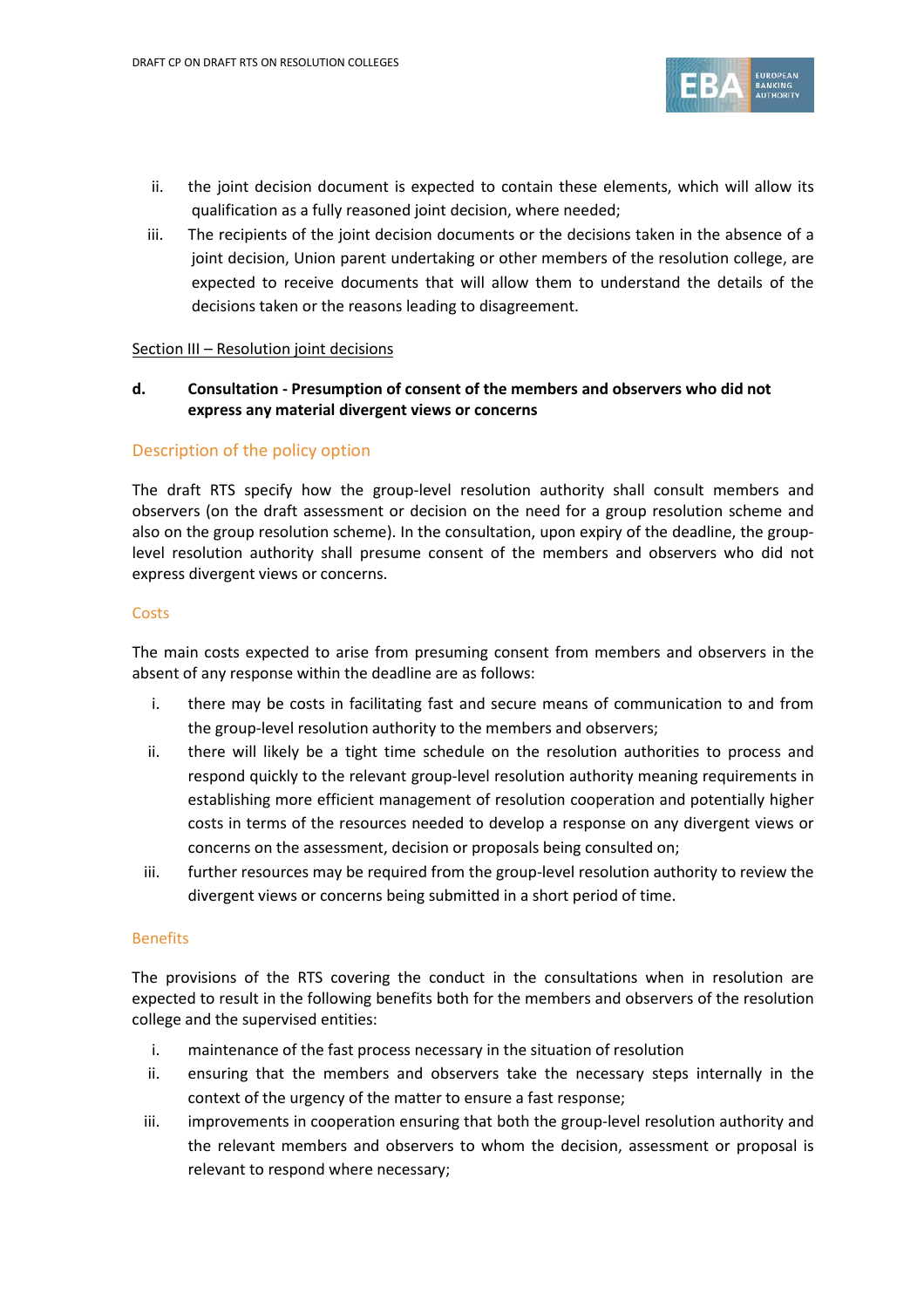

- iv. undue burden is not placed on the members and observers of the college not impacted by the assessment, decision or proposal;
- v. ensuring that the outcome of the process is clear, both for the group level resolution authority and the members and observers of the resolution college;
- vi. the group-level resolution authority has a definitive point in time at which point it can progress with moving to the next steps and therefore not delaying the resolution of the group or specific entities which could cause unforeseen economic costs.

#### **e. Proposal of the group resolution scheme**

#### Description of the policy option

The draft RTS specify that the group-level resolution authority, in communicating its final assessment or decision to the members of the resolution college and to the observers involved, where positive, may move immediately to the next step of proposing the group resolution scheme without the need to communicate separate information on the positive conclusion of the assessment or decision. The group-level resolution authority would take the final conclusion on the assessment or decision on the group level resolution scheme and would also have sufficient information to put forward the proposal on the group resolution scheme.

#### **Costs**

The main costs expected to arise from proposing the group resolution scheme when the result of the assessment or decision on the need for a group resolution scheme is positive are:

- i. There may be costs in facilitating fast and secure means of communication to and from the group-level resolution authority to the members and observers;
- ii. there will likely be a tight time schedule on the group-level resolution authority to process the results of the consultation and to propose a workable group resolution scheme;
- iii. further resources may be required from the group-level resolution authority to review the divergent views or concerns being submitted in a short period of time.

#### Benefits

The provisions of the RTS are expected to result in the following benefits:

- i. this will facilitate the necessary speed for providing the group resolution scheme with due urgency and within the timeframe articulated in Art 91 (4).
- ii. It will ensure that there is no undue delay and that there are no unnecessary steps the group-level resolution authority takes the necessary steps in the context of the urgency of the matter;
- iii. It will remove unnecessary costs involved in communicating with the resolution college more than once on the same topic when the necessary next step is clear.
- **f. Involvement of resolution authorities of members and observers in the joint decision on the group resolution scheme**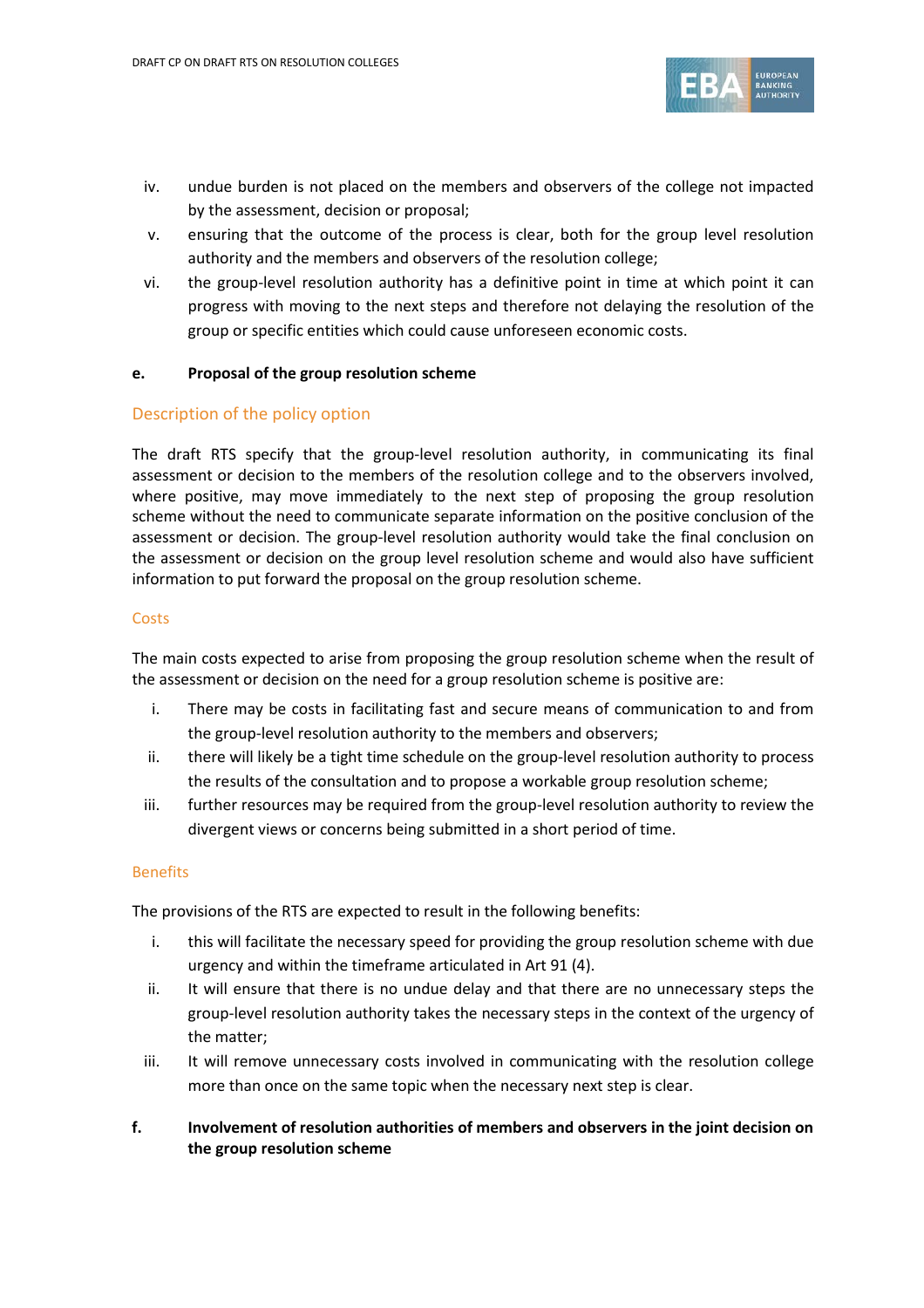

#### Description of the policy option

The draft RTS propose that the resolution authorities of members and observers receive the proposed group resolution scheme with the intention that all members are invited to provide any material diverging views or concerns. The signatories of the joint decision on the group resolution scheme are the resolution authorities of the subsidiaries covered by the scheme therefore those authorities involved in the consultation is broader than the signatories of the joint decision. Divergent views and concerns expressed by members and observers will be taken into account by the group-level resolution authority. The aim of this policy option is to ensure that the scheme allows all authorities and entities impacted by the resolution of the group or entity to express their views as the impact may not be immediately obvious to the group level resolution authority.

#### **Costs**

The main costs expected to arise from involvement of resolution authorities of members and observers in the joint decision on the group resolution scheme are:

- i. there may be costs in implementing fast and secure means of communication to and from the group-level resolution authority to the members and observers.
- ii. there will likely be a tight time schedule on the group-level resolution authority to process the results of the consultation and to propose a workable group resolution scheme;
- iii. further resources may be required from the members and observers to be able to review the group resolution scheme and to respond in a short timeframe. There may also be resource constraints on the group-level resolution authority to review the possibly large number of divergent views or concerns being submitted.

#### Benefits

The provisions of the RTS are expected to result in the following benefits:

- i. this will facilitate all resolution college members and observers to be able to comment on the proposed group resolution scheme and to therefore have the opportunity to highlight to the group-level resolution authority when there is an impact leading to diverging views or material concerns on a particular entity.
- ii. it will remove unnecessary costs involved in communicating with the resolution college more than once on the same topic when the necessary next step is clear.
- iii. it will ensure that the process is smooth and moves quickly from the assessment or decision on the group resolution scheme to the proposal.

#### **5.1.6 Overall impact assessment**

The standards have benefitted both from the EU regulatory framework, including final and draft technical standards in the area of home-host and colleges, and the experience gained from the supervisory colleges, as well as from international standards and from experience gained from CMGs or CBSGs. This accumulated experience, both at EU and international level, will assist the newly established resolution authorities in setting up resolution colleges and in organising their functioning in an efficient and effective way, keeping the operational costs at a reasonable level and minimising operational malfunctions. These increased benefits compensate for the costs related to the setting up, organisation and operation of resolution colleges, where currently no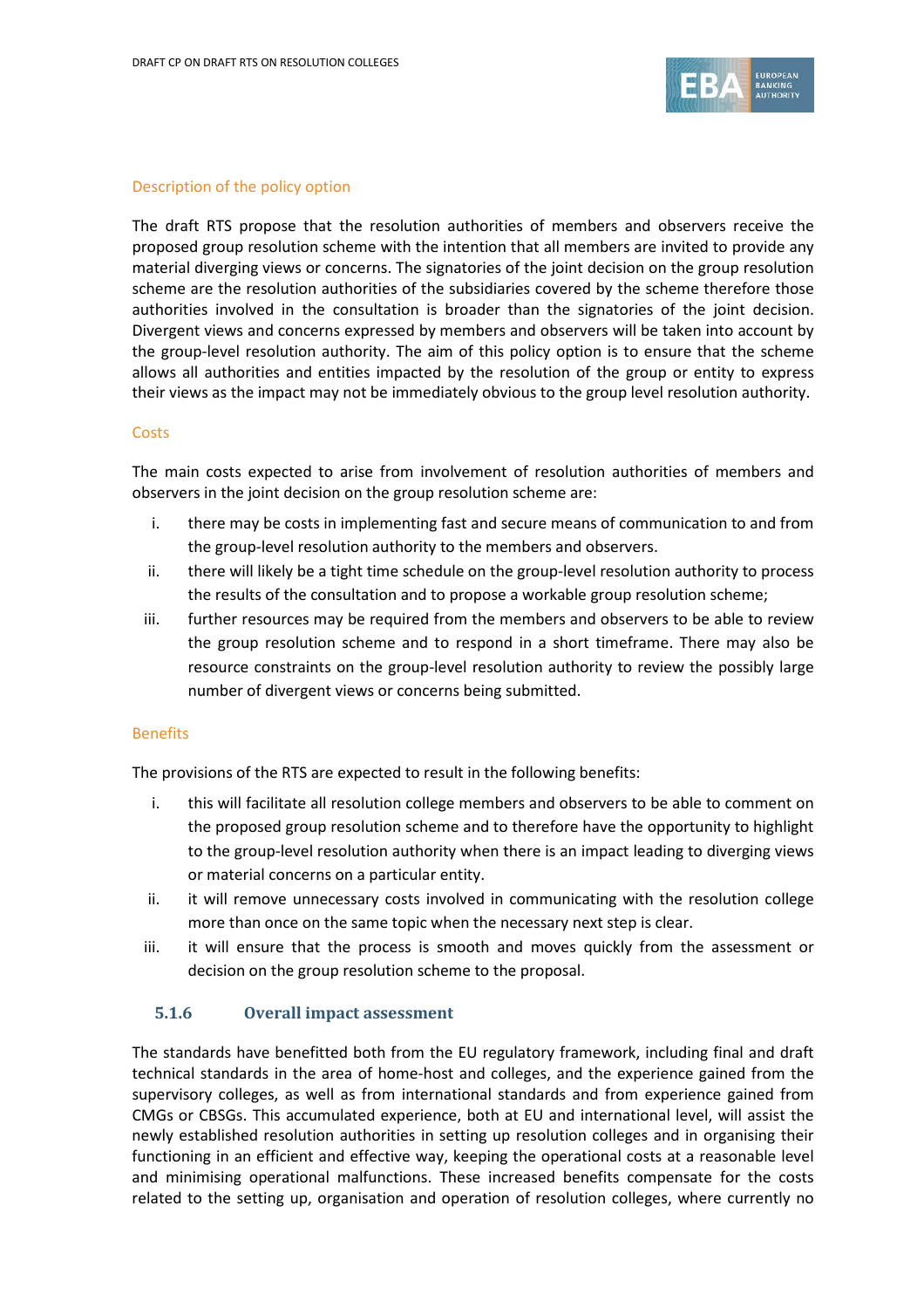

specific procedures and good practices exist. The net impact of the draft RTS is assessed as moderately beneficial from an economic perspective.